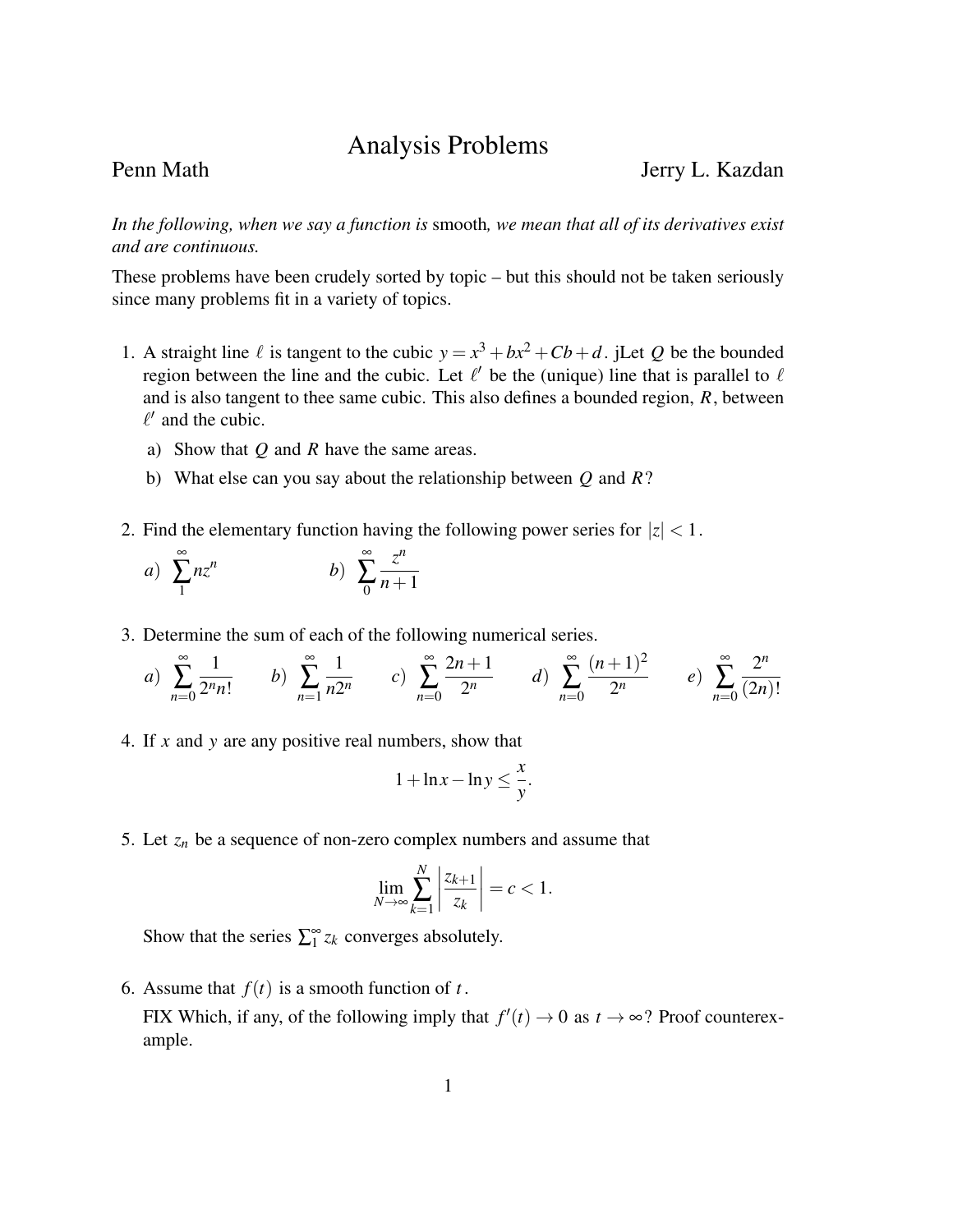- a) Does  $f'(t) \to 0$  imply that  $f(t)$  has a limit as  $t \to \infty$ ?
- b) Does  $f(t)$  approaching a limit as  $t \to \infty$  imply that  $f'(t) \to 0$ ?
- c)  $f(t)$  being bounded and decreasing  $(f'(t) \leq 0)$  implies that  $f(t)$  converges to a limit as  $t \to \infty$ . Does it imply that  $f'(t) \to 0$  as  $t \to \infty$ ?
- d) [BARBALAT] If  $f(t)$  has a finite limit as  $t \to \infty$  and if  $f'$  is uniformly continuous (say because  $f''$  is bounded), then  $f'(t) \to 0$  as  $t \to \infty$ .
- 7. Compute  $\lim_{n\to\infty}$  $\left[ (n+1)^{2/7} - n^{2/7} \right]$ .
- 8. Let  $a_1, a_2,..., a_n$  be a sequence of complex numbers and let  $S_n$  be their arithmetic mean

$$
S_n=\frac{a_1+a_2+\cdots+a_n}{n}.
$$

- a) If  $a_n$  converges to  $A$ , show that  $S_n$  also converges to  $A$ .
- b) Give an example where the  $S_n$  converges but the  $a_n$  do not converge.
- c) If the  $S_n$  converge, is the sequence  $a_n$  necessarily bounded? Proof or counterexample.
- d) If the  $a_n$  are monotonic increasing and unbounded, is the sequence  $S_n$  also unbounded? Proof or counterexample.
- 9. Let  $f(x)$  be a continuous real-valued function. If  $\lim_{x\to\infty} f(x) = C$ , show that

$$
\lim_{T \to \infty} \frac{1}{T} \int_0^T f(x) \, dx = C.
$$

10. Let  $b_1 \leq b_2 \leq \cdots$  be a monotonic increasing sequence of real numbers and let

$$
T_n = b_1 + b_2 + \cdots + b_n.
$$

- a) For any integer  $n \ge 1$  show that  $nb_n \le nb_{n+1} \le T_{2n} T_n \le nb_{2n}$ .
- b) Show that

$$
b_1+2b_2+4b_4+8b_8+\cdots+2^{n}b_{2^{n}}\leq T_{2^{n+1}}-T_1\leq b_2+2b_4+4b_8+8b_{16}+\cdots+2^{n}b_{2^{n+1}}.
$$

c) Apply this to estimate  $1^p + 2^p + \cdots + n^p$  for real  $p > 1$ .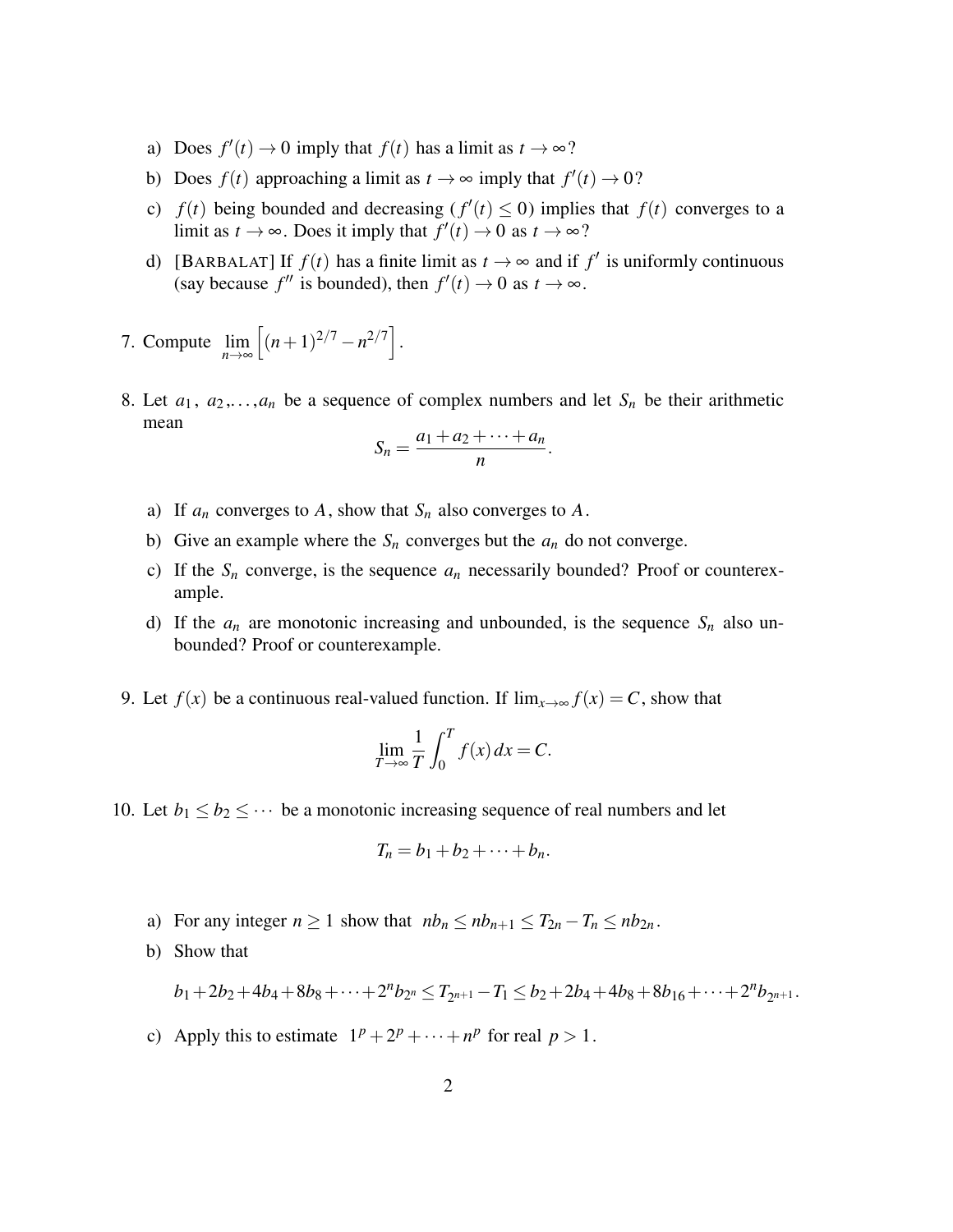- 11. Determine if the sequence √ 1+ √  $2+\cdots+$ √ *n*  $\frac{1}{n}$   $\frac{1}{n}$  converges or diverges.
- 12. a) Find a function  $f : \mathbb{R} \to \mathbb{R}$  such that  $f^{(n)}(0) = n$  for all  $n \ge 0$ . Your answer should be expressed in terms of the elementary functions encountered in calculus (such as  $x, \sin x, e^x, \text{etc.}$ ).
	- b) The same question with  $f^{(n)}(0) = n^2$ , for each *n*.
	- c) Let  $g(x)$  be a smooth function and say  $g^{(n)}(0) = b_n$ . Find a function  $f : \mathbb{R} \to \mathbb{R}$ such that  $f^{(n)}(0) = nb_n$  for all  $n \ge 0$ .
- 13. Suppose  $f : \mathbb{R} \to \mathbb{R}$  is a smooth function such that for all  $x, 0 \le x \le 2$  you know that  $f'(x) = 0$ . Prove that *f* is constant for  $0 \le x \le 2$ . Include very brief self-contained proofs of *all* the preliminary results you use (for instance, that a continuous function on a closed and bounded interval attains its maximum at some point on the interval).
- 14. Let  $f(x)$  be a continuous real-valued function with the property

$$
f(x+y) = f(x) + f(y)
$$

for all real *x*, *y*. Show that  $f(x) = cx$  where  $c := f(1)$ . [REMARK: There is a very short proof if you assume *f* is differentiable].

- 15. Assume that *f* is defined in a neighborhood *U* of  $x_0 \in \mathbb{R}$  and has derivatives up to order 2*n* − 1 for all *x* ∈ *U* with  $f'(x_0) = f''(x_0) = \cdots = f^{(2n-1)}(x_0) = 0$ . Assume that  $f^{(2n)}(x_0)$  exists and is positive. Show that *f* has a local minimum at *x*<sub>0</sub>.
- 16. Let  $\{b_n\}$ ,  $n = 1, 2, \ldots$  be a sequence of real numbers with the property that  $b_{n+k} \leq$  $b_n + b_k$ . Prove that  $\lim_{n \to \infty}$ *bn*  $\frac{n}{n}$  exists.
- 17. Consider the sequence:

$$
x_{n+1}=a^{x_n}
$$

Does it converge for  $a =$ √ 2? What about other values of  $a > 0$ ? [If it converges, its limit is the intersection of  $y = a^x$  with  $y = x$ .]

18. Let  $\{a_n\}_{n=1}^{\infty}$  be a *bounded* sequence of real numbers with the property that  $|a_n - b_n|$  $|a_{n-1}| < \frac{1}{n}$  $\frac{1}{n}$  for all  $n \ge 1$ . Must it converge? Proof or counterexample.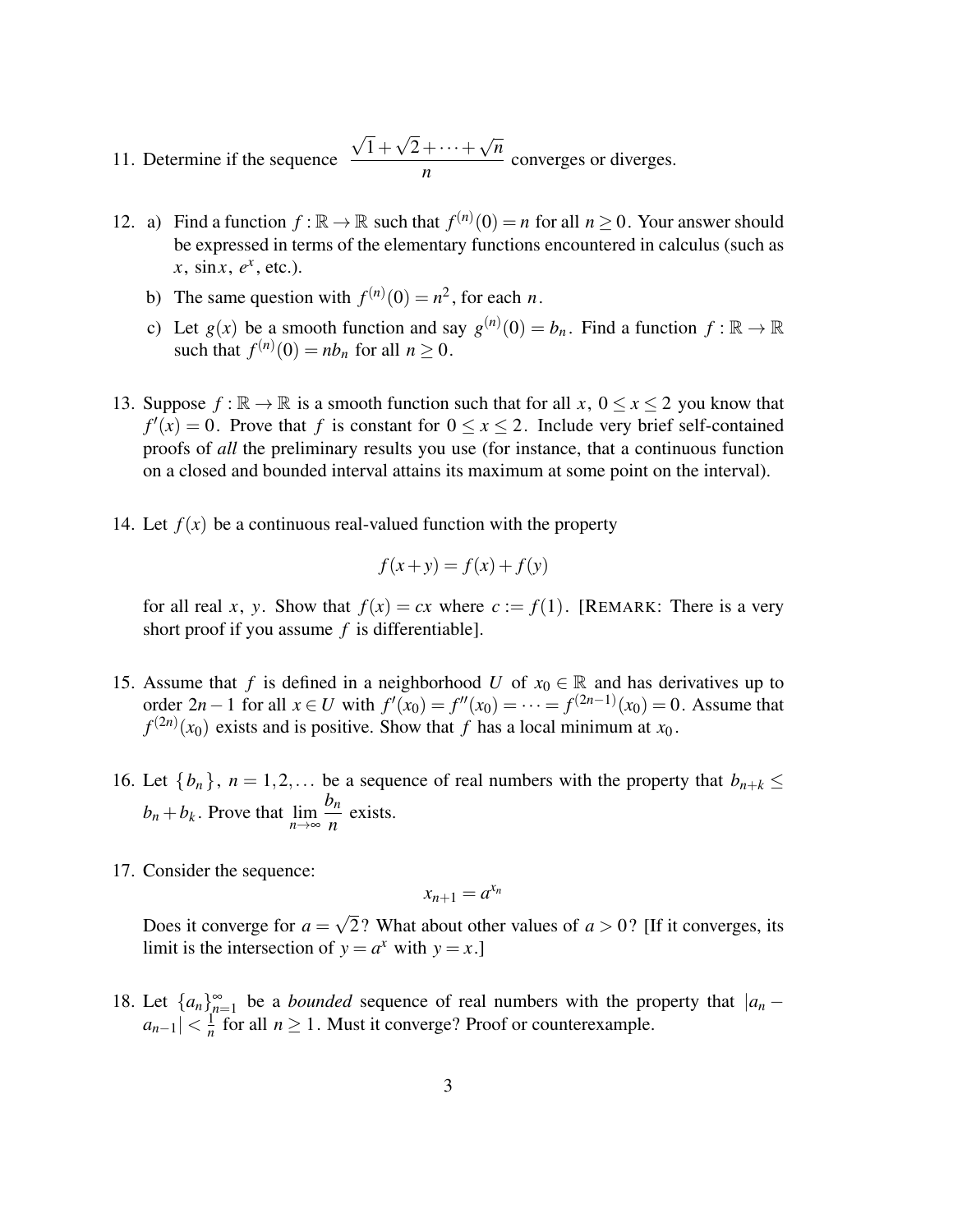- 19. a) Let  $X_j$ ,  $j = 1, 2, \ldots$  be a sequence of points in  $\mathbb{R}^3$ . If  $||X_{j+1} X_j|| \leq \frac{1}{j^4}$ , show that these points converge.
	- b) Let  $\{X_j\}$  be a sequence of points in  $\mathbb{R}^n$  with the property that

$$
\sum_j\|X_{j+1}-X_j\|<\infty.
$$

Prove that the sequence  ${X_i}$  converges. Give an example of a convergent sequence that does not have this property.

20. Let  $f : \mathbb{R} \to \mathbb{R}$  be a continuous function with  $|f(x) - f(y)| \le c|x - y|$  for some  $c < 1$ and all *x*, *y*. Show that *f* has *fixed point* (this is a point  $\alpha$  with  $f(\alpha) = \alpha$ ) and that this fixed point is unique.

[SUGGESTION: First show that there is at most one fixed point. Then, for any  $x_0$ , show that the sequence  $x_k$  defined recursively by  $x_k = f(x_{k-1}), k = 1, 2, \ldots$ , converges to the desired fixed point.]

Give an example with  $c = 1$  where f does not have a fixed point.

- 21. Let  $S = \{x \in \mathbb{R} : -1 \le x \le 1\}.$ 
	- a) Give an example of a function  $f : S \to \mathbb{R}$  with the property that for some *c* we have  $|f(x) - f(y)|$  ≤  $c|x - y|^{1/3}$  for all *x*, *y* in *S*, but *f* is not everywhere differentiable.
	- b) If for some  $\alpha > 1$  and some  $c > 0$  a function  $h : S \to \mathbb{R}$  satisfies  $|h(x) h(y)| \le$  $c|x-y|^{\alpha}$  for all *x*, *y* in *S*, what can you conclude about *h*?
- 22. a) Let  $f: \mathbb{R} \to \mathbb{R}$  be a smooth function with the properties that  $f''(x) \ge 0$  and  $f(x) \le$ *C* for all  $x \in \mathbb{R}$ . Show that  $f(x) = constant$ .
	- b) Let  $f: \mathbb{R}^2 \to \mathbb{R}$  be a smooth function with the properties that the hessian matrix  $f''(x)$  is positive semi-definite and that  $f(x) \leq C$  for all  $x \in \mathbb{R}^2$ . Does this imply that  $f(x) = constant$ ? Proof or counterexample.
- 23. Let *C* be the ring of continuous functions on the interval  $0 \le x \le 1$ .
	- a) If  $0 \le c \le 1$ , show that the subset  $\{f \in C \mid f(c) = 0\}$  is a maximal ideal.
	- b) Show that every maximal ideal in *C* has this form.
- 24. Every maximal ideal of  $C([0,1])$  is prime. Proof or counterexample.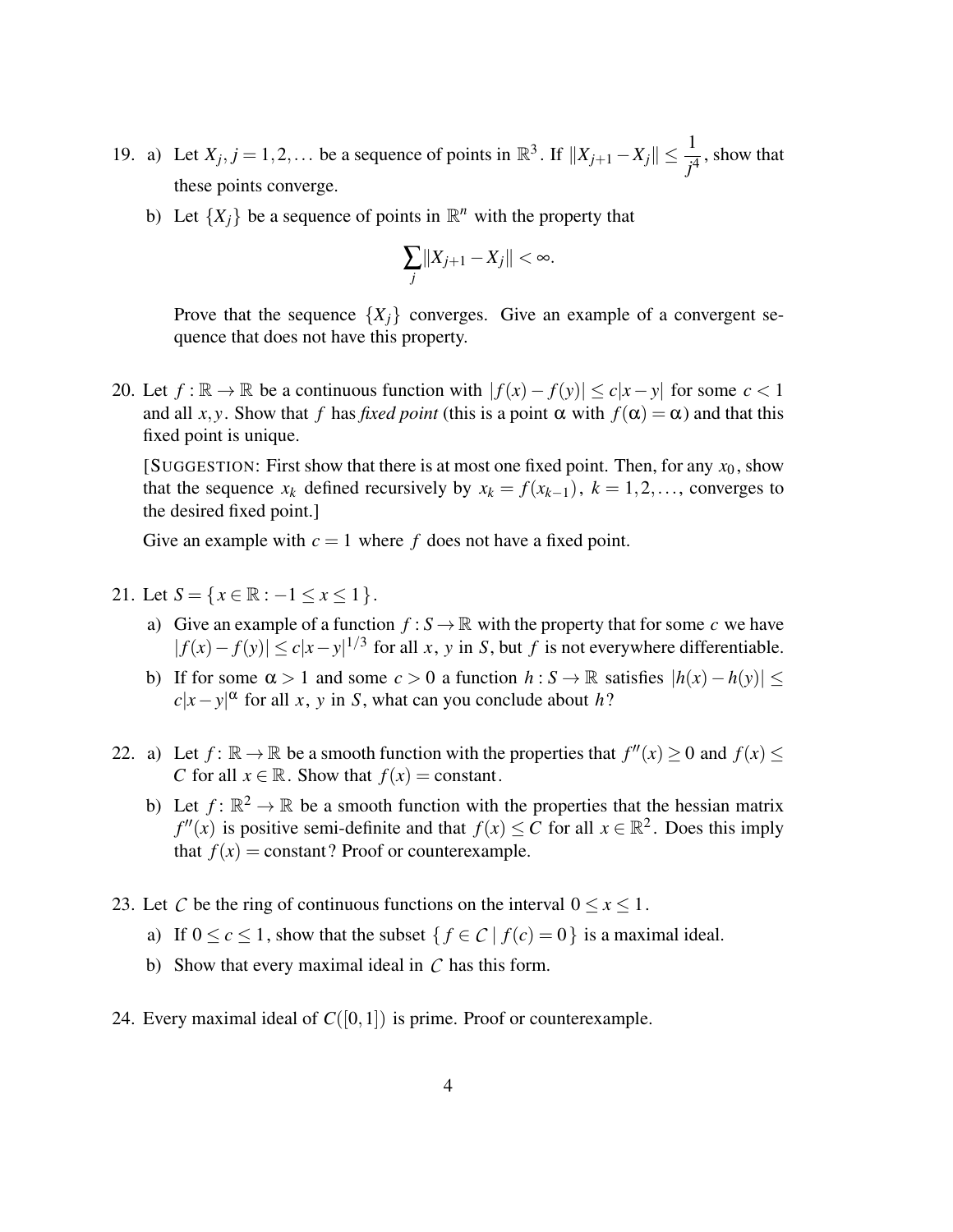- 25. Let  $f(x): \mathbb{R} \to \mathbb{R}$  be a bounded smooth function for  $-\infty < x < \infty$ . Show that  $f''(c) = 0$ for at least one point *c*. Thus, *f* has at least one inflection point.
- 26. Suppose  $f : \mathbb{R} \to \mathbb{R}$  is a smooth function such that: for every  $a, b \in \mathbb{R}$  with  $a < b$ , there is a *unique*  $\xi \in (a,b)$  such that  $f'(\xi) = \frac{f(a) - f(b)}{a - b}$  Prove that *f* has no inflection points.
- 27. Show that  $\lim_{x \to \infty}$  $f(x + \sin x)$  $\frac{\sinh(x)}{x} = \lim_{x \to \infty} f'(x)$ , provided the limit on the right hand side exists and is finite.
- 28. *Newton's method* for solving  $f(x) = 0$  given the approximate guess  $x_k$  tells us to find the next approximation,  $x_{k+1}$ , by solving  $f(x_k) + f'(x_k)(x_{k+1} - x_k) = 0$  for  $x_{k+1}$ . These approximations may or may not converge, depending both on the function  $f(x)$  and how close  $x_k$  is to the desired solution.

Show that if  $f(x) = x^2 - c$ , where  $c > 0$ , and if  $x_0 > 0$ , then Newton's method always Show that if  $f(x) = x^2 - c$ <br>converges to compute  $\sqrt{c}$ .

- 29. Show, directly from the definition, that  $\sqrt{x}$  is continuous at every  $x \ge 0$ . Is it uniformly continuous for every  $x \in [0, \infty)$ ? Why?
- 30. Which of the following are uniformly continuous in the set  $\{x \ge 0\}$ ? Justify your assertions.

a).  $f(x) = 2 + 3x$  b).  $g(x) = \sin 2x$  c).  $h(x) = x^2$  d).  $k(x) = \sqrt{x+1}$ ,

- 31. Assume that  $f(x)$  is uniformly continuous on the bounded open interval  $a < x < b$ . Prove that *f* is bounded, that is, there is some *M* so that  $|f(x)| \le M$  for all  $x \in (a, b)$ .
- 32. Let  $f : \mathbb{R} \to \mathbb{R}$  be uniformly continuous. Prove that there are constants  $a, b$  such that  $|f(x)| \leq a + b|x|$  for all *x*.
- 33. Let a function  $g(x)$  be defined for  $|x| < 1$ .
	- a) Find an even function,  $g_{even}(x)$ , and an odd function,  $g_{odd}(x)$ , so that  $g(x) =$  $g_{\text{even}}(x) + g_{\text{odd}}(x)$ .
	- b) Let  $f(x)$  be an even function with the property that  $|f(x) g(x)| < \varepsilon$  for  $|x| \le 1$ . Show that  $|f(x) - g_{\text{even}}(x)| < \varepsilon$ .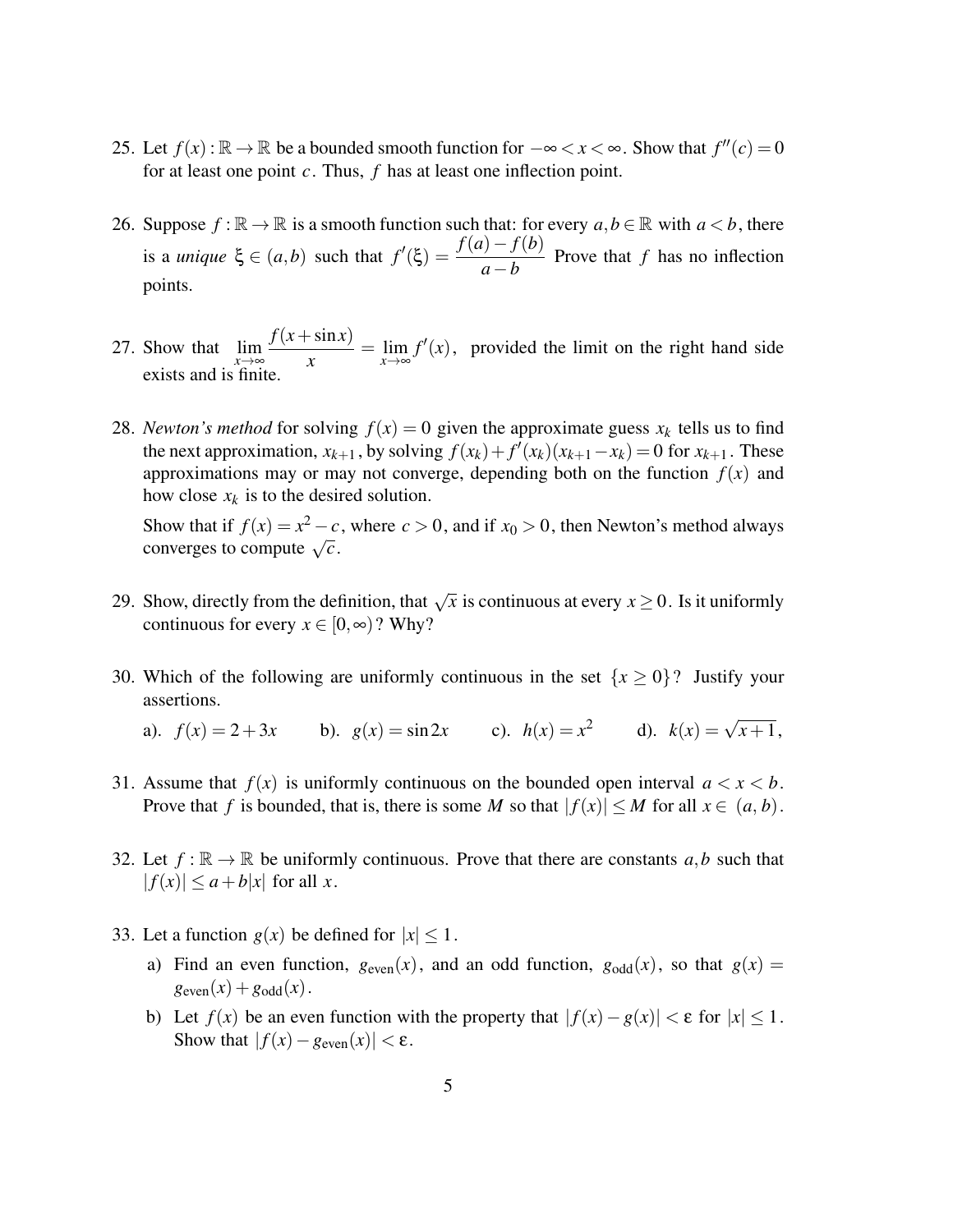- c) Say a polynomial  $p(x)$  has the property that  $|f(x) p(x)| < \varepsilon$  for  $|x| < 1$ . If  $f(x)$ happens to be even, find an even polynomial with the same property.
- 34. Let  $a < b < c$  be real numbers. Find a continuous invertible map  $\varphi : \mathbb{R} \to \mathbb{R}$  with the given following properties — or prove there is no such map.
	- a)  $\phi(0) = a$ ,  $\phi(1) = b$ ,  $\phi(2) = c$ ,
	- b)  $\varphi(0) = c$ ,  $\varphi(1) = a$ ,  $\varphi(2) = b$ ,
	- c)  $\varphi(0) = c$ ,  $\varphi(1) = b$ ,  $\varphi(2) = a$ .
- 35. Find diffeomorphisms (i.e., smooth invertible maps) between the following sets:
	- a)  $\mathbb{R} \to (0, \infty)$
	- b)  $\mathbb{R} \to (0, \infty)$
	- c)  $\mathbb{R} \rightarrow (-1, 1)$
	- d)  $(-1,1) \rightarrow (0,\infty)$
	- e)  $\mathbb{R}^2 \to \{(x, y) \mid |y > 0\}$  (upper half-plane)
	- f)  $\mathbb{R}^2 \to \{(x, y) \mid |-1 < y < 1\}$  (horizontal strip)
	- g)  $\{(x, y) | -1 < y < 1\}$  to  $\mathbb{R}^2 \to \{(u, v) | | v > 0\}$
	- h) Let  $h : \mathbb{R} \to \mathbb{R}^+$  be a given smooth function. Find a diffeomorphism from  $\{(x, y) \mid$  $|y > h(x)$  to  $\{(u, v) | v > 0\}$
- 36. a) Let  $A(t) = [a_i(t)]$  be a square matrix whose coefficients depend smoothly on a real parameter *t*. If  $\lambda(0)$  is a simple eigenvalue (that is, its algebraic multiplicity is one), show that  $\lambda(t)$  and the corresponding eigenvector  $v(t)$  are smooth functions of *t* for *t* sufficiently small.
	- b) If the above matrix  $A(t)$  is self-adjoint, derive the useful formula

$$
\lambda' = \frac{\langle v, A'v \rangle}{\|v\|^2} \quad \text{(here} \quad' = \frac{d}{dt}).
$$

- 37. Give an example of a  $2 \times 2$  real symmetric matrix  $A(t)$  with  $A(0) = I$  whose elements depend smoothly on the parameter *t* but where the eigenvectors are *not* smooth functions of *t* near  $t = 0$ .
- 38. Let  $A(t)$  be an invertible matrix whose elements  $a_{ij}(t)$  depend smoothly on a parameter *t* .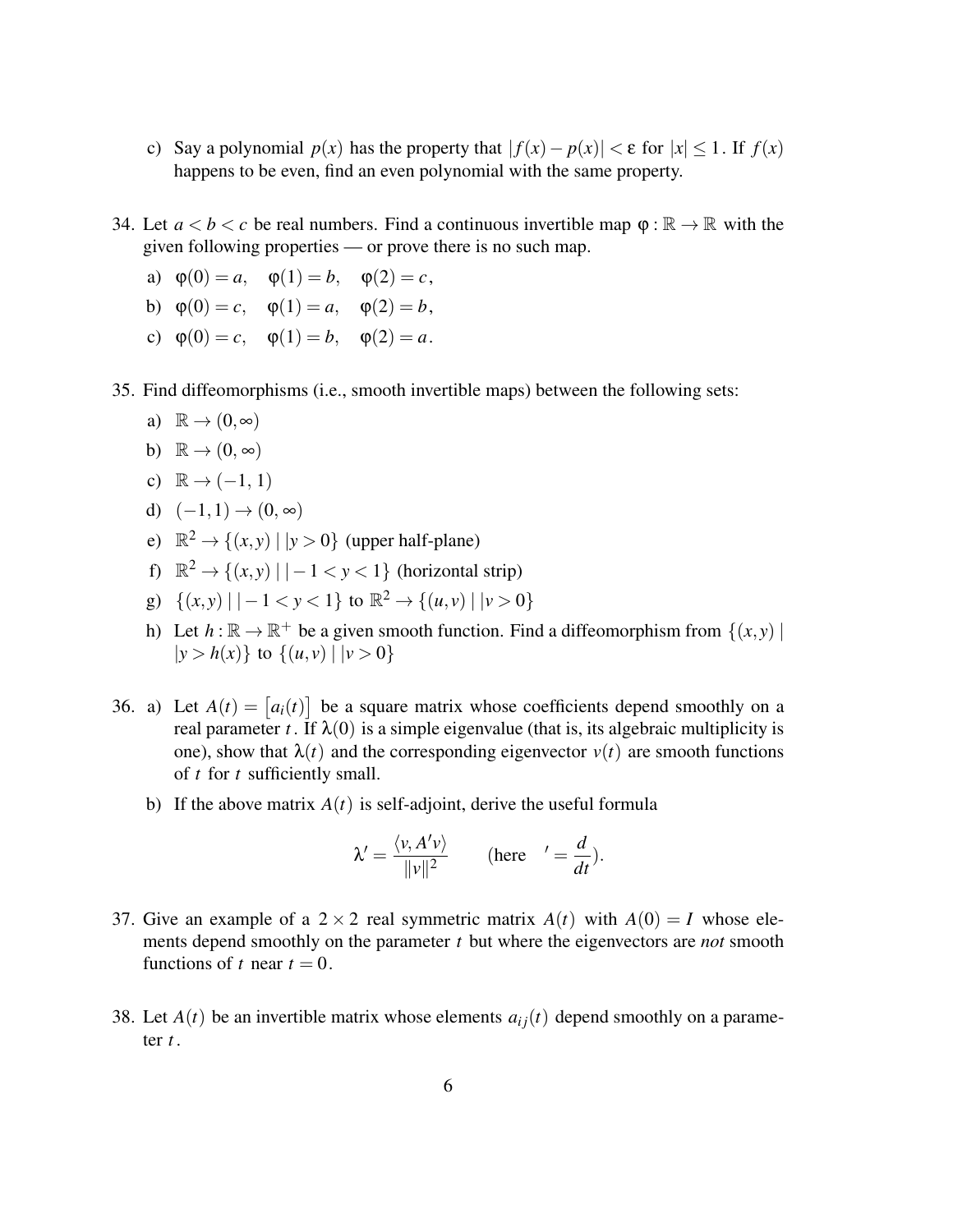- a) Compute the derivative of  $A^{-1}(t)$ . Your formula should be a generalization of the  $1 \times 1$  case where you are computing  $\frac{d}{dt}$ 1 *a*(*t*)  $=-\frac{a'}{2}$  $rac{a^2}{a^2}$ .
- b) Compute the derivative of  $detA(t)$ . The simplest special case is when  $A(0) = I$ and one computes the derivative at  $t = 0$ .

REMARK: This problem does not require that *A* be invertible, but if it is, one useful way to write the answer is

$$
\left(\det A(t)\right)' = \det[A(t)] \operatorname{trace} \left[A^{-1}(t)A'(t)\right].
$$

- 39. Consider the function  $f(A) := (\text{det}A)^p$  defined on the "cone" of real symmetric positive definite matrices A. For which real value(s) of  $p$  is this function convex? [SUG-GESTION: The formula (problem 38b) for the derivative of the determinant will help.]
- 40. Let  $f(x)$  be a continuous real-valued function with period  $2\pi$ , so  $f(x+2\pi) = f(x)$  for all real *x*. If also for some *irrational*  $\alpha \in \mathbb{R}$  we know that  $f(x + 2\pi \alpha) = f(x)$  for all real *x*, show that  $f(x) \equiv$  constant. [SUGGESTION: Fourier series].
- 41. Find a smooth function  $f : \mathbb{R} \to [0, 1]$  with the following properties:

$$
f(x) = \begin{cases} 0, & \text{if } x \le 0; \\ f'(x) > 0, & \text{if } 0 < x < 1; \\ 1, & \text{if } x \ge 1. \end{cases}
$$

42. a) Find a function  $g \in C^1([0, 1])$  with the properties:

$$
g(0) = 0
$$
,  $g'(0) = 0$ ,  $g(1) = 1$ , and  $g'(1) = 1$ .

- b) Find a  $h \in C^{\infty}(\mathbb{R})$  so that  $h(x) = 0$  for  $x \le 0$  and  $h(x) = x$  for  $x \ge 1$ . [SUGGES-TION: One approach uses a function  $\varphi \in C^{\infty}(\mathbb{R})$  so that  $\varphi(x) = 0$  for  $x \le 0$  and  $\varphi(x) = 1$  for  $x \ge 1$ .]
- 43. a) Let  $x > 0$ . Show that  $\lim_{x \to 0}$ 1  $\frac{1}{x^k}e^{-1/x} = 0$  for any integer *k*.
	- b) Define  $f : \mathbb{R} \to \mathbb{R}$  by

$$
f(x) = \begin{cases} e^{-\frac{1}{x}} & \text{for } x > 0, \\ 0 & \text{for } x \le 0, \end{cases}
$$

Show that *f* is smooth, that is,  $f(x)$  and all of its derivatives exist and are continuous for all real *x*. Sketch the graph.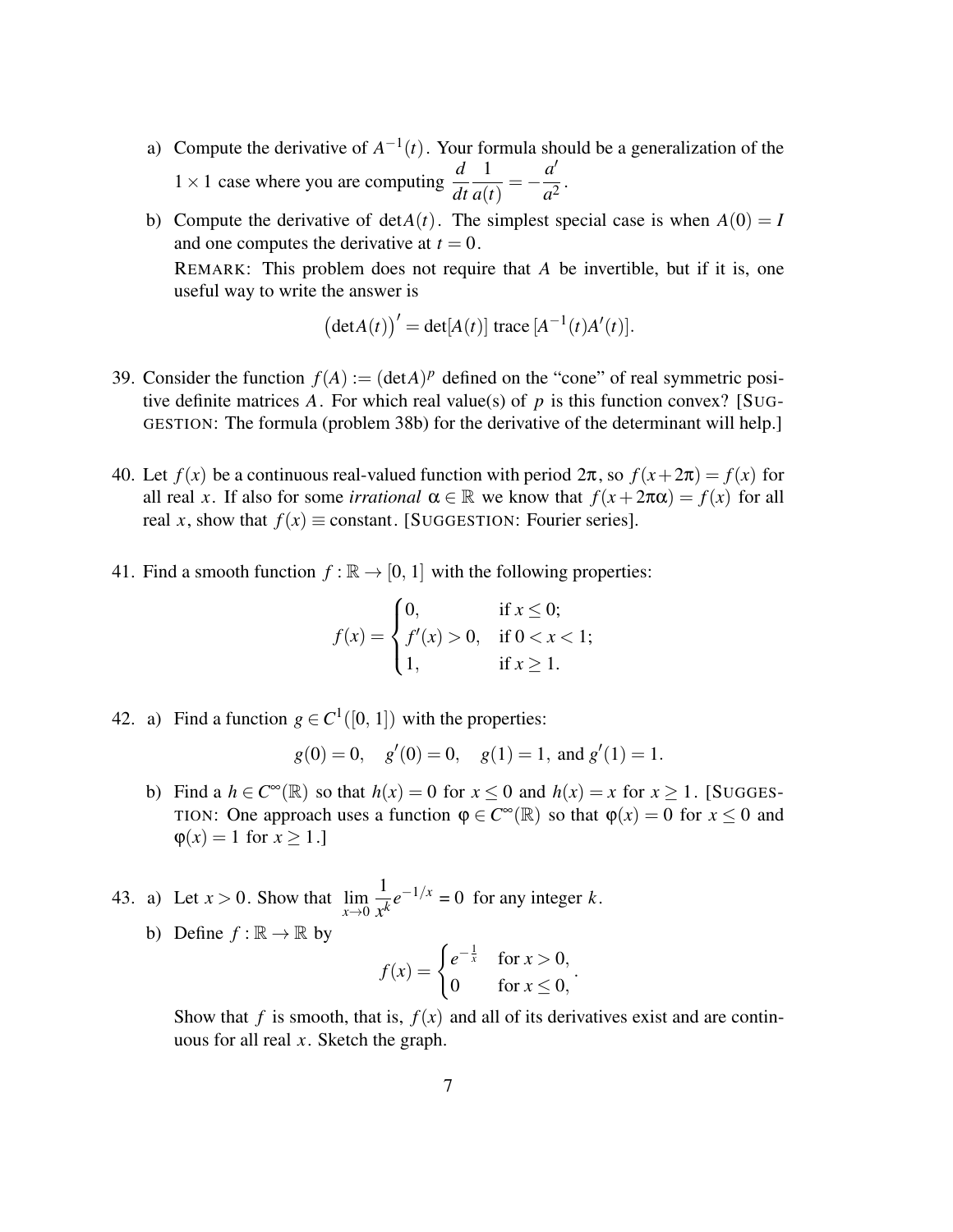c) Show that each of the following are smooth and sketch their graphs:

$$
g(x) = f(x)f(1-x), \t h(x) = \frac{f(x)}{f(x) + f(1-x)},
$$
  
\n
$$
k(x) = h(x)h(4-x), \t K(x) = k(x+2), \t H(x) = K(4x)
$$
  
\n
$$
G(x) = \sum_{j=-\infty}^{\infty} g(x-\frac{j}{2}), \t \psi_n(x) = \frac{g(x-\frac{n}{2})}{G(x)},
$$
  
\n
$$
Q(x) = \sum_{n=-\infty}^{\infty} \psi_n(x), \t \varphi(x,y) = K(x)K(y), (x,y) \in \mathbb{R}^2
$$
  
\n
$$
\Phi(x) = K(||x||), \t x = (x_1, ..., x_n) \in \mathbb{R}^n
$$

- 44. Let  $B \subset \mathbb{R}^n$  be the open unit ball  $|x-a| < r$ . Exhibit a smooth function  $\varphi \in \mathbb{C}^\infty(\mathbb{R}^n)$ that is positive on  $B$  and zero elsewhere. [SUGGESTION: One way to start is to use  $\eta(t) = e^{-1/t}$  for  $t > 0$ .]
- 45. Let  $0 < a_1 \le b_1$  be real numbers and write  $a_2 =$ √  $\overline{a_1b_1}$  and  $b_2=\frac{1}{2}$  $rac{1}{2}(a_1+b_1).$ 
	- a) Show that  $a_2 \leq b_2$ .
	- b) Continue inductively to get  $a_3$  and  $b_3$  from  $a_2 \leq b_2$  as above, etc. Show that  $\lim a_n$ and  $\lim b_n$  exist.
	- c) Furthermore, show that these limits are equal.
- 46. If we identify the points  $x = 0$  and  $x = 1$ , we can think of the real interval [0, 1] as a circle,  $S^1$ . Thus for any real numbers *x*, *y*, we say that  $x = y$  if  $x - y$  is an integer. Let  $\alpha$  be an irrational number.
	- a) Show that the points  $x_k = k\alpha$ ,  $k = 1, 2, \dots$  are dense in this circle. [REMARK: An even stronger fact is true – the points  $x_k$  are *equidistributed*. See problem 158.]
	- b) Let  $f: S^1 \to S^1$  be a continuous function, so  $f(1) = f(0)$ . If we also know that  $f(x + \alpha) = f(x)$  for all  $x \in S^1$ , show that  $f \equiv$  constant.
- 47. a) Let  $c_n$  be a sequence of real numbers that converges to  $c$ . Show that their "average" (arithmetic mean),  $\frac{1}{n}[c_1 + c_2 + \cdots + c_n]$ , also converges to *c*.
	- b) Give an example of a sequence that does *not* converge but whose arithmetic mean does converge.
	- c) If the arithemetic mean of a sequence converges, must the sequence be bounded? Proof or counterexample.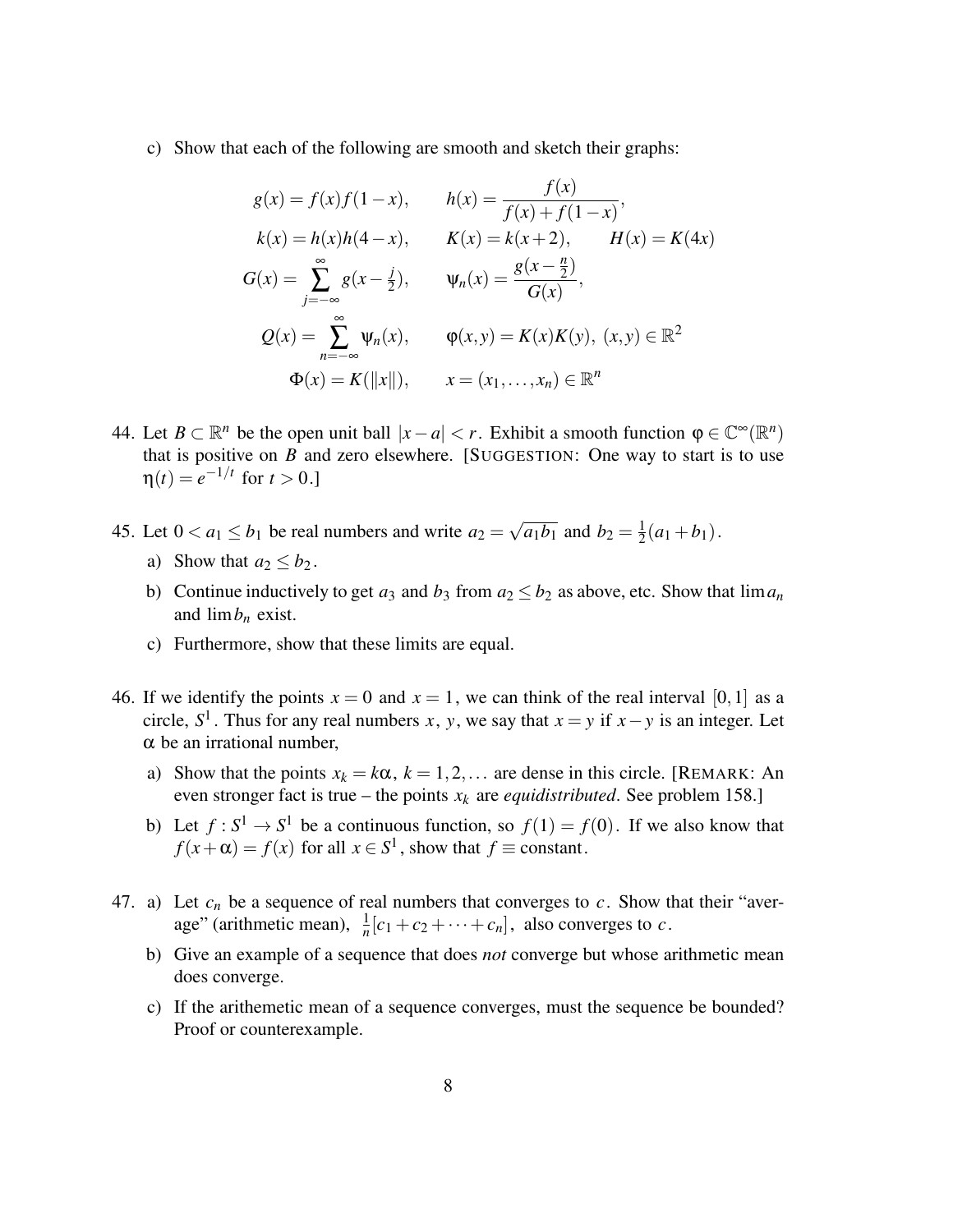- d) Let the sequence  $b_n > 0$  have the property that  $\lim_{n\to\infty} b_n = b > 0$ . Show that the geometric mean also converges:  $(b_1b_2 \cdots b_n)^{1/n} \to b$ .
- e) Let  $f(t)$  be a continuous function for  $0 \le t < \infty$ . If  $\lim_{t \to \infty} f(t) = c$ , show that

$$
\lim_{T \to \infty} \frac{1}{T} \int_0^T f(t) \, dt = c.
$$

48. Find the Taylor series centered at  $x = 1$  of  $\frac{1}{x}$ .

- 49. Let  $\{a_n\}$  and  $\{b_n\}$  be real sequences. Proof or counterexample.
	- a) If  $\sum a_n$  converges, then so does  $\sum a_n^2$ .
	- b) If  $\sum a_n$  and  $\sum |b_n|$  both converge, then so does  $\sum a_n b_n$ .
	- c) If  $\sum a_n^2$  converges, then so does  $\sum a_n/n$ .
	- d) If  $\sum a_n$  converges and  $a_n \downarrow 0$ , then  $na_n \rightarrow 0$ .
- 50. Let  $\{a_k\}$ ,  $\{b_k\}$  be sequences of real or complex numbers.
	- a) Assuming the  $a_k$  are positive, the series  $\sum a_k$  converges, and the sequence  $b_k$  is bounded, show that the series  $\sum a_k b_k$  also converges.
	- b) Give an example showing that the above may be false if the *a<sup>k</sup>* are *not* all positive.
	- c) If  $S_N := \sum_{1}^{N}$  $\int_{1}^{N} a_k$  is bounded and the sequence  $b_k$  is *monotone decreasing* with lim<sub>*k*→∞</sub>  $b_k = 0$ , show that the series  $\sum a_k b_k$  converges. The standard example is  $a_k = (-1)^k$ ,  $b_k = 1/k$ . SUGGESTION: Use the following *summation by parts*:

$$
\sum_{n+1}^{N} a_k b_k = [S_N b_N - S_n b_{n+1}] - [S_{n+1} (b_{n+2} - b_{n+1}) + \cdots + S_{N-1} (b_N - b_{N-1})]
$$
 (1)

This analog of integration by parts is due to Abel.

- d) If the series  $\sum a_k$  converges and  $b_k \to 0$ , does the series  $\sum a_k b_k$  necessarily converge? Proof or counterexample.
- e) If the series  $\sum a_k$  converges and the sequence  $b_k$  is monotone decreasing with lim<sub>*k→∞*</sub> $b_k = b$ , does the series  $\sum a_k b_k$  necessarily converge? Proof or counterexample.
- f) If  $p > 0$ , show that the series  $\sum_{n=1}^{\infty} n^{-p} \cos n\theta$  converges unless  $\theta$  is an integer multiple of  $2\pi$  and  $0 < p \le 1$ . [Alternate: Discuss the convergence of the complex series  $\sum_{n=1}^{\infty} z^n/n^p$  on the unit circle  $|z| = 1$ .]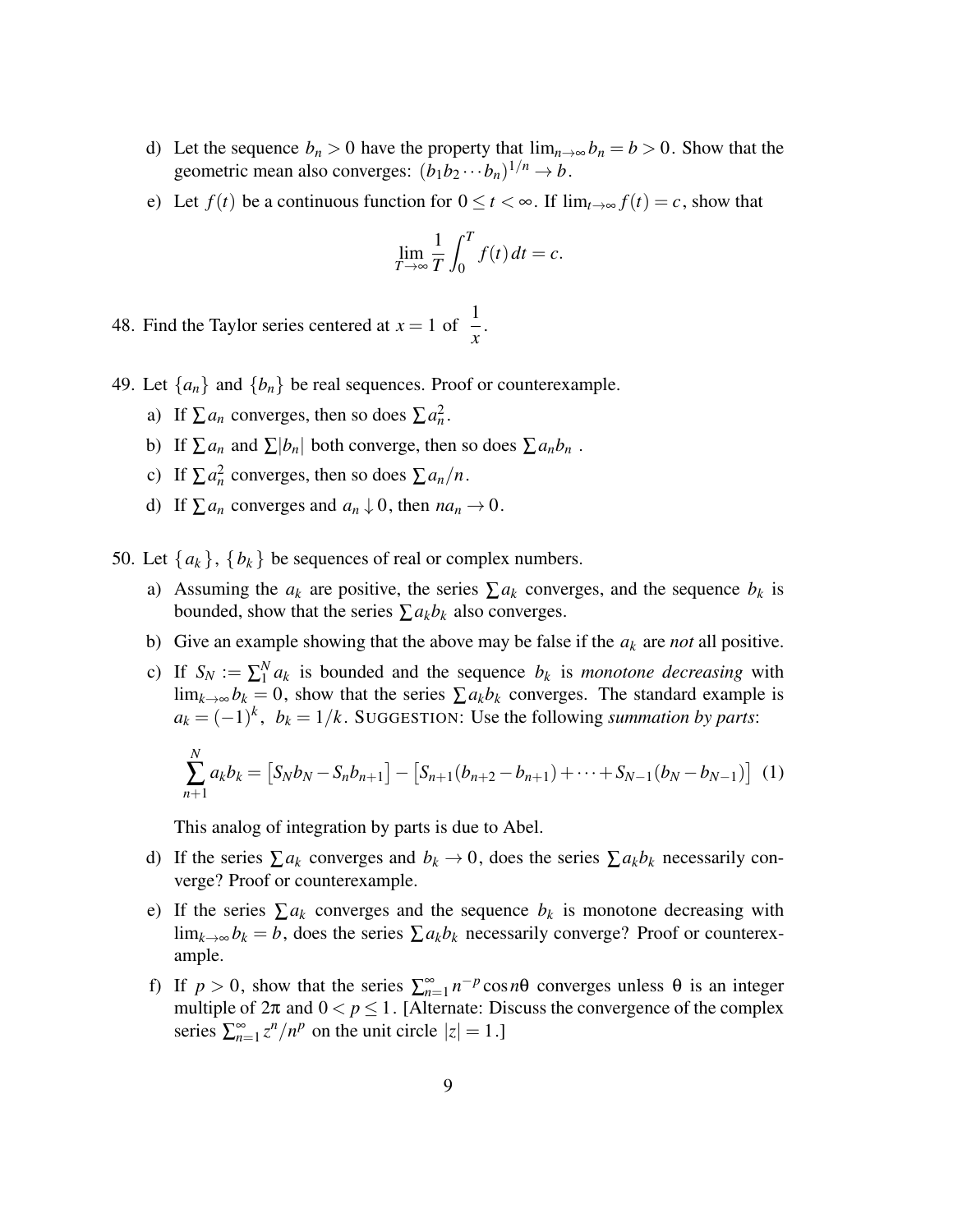- 51. [Abel] Assume the real power series  $\sum a_n x^n$  converges at  $x = 1$ . Prove it converges uniformly for  $0 \le x \le 1$ . [SUGGESTION: Use summation by parts (1)]
- 52. Apply Abel's theorem (Problem 51) to the Taylor series for ln*x* and arctan*x* to justify the following:

a) 
$$
\sum_{n=1}^{\infty} \frac{(-1)^{n+1}}{n} = \ln 2
$$
 b) 
$$
\sum_{n=0}^{\infty} \frac{(-1)^n}{2n+1} = \frac{\pi}{4}.
$$

- 53. Let  $\sum_{n=0}^{\infty} a_n z^n$  be a power series with integer coefficients  $a_n$ . Suppose that for some *z* with  $|z| = 1$  the power series converges. Show that the power series is actually a polynomial.
- 54. Discuss the convergence of

a) 
$$
\sum_{k=1}^{\infty} \sum_{n=1}^{\infty} \frac{1}{k^2 + n^2}
$$
 b)  $\sum_{k=1}^{\infty} \sum_{n=1}^{\infty} \frac{1}{(k^2 + n^2)^p}$ ,  $p > 1$ .

- 55. For which  $p > 0$  does the series ∞  $\sum_{k,\ell,n=1}$ 1  $\frac{1}{(k^2 + \ell^2 + n^2)^p}$  converge?
- 56. Let  $f(x) :=$ ∞ ∑ 1 *an*  $\frac{dn}{n^x}$ . If the sequence *a<sub>n</sub>* is bounded, show that this defines *f* as a continuous function for all  $x > 1$ .
- 57. Consider  $f(x) :=$ ∞ ∑ *k*=1 (−1) *k* sin*kx*  $\frac{1}{1+k^4}$ .
	- a) For which real *x* is *f* continuous?
	- b) What can you say about the derivatives of *f* ?
- 58. Show that ∞ ∑ *n*=1  $sin(3<sup>n</sup>x)$  $\frac{1}{4^n}$  is differentiable for all real *x*.
- 59. If *A* is a square real matrix, one defines  $e^A$  by the power series

$$
e^A := \sum_{k=0}^{\infty} \frac{A^k}{k!}.
$$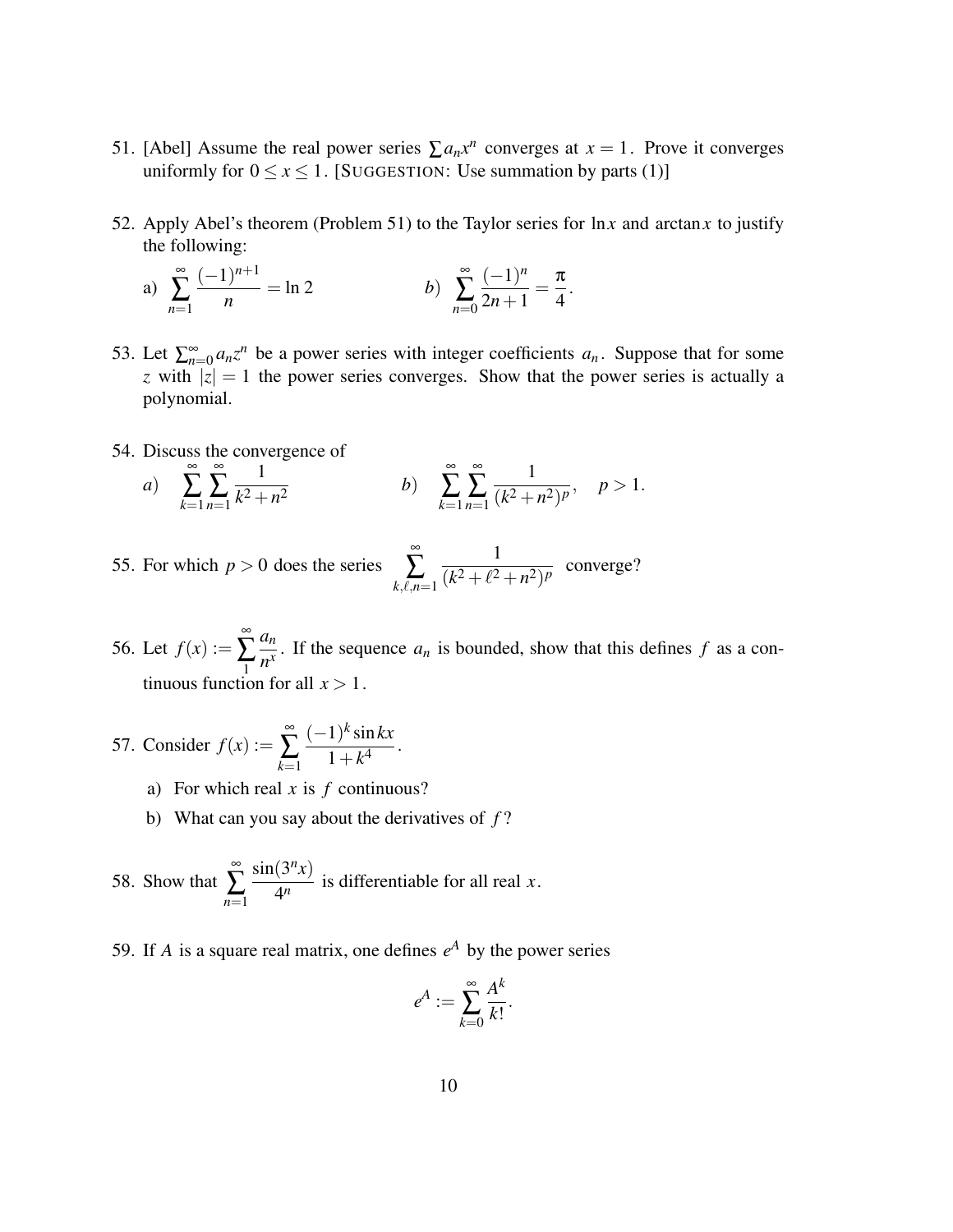- a) If *A* is a  $2 \times 2$  diagonal matrix, compute  $e^A$ .
- b) If  $A = \begin{pmatrix} 5 & -1 \\ -1 & 5 \end{pmatrix}$ , compute  $e^A$ .
- c) If  $A = \begin{pmatrix} 0 & 2 \\ 0 & 0 \end{pmatrix}$ , compute  $e^A$ .
- d) Show that for any *A* this series converges absolutely (see problem 179). For a space such as  $\mathbb{R}^n$ , the simplest norm for matrices *A* is the *operator norm*  $||A|| =$  $\sup_{x\neq 0} \frac{\|Ax\|}{\|x\|}$  $\frac{A\mathcal{X}_{\parallel}}{\Vert x \Vert}$ , since then  $\Vert AB \Vert \le \Vert A \Vert \Vert B \Vert$  (why?). For a more general norm in a finite dimensional space, one can use that in a finite dimensional space all norms are equivalent (why?).
- e) If  $AB = BA$ , show that

$$
e^A e^B = e^{A+B}.
$$

In particular, this gives  $(e^A)^{-1} = e^{-A}$ .

60. Let 
$$
\zeta(s) = \sum_{1}^{\infty} \frac{1}{n^s}
$$
 where  $s = \sigma + it$  is complex. If  $\sigma \ge 2$ , Show that  $|\zeta(s)| > 0$ .

61. For which real numbers *c* does the series

$$
\sum_{n=2}^{\infty} \left(1 - \frac{c}{2}\right) \left(1 - \frac{c}{3}\right) \cdots \left(1 - \frac{c}{n}\right)
$$

converge? Here are some hints for one approach:

- a) Show that for any real  $a_j$  one has  $(1-a_1)(1-a_2)\cdots(1-a_n) \leq e^{-\left(\sum_{i=1}^{n} a_i\right)}$ .
- b) Show that

$$
\int_1^n \frac{1}{x+1} dx < \frac{1}{2} + \frac{1}{3} + \dots + \frac{1}{n} < \int_1^3 \frac{1}{x} dx.
$$

c) Show that

$$
\left(1-\frac{c}{2}\right)\left(1-\frac{c}{3}\right)\cdots\left(1-\frac{c}{n}\right) < \left(\frac{2}{n+1}\right)^c.
$$

62. Let  $f : \mathbb{R} \to \mathbb{R}$  be a continuous function, and let *a* be a positive real number. Show that the function

$$
G(x) := \frac{1}{2a} \int_{-a}^{a} f(x+t) dt
$$

is differentiable and has a continuous derivative.

63. Compute the Fourier series for  $f(x) = x$ , for  $-\pi < x < \pi$ . Then use the "Pythagorean" theorem" (Parseval's Identity) to compute  $1 + \frac{1}{2^2}$  $rac{1}{2^2} + \frac{1}{3^2}$  $rac{1}{3^2} + \frac{1}{4^2}$  $\frac{1}{4^2} + \cdots$ .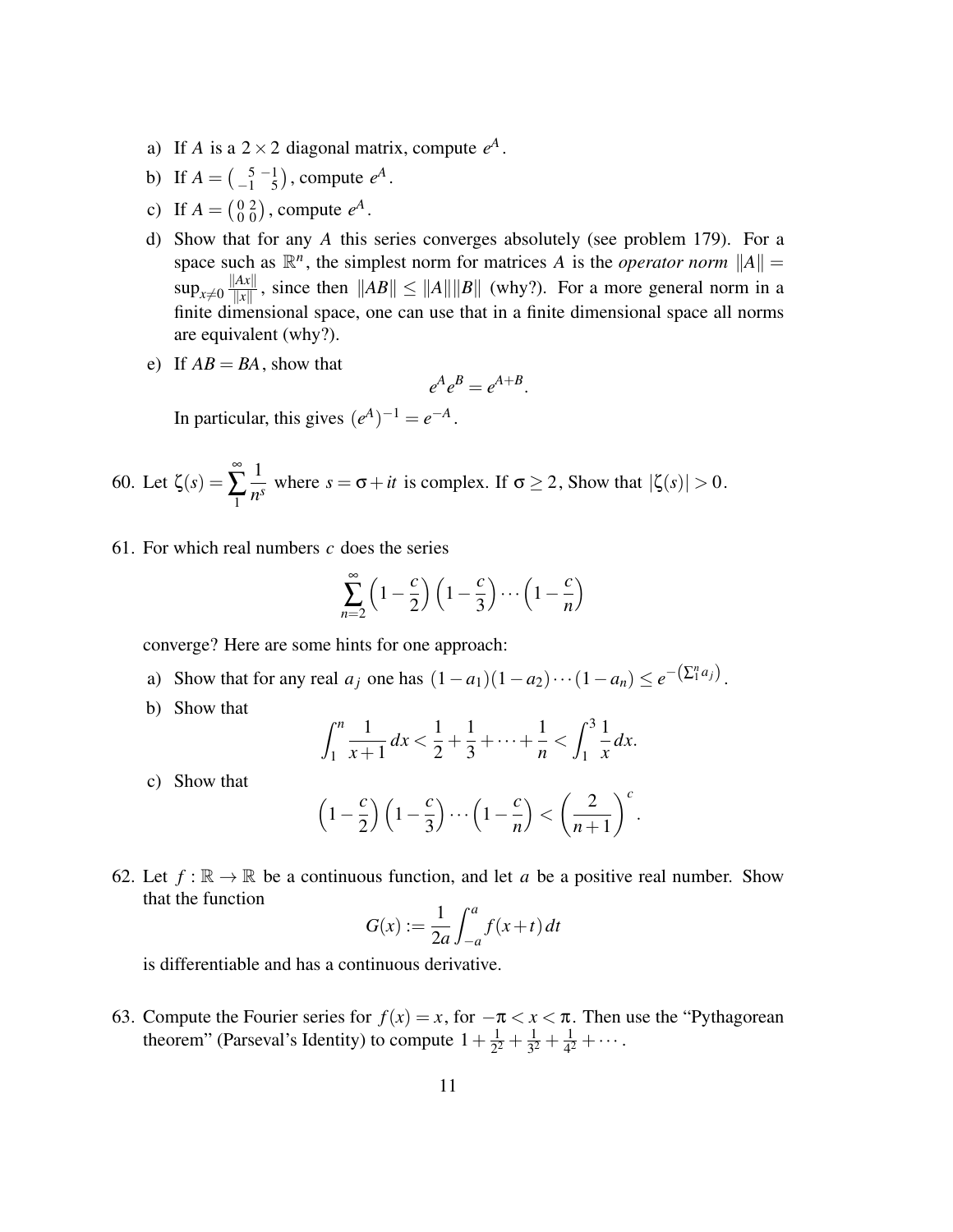64. Consider the Fourier series (formally, so we don't yet worry about convergence)

$$
f(x) = \sum_{-\infty < k < \infty} c_k e^{ikx} \qquad \text{where} \qquad c_k \in \mathbb{C} \tag{2}
$$

with the complex inner product  $\langle f, g \rangle = \int_{-\pi}^{\pi} f(x) \overline{g(x)} dx$ .

- a) Show that the functions  $e^{ikx}$  for integers  $k$  are mutually orthogonal.
- b) Show that  $c_k = \frac{1}{2i}$  $\frac{1}{2\pi} \int_{-\pi}^{\pi} f(x) e^{-ikx} dx$ . The  $c_k$  are the *Fourier coefficients* of *f*.
- c) If  $f \in C^1(|x| \leq \pi)$  and is  $2\pi$  periodic, show that  $|c_k| \leq M/k$  for some constant M independent of *k*.
- d) Show that formally  $||f||^2 = \int_0^{\pi}$  $-\pi$  $|f(t)|^2 = 2π \sum_{-\infty < k < \infty}$  $|c_k|^2$  (Pythagoras).
- e) Define the linear map  $P_N$  by  $(P_N f)(x) := \sum_{|k| \le N} c_k e^{ikx}$ . Show that  $P_N^2 = P_N$ , that is,  $P_N(P_N f) = P_N f$ , and also that  $\langle P_N f, g \rangle = \langle f, P_N g \rangle$  for any *f* and *g* (thus  $P_N$ is self-adjoint). These are summarized by saying that the map *P<sup>N</sup>* is an *orthogonal projection*.
- f) Show that  $||f||^2 = ||P_N f||^2 + ||(I P_N)f||^2$  and hence that  $||P_N f|| \le ||f||$ .
- g) In any vector space *V* with an inner product, let *W* be a subspace and *Pv* the orthogonal projection of  $v \in V$  into *W*. Show that *Pv* is the point in *W* that is closest to *v* by proving that for any  $w \in W$

$$
||v - w||2 = ||v - Pv||2 + ||Pv - w||2.
$$

- h) As an application of part f), let  $T_N$  be the subspace of all functions of the form  $\sum_{|k| \le N} c_k e^{ikx}$ . Given a function *f*, show that for any function  $g \in T_N$  one has  $||f - P_N f|| \le ||f - g||$ . Thus, the Fourier projection  $P_N f$  is closer to *f* than any other function in  $T_N$ .
- i) Let  $D = d/dx$ . Show that  $P_N D = D P_N$ , that is,  $P_N(Df) = D(P_N f)$  for all continuously differentiable 2π-periodic functions *f* .
- 65. This is a continuation of the previous problem 64 and treats the convergence of Fourier series.
	- a) By the Weierstrass approximation theorem, if  $f$  is a  $2\pi$ -periodic function, then given and  $\varepsilon > 0$  there is a function *g* of the form  $g = \sum_{|k| \le N} a_k e^{ikx}$  so that in the uniform norm  $||f - g||_u < ε$  (why?).

Combine this with problem 64g) to conclude that  $||f - P_N f|| < 2\pi\varepsilon$  and hence deduce that the Fourier series (2) converges to *f* in this norm.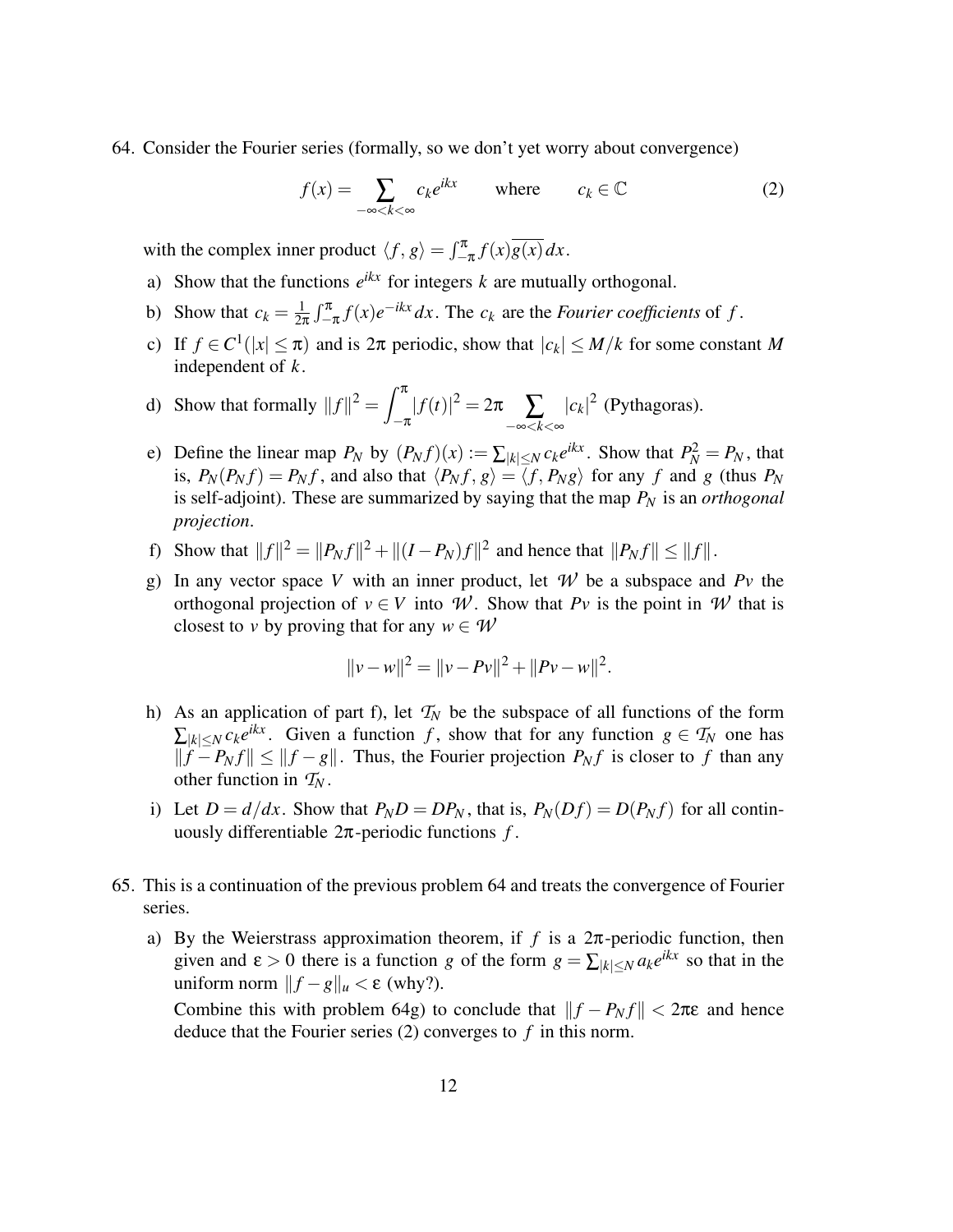b) Here we consider the uniform convergence of Fourier series. If *f* is 2π periodic and continuously differentiable, use problems 156a) 64h) to show that

$$
||f - P_N f||_u \le \sqrt{2\pi} ||f' - P_N f'||.
$$

Thus, by part a) applied to  $f'$  show that for a continuously differentiable function, the Fourier series (2) converges uniformly to *f* .

- 66. Let  $C^2([-1,1])$  be the set of functions  $u(x)$  that have two continuous derivatives for all  $-1 \le x \le 1$ . Show the following.
	- a) The linear space of all  $u \in \mathbb{C}^2([-1,1])$  that satisfy  $u'' = 0$  is two dimensional.
	- b) The linear space of all  $u \in \mathbb{C}^2([-1,1])$  that satisfy  $u'' + u = 0$  is two dimensional.
	- c) The linear space of all  $u \in \mathbb{C}^2([-1,1])$  that satisfy  $u'' u = 0$  is two dimensional.
	- d) If  $a(x) \in C([-1, 1])$ , then the linear space of all  $u \in \mathbb{C}^2([-1, 1])$  that satisfy  $u'' +$  $a(x)u = 0$  is *at most* two dimensional. Assuming the existence of two  $C^2$  functions  $\phi(x)$  and  $\psi(x)$  that satisfy  $u'' +$  $a(x)u = 0$  and the respective initial conditions

$$
\phi(0) = 1, \ \phi'(0) = 0,
$$
 while  $\psi(0) = 0, \ \psi'(0) = 1,$ 

show that the dimension of the space  $\{u \in \mathbb{C}^2([-1,1]) | u'' + a(x)u = 0\}$  is exactly two.

- 67. Show that every solution  $x(t)$  of the differential equation  $x'' + 3x' + 2x = \frac{1}{1 + x}$  $\frac{1}{1+t}$  tends to zero as  $t \to \infty$ .
- 68. Show that the differential equation  $x^2y'' y = 0$  has no Taylor series solution (other than  $y(x) \equiv 0$ ) that converges in some neighborhood of  $x = 0$ .
- 69. Let  $y(t)$  be a solution near  $t = 0$  of the differential equation

$$
y'-y^4 = 1
$$
, with  $y(0) = 0$ .

Show that  $y(t)$  *cannot* exist over the whole interval  $[0, 2]$ .

- 70. Let  $a(t)$  and  $f(t)$  be periodic continuous functions with period  $2\pi$ 
	- a) Show that the equation  $u'' = f$  has a  $2\pi$ -periodic solution if and only if

$$
\int_0^{2\pi} f(t) \, dt = 0.
$$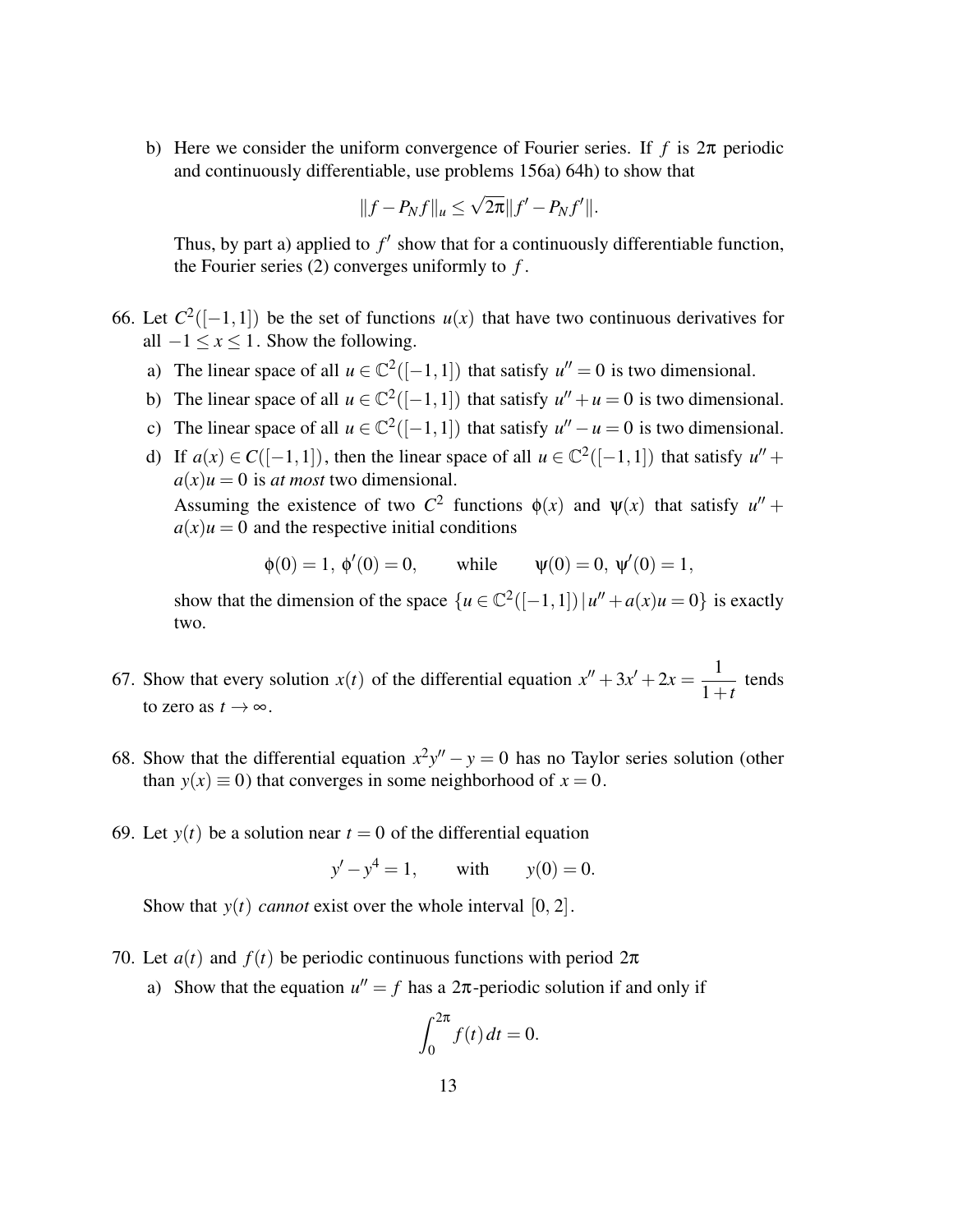- b) Show that the equation  $u'' + u = f$  has a  $2\pi$ -periodic solution if and only if both  $\int_0^{2\pi} f(t) \sin t \, dt = 0$  and  $\int_0^{2\pi} f(t) \cos t \, dt = 0$ .
- c) Show that the equation  $Lu := u'' + au = f$  has a  $2\pi$ -periodic solution if and only if  $\int_0^{2\pi} f(t)z(t) dt = 0$  for all  $2\pi$ -periodic solutions of  $z'' + a(t)z = 0$ . [REMARK: These are special cases of the *Fredholm alternative*: the image of *L* is the orthogonal complement of the kernel of the adjoint operator *L* ∗ .]
- 71. Consider the linear differential operator  $Lu := u' + a(t)u$  where  $a(t)$  is continuous and periodic with period *P*, so  $a(t+P) = a(t)$  for all real *t*. Also, let  $f(t)$  be a *P*-periodic continuous function.
	- a) (*Example*) Show that the equation  $u' = f$  has a *P* periodic solution if and only if  $\int_0^P f(t) dt = 0.$
	- b) Show that the homogeneous equation  $Lu = 0$  has a non-trivial *P*-periodic solution  $u(t)$  if and only if  $\int_0^P a(t) dt = 0$ .
	- c) If  $\int_0^P a(t) dt \neq 0$ , show that the inhomogeneous equation  $Lu = f$  always has a unique *P*-periodic solution  $u(t)$ . On the other hand, if  $\int_0^P a(t) dt = 0$ , find a necessary and sufficient condition for  $Lu = f$  to have a *P*-periodic solution. If it has a *P* periodic solution, is this solution unique?
- 72. [One goal of this problem is to understand "periodic boundary conditions" for ordinary differential equations. See Part (e) below.]

Say a function  $u(t)$  satisfies the differential equation

$$
u'' + b(t)u' + c(t)u = 0
$$
\n(3)

on the interval  $[0, A]$  and that the coefficients  $b(t)$  and  $c(t)$  are both bounded, say  $|b(t)| \leq M$  and  $|c(t)| \leq M$  (if the coefficients are continuous, this is always true for some *M*).

- a) Define  $E(t) := \frac{1}{2}$  $\frac{1}{2}(u^2 + u^2)$ . Show that for some constant  $\gamma$  (depending on *M*) we have  $E'(t) \le \gamma E(t)$ . [SUGGESTION: use the simple inequality  $2xy \le x^2 + y^2$ .]
- b) Show that  $E(t) \leq e^{\gamma t} E(0)$  for all  $t \in [0, A]$ . [HINT: First use the previous part to show that  $(e^{-\gamma t}E(t))' \leq 0$ ].
- c) In particular, if  $u(0) = 0$  and  $u'(0) = 0$ , show that  $E(t) = 0$  and hence  $u(t) = 0$  for all  $t \in [0, A]$ . In other words, if  $u'' + b(t)u' + c(t)u = 0$  on the interval  $[0, A]$  and that the functions  $b(t)$  and  $c(t)$  are both bounded, and if  $u(0) = 0$  and  $u'(0) = 0$ , then the only possibility is that  $u(t) \equiv 0$  for all  $t > 0$ .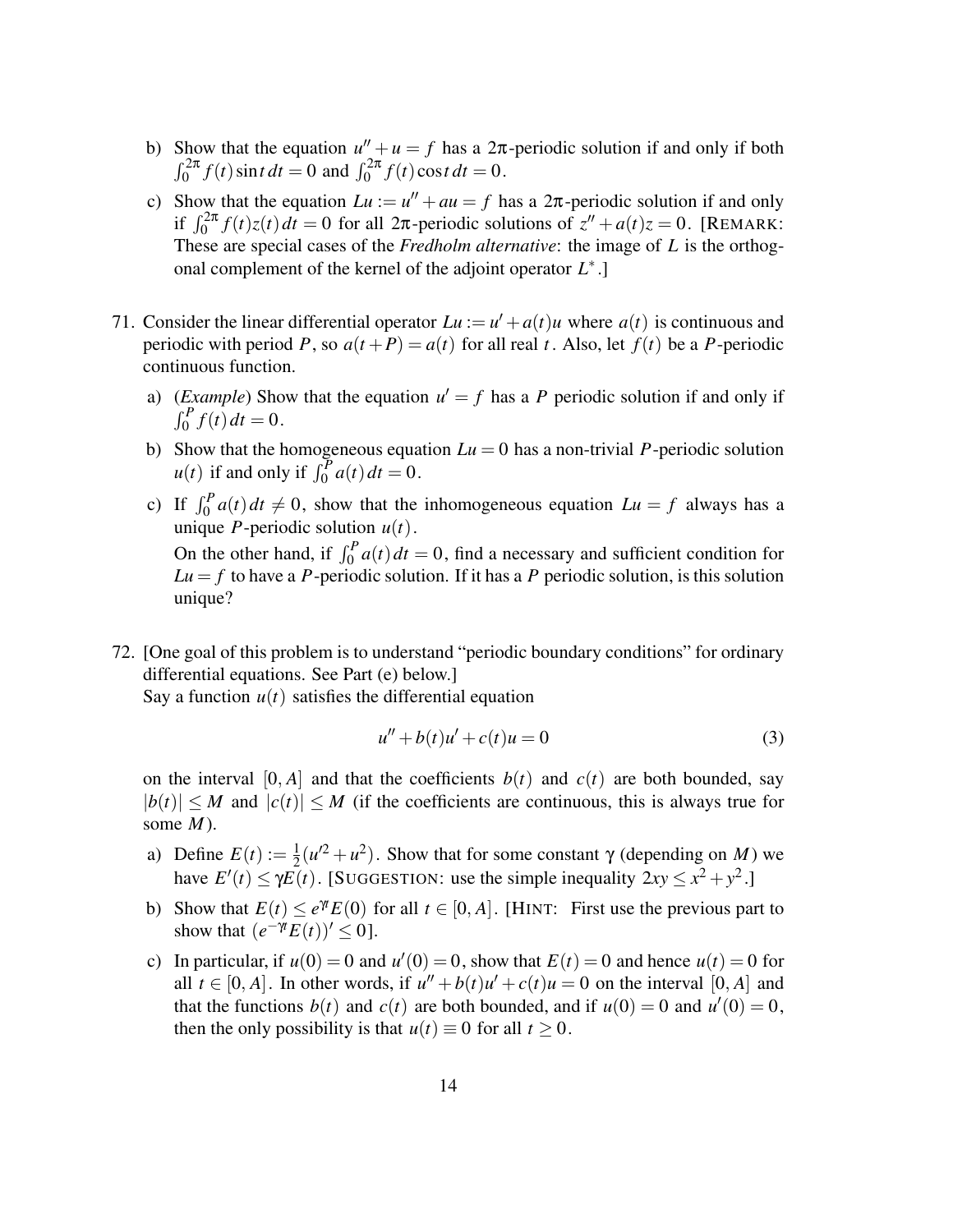d) Use this to prove the *uniqueness theorem*: if  $v(t)$  and  $w(t)$  both satisfy equation

$$
u'' + b(t)u' + c(t)u = f(t)
$$
\n(4)

and have the same initial conditions,  $v(0) = w(0)$  and  $v'(0) = w'(0)$ , then  $v(t) \equiv$  $w(t)$  in the interval [0, *A*].

e) Assume the coefficients  $b(t)$ ,  $c(t)$ , and  $f(t)$  in equation (4) are periodic with period *P*, that is,  $b(t+P) = b(t)$  etc. for all real *t*. If  $\phi(t)$  is a solution of equation (4) that satisfies the *periodic boundary conditions*

$$
\phi(P) = \phi(0) \quad \text{and} \quad \phi'(P) = \phi'(0), \tag{5}
$$

show that  $\phi(t)$  is periodic with period *P*:  $\phi(t + P) = \phi(t)$  for all  $t > 0$ . Thus, the periodic boundary conditions (5) do imply the desired periodicity of the solution. [NOTE: The ODE  $u'' = 1$  has periodic coefficients (with *any* period *P*) but has no periodic solutions. See the two previous problems.]

- 73. If the sequence  $\{a_n\}$  is bounded and  $c > 1$ , show that the series ∞ ∑ *n*=1 *an*  $\frac{\partial u_n}{\partial x}$  converges absolutely and uniformly in the interval  $c \leq x < \infty$ .
- 74. If the series ∞  $\sum_{\mathbf{0}}$  $c_n x^n$  converges uniformly for all real *x*, prove that all but a finite number of the *c<sup>n</sup>* 's must be zero (so the series is a polynomial).
- 75. Let  $\{a_k\}$  be a sequence of complex numbers. If the power series  $\sum a_k c^k$  converges for some complex number *c*, and if  $0 < r < |c|$ , show that  $\sum a_k z^k$  converges absolutely and uniformly in the disk  $\{|z| \le r\}$  in the complex plane.
- 76. Let  $F(x) = \begin{cases} 0 & x = 0 \\ 1 & x \neq 0 \end{cases}$  $\frac{1}{1}$   $\frac{x}{2}$   $\neq$  0 , and suppose that  $\{F_n(x)\}\)$  is a sequence of continuous functions that converges to  $F$  pointwise on the closed interval  $[0,1]$ . Prove that the convergence *cannot* be uniform on the *open* interval (0,1).
- 77. For which subsets of the real line does the series ∞ ∑ *n*=0 *x* 2  $\frac{x}{(1+x^2)^n}$  converge uniformly?
- 78. For each of the following give an example of a sequence of continuous functions. Justify your assertions. [A clear sketch may be adequate — as long as it is convincing].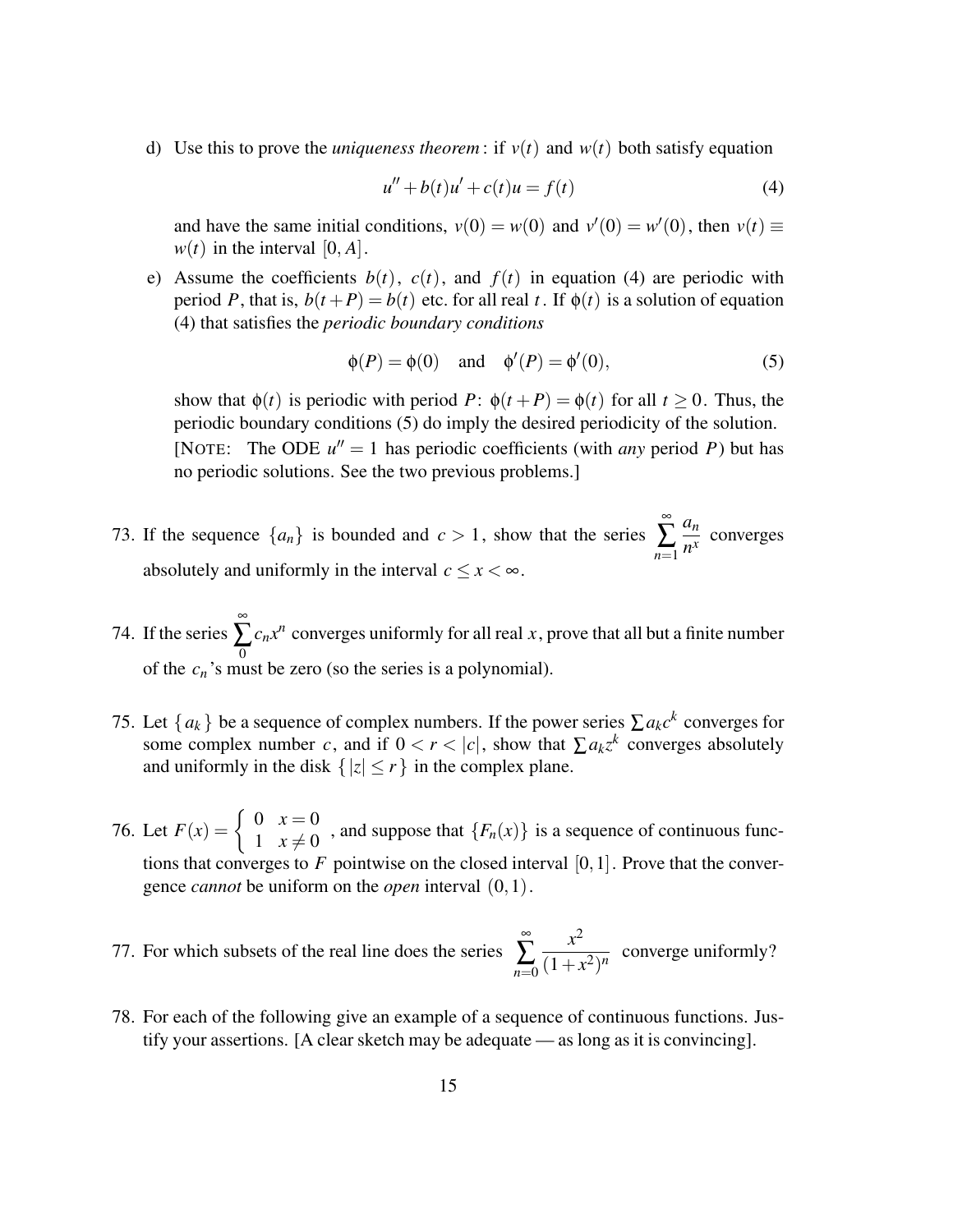- a) *f<sub>n</sub>*(*x*) that converge to zero at every *x*,  $0 \le x \le 1$ , but *not* uniformly.
- b)  $g_n(x)$  that converge to zero at every  $x, 0 \le x \le 1$ , but  $\int_0^1 g_n(x) dx \ge 1$ .
- c)  $h_n(x)$  converge to zero uniformly for  $0 \le x < \infty$ , but  $\int_0^\infty h_n(x) dx \ge 1$ .

79. Let  $C(0,1)$  be the space of continuous functions on the interval [0,1] and define

$$
||f||_1 = \int_0^1 |f(x)| dx
$$
  

$$
||f||_0 = \int_0^1 x|f(x)| dx.
$$

Assume that  $||\cdot||_1$  is a norm on  $C(0,1)$  and show that  $||\cdot||_0$  is a norm on  $C(0,1)$ . Is  $|| \cdot ||_1$  equivalent to  $|| \cdot ||_0$ ?

80. a) Let  $\{a_n\}$  be a sequence of real numbers with the property that

$$
|a_{k+1}-a_k| \leq \frac{1}{2}|a_k-a_{k-1}|, \qquad k=1,2,\ldots.
$$

Show that this sequence converges to some real number.

b) NOTATION:  $\|\varphi\| = \sup$ 0≤*x*≤1  $|\varphi(x)|$ . Using this notation, let  $\{u_n(x)\}\$ be a sequence of continuous functions for  $0 \le x \le 1$  with the property that

$$
||u_{k+1}-u_k|| \leq \frac{1}{2}||u_k-u_{k-1}||, \qquad k=1,2,...
$$

Show that the  $\{u_n\}$  converge uniformly to a continuous function.

81. Let  $h(x, y)$  and  $f(x)$  be continuous for  $0 \le x \le 2$ ,  $0 \le y \le 2$ . Let  $u_0(x) \equiv 0$  and define  $u_k(x)$ ,  $k = 1, 2, \ldots$ , recursively by the rule

$$
u_{k+1}(x) = f(x) + \int_0^c h(x, y) u_k(y) \, dy.
$$

a) Show that if  $0 < c \leq 2$  is sufficiently small, then the  $u_k(x)$  converge uniformly for  $0 \le x \le c$  to a continuous function  $u(x)$  that satisfies

$$
u(x) = f(x) + \int_0^c h(x, y)u(y) \, dy. \tag{*}
$$

b) In the special case where  $h(x, y) \equiv 1$  and  $f(x) \equiv 1$ , solve equation (\*) explicitly. [This is easy. Let  $\alpha = \int_0^1 u(y) dy$  and then use (\*) to solve for  $\alpha$ ]. From this, show that indeed for some value of *c* a solution may *not* exist.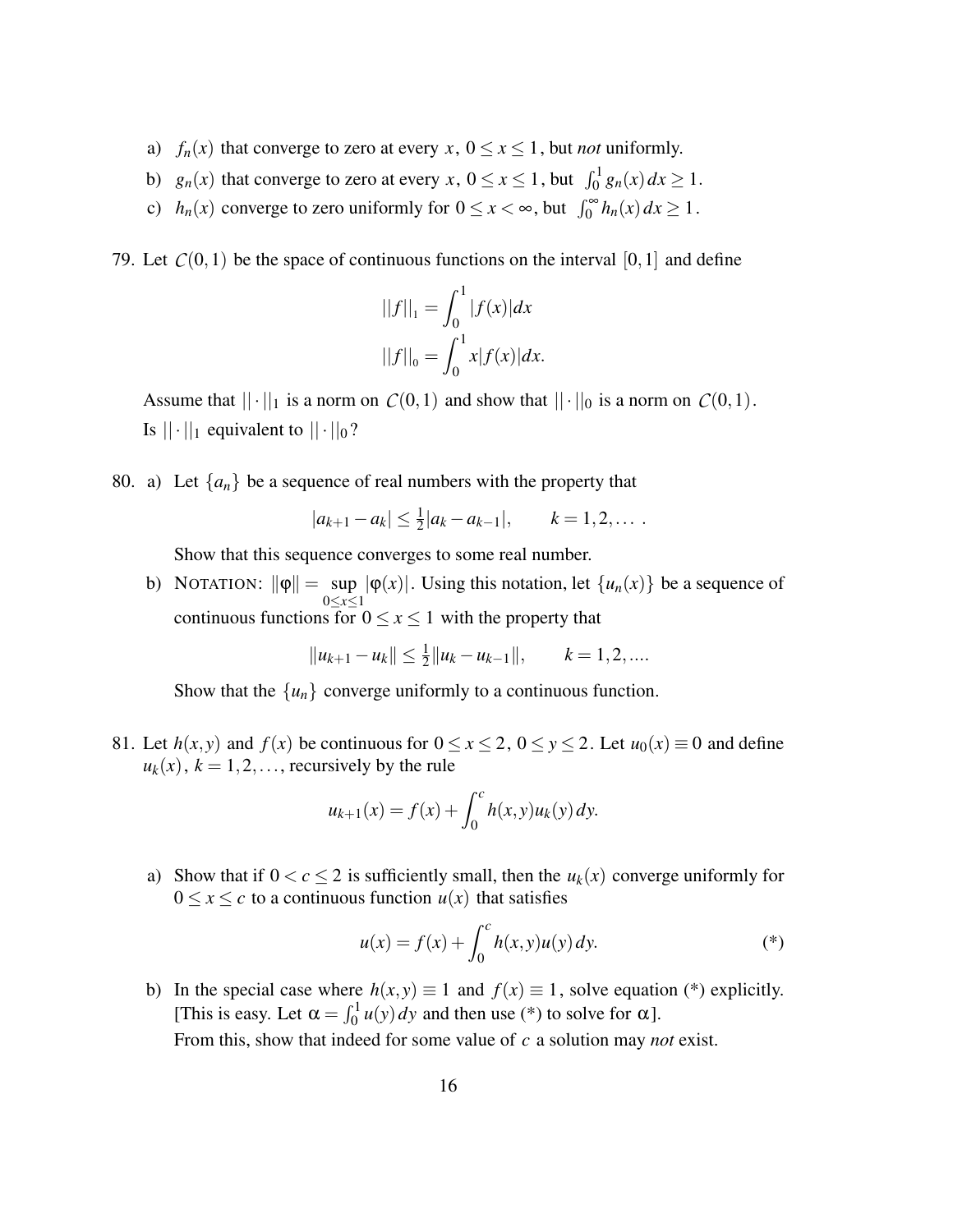- 82. Let  $\varphi(x)$ ,  $x \in \mathbb{R}^n$  be a smooth function with the following properties:
	- i).  $\varphi(x) > 0$  for  $||x|| < 1$ ,  $\varphi(x) = 0$  for  $||x|| \ge 1$ ,
	- ii).  $\int_{\mathbb{R}^n} \varphi(x) dx = 1$ .

Let  $\varphi_k(x) := k^n \varphi(kx)$ . For a continuous function  $f(x)$  with  $f(x) = 0$  for *x* outside a compact set  $K$ , define

$$
f_k(x) := \int_{\mathbb{R}^n} f(t) \varphi_k(x-t) dt.
$$

- a) Show that  $\varphi_k(x) = 0$  for  $||x|| \ge 1/k$ , and  $\int_{\mathbb{R}^n} \varphi_k(x) dx = 1$ .
- b) Show that the  $f_k$  are smooth functions.
- c) Show that  $\lim_{k \to \infty} f_k(x) = f(x)$ , and that this convergence is uniform.
- d) Does the conclusion in part b) remains valid without assuming  $\varphi(x) = 0$  for  $||x|| \ge$ 1?
- e) Show that the conclusion in part b) remains valid if one assumes only that  $f(x)$  is continuous for all *x*, except that now the convergence is uniform only for *x* on any compact subset of  $\mathbb{R}^n$ .
- 83. If  $f(x)$  is a continuous function that is zero outside of a bounded region, for  $t > 0$  let

$$
u(x,t) := \frac{1}{2\sqrt{\pi t}} \int_{-\infty}^{\infty} f(y) e^{\frac{-(x-y)^2}{4t}} dy.
$$

Show that  $u(x,t)$  converges uniformly to  $f(x)$  as  $t \searrow 0$ .

84. Show that the sequence of functions  $f_n(x) := n^3 x^n (1-x)$  does not converge uniformly on [0,1].

85. Let 
$$
h_n(x) = \frac{n^2 x^2}{1 + n^2 x^2}
$$
.

- a) On the interval  $[-1,1]$ , show  $\lim_{n\to\infty} h_n(x)$  exists but that the convergence is *not* uniform.
- b) Is  $\lim_{n\to\infty} \int_{-1}^{1} h_n(x) dx = \int_{-1}^{1} \lim_{n\to\infty} h_n(x) dx$ ? Justify your assertion.
- 86. Say one has a continuous function  $f(x)$  defined for all real x with the property that there is a sequence of polynomials  $p_k(x)$  that converge uniformly to f for all x. Thus, given any  $\varepsilon > 0$ , then for all sufficiently large k we have

$$
\sup_{x\in\mathbb{R}}|f(x)-p_k(x)|<\varepsilon.
$$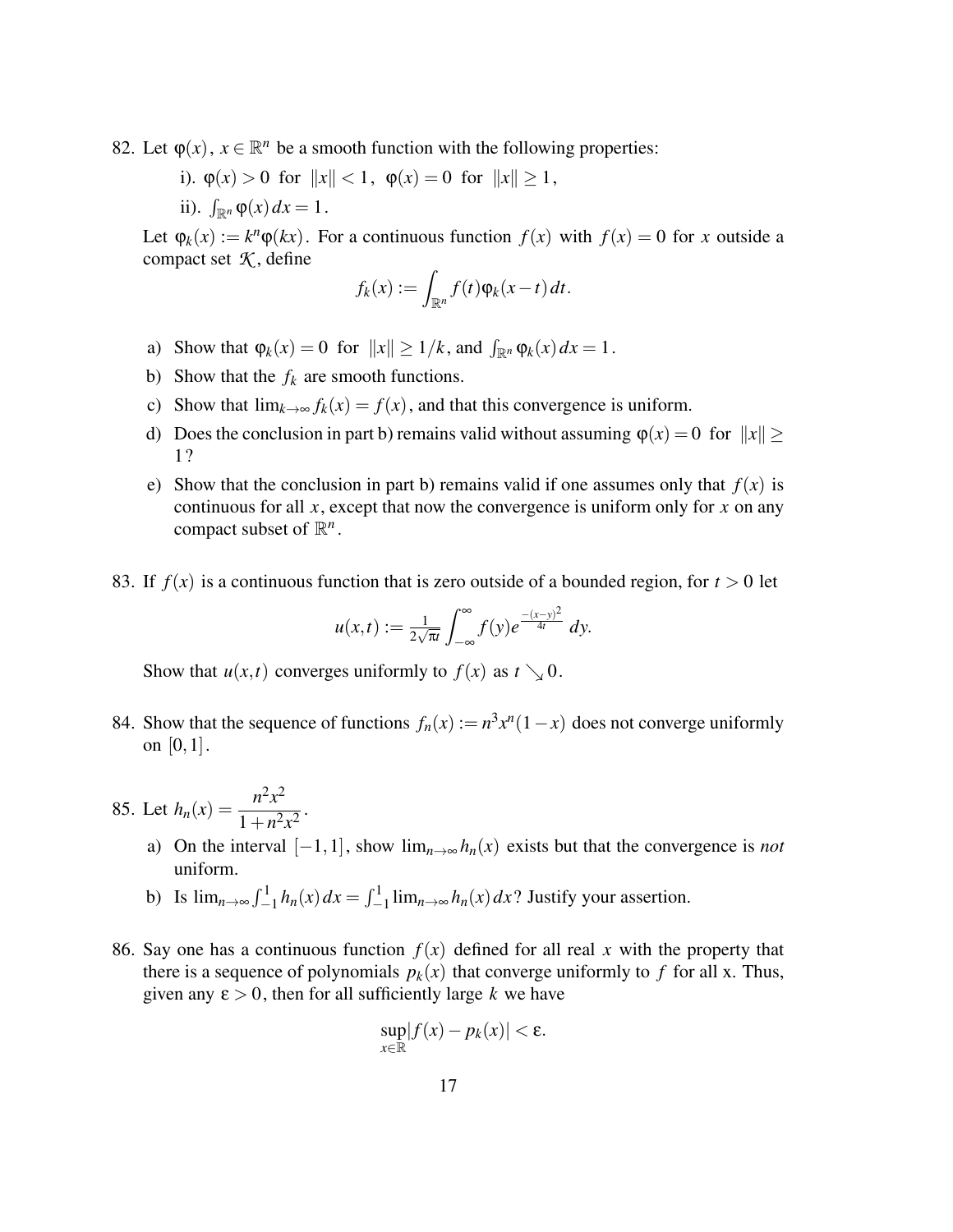Show that  $f(x)$  must itself be a polynomial.

- 87. [Dini] Let  $f_1(x) \ge f_2(x) \ge \cdots$  be a decreasing sequence of continuous functions defined for  $0 \leq x \leq 1$ .
	- a) If this sequence converges pointwise to zero, show that the convergence is uniform.
	- b) If this sequence converges pointwise to a continuous function, show that the convergence is uniform.
	- c) If we replace  $0 \le x \le 1$  by  $0 \le x < 1$ , must the convergence still be uniform? Justify your assertion.
- 88. Let  $f(x)$  be a periodic  $2π$  periodic  $C^2$  function on the real line (so f, f', and f'' are all  $2\pi$  periodic). Show that its Fourier series converges uniformly to the function  $f(x)$ for all real *x*.
- 89. a) If the series  $\sum c_n/n^x$  converges (resp. converges absolutely) at  $x = x_0$ , show that it converges (resp. converges absolutely) for any  $x > x_0$ .
	- b) If the series  $\sum c_n/n^x$  converges at  $x = x_0$ , show that it converges absolutely for any  $x > x_0 + 1$ . Also, give an example showing that if  $c < 1$ , it may *not* converge absolutely for  $x = x_0 + c$ .
	- c) Let  $\lambda_n \to \infty$  be a strictly increasing sequence. If the (Dirichlet) series  $\sum_1^N$  $\int_1^N a_n e^{-\lambda_n z}$ converges (resp. converges absolutely) at some complex  $z_0 = x_0 + iy_0$ , show that it converges (resp. converges absolutely) for all complex  $z = x + iy$  with  $x > x_0$ . The series  $\sum a_n / n^z$  is a special case.

SUGGESTION: Without loss of generality, say  $z_0 = 0$ . Use summation by parts along with the inequality (which you should prove)

$$
|e^{-az} - e^{-bz}| \le \frac{|z|}{x} \left( e^{-ax} - e^{-bx} \right) \qquad \text{for real } a < b \text{ and } x > 0.
$$

The upshot of your proof should include the observation that the convergence is uniform in any wedge-shaped region for the form  $\{z = z_0 + re^{i\theta}\}\$  where  $|\theta| \leq$ const  $<\pi/2$ 

90. Assume that  $g : \mathbb{R} \to \mathbb{R}$  is continuous and let  $f_n(x) := \int^{x+1/n}$ 0 *g*(*s*)*ds*.

- a) Show that *f<sup>n</sup>* converges to *g* pointwise.
- b) If *g* is uniformly continuous, show that  $f_n$  converges uniformly to *g*.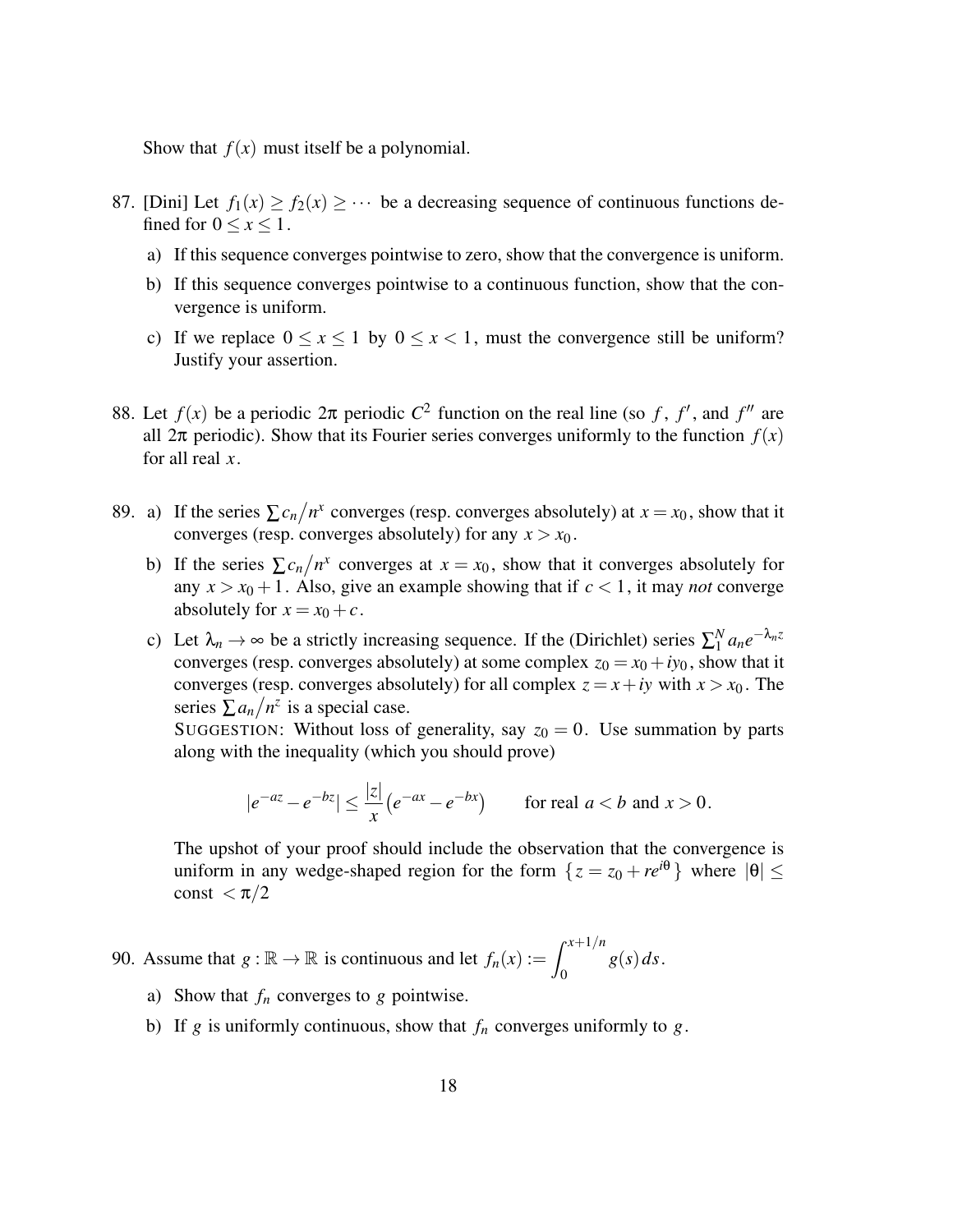- c) Give an example of a continuous function *g* where *f<sup>n</sup>* does *not* converge uniformly to *g*
- 91. For  $(x, y) \neq (0, 0)$  let

$$
f(x,y) = \frac{xy}{x^2 + 2y^2}, \qquad g(x,y) = \frac{xy}{\sqrt{x^2 + y^2}}, \qquad h(x,y) = \frac{xy^2}{x^2 + y^2}.
$$

while  $f(0,0) = 0$ ,  $g(0,0) = 0$ , and  $h(0,0) = 0$ .

- a) Discuss the continuity of these functions.
- b) Discuss the differentiability of these functions.
- 92. Give an example of a smooth function  $z = f(x, y)$  defined on all of  $\mathbb{R}^2$
- 93. a) Find all of the critical points of  $(x^2 + 2y^2)e^{-(x^2 + y^2)}$ . Here  $(x, y)$  is a point in  $\mathbb{R}^2$ . Classify these points as max, min, or saddles.
	- b) Let *A* be an invertible symmetric  $n \times n$  matrix with distinct eigenvalues and let  $f(x) := \langle x, Ax \rangle e^{-\|x\|^2}$ . Here *x* is a point in  $\mathbb{R}^n$ . Find all the critical points of *f* (there are  $2n+1$  of them).
- 94. Find the minimum of  $Q(x, y, z) := 5x^2 2xz + 3y^2 + 5z^2$  for all points  $(x, y, z)$  on the unit sphere  $x^2 + y^2 + z^2 = 1$ .
- 95. Determine the extremal values of the function given implicitly by  $x^4 + y^4 = x^2 + y^2$ .
- 96. Find an example of a smooth function defined on  $\mathbb{R}^2$  with exactly three critical points, all non-degenerate, with one local maximum, one saddle, and one local minimum.
- 97. Find an example of a smooth function defined on  $\mathbb{R}^2$  with exactly two critical points, both non-degenerate local minuma.
- 98. [J. Pendar] Find all critical points of  $p(x, y) := (1 + y)^3 x^2 + y^2$  and determine if they are local max, min or saddle points or neither. Does *f* have a global max or min?
- 99. Find all critical points of  $f(x, y) := x^3 3x + (x e^y)^2$  and determine if they are local max, min or saddle points or neither. Does *f* have a global max or min?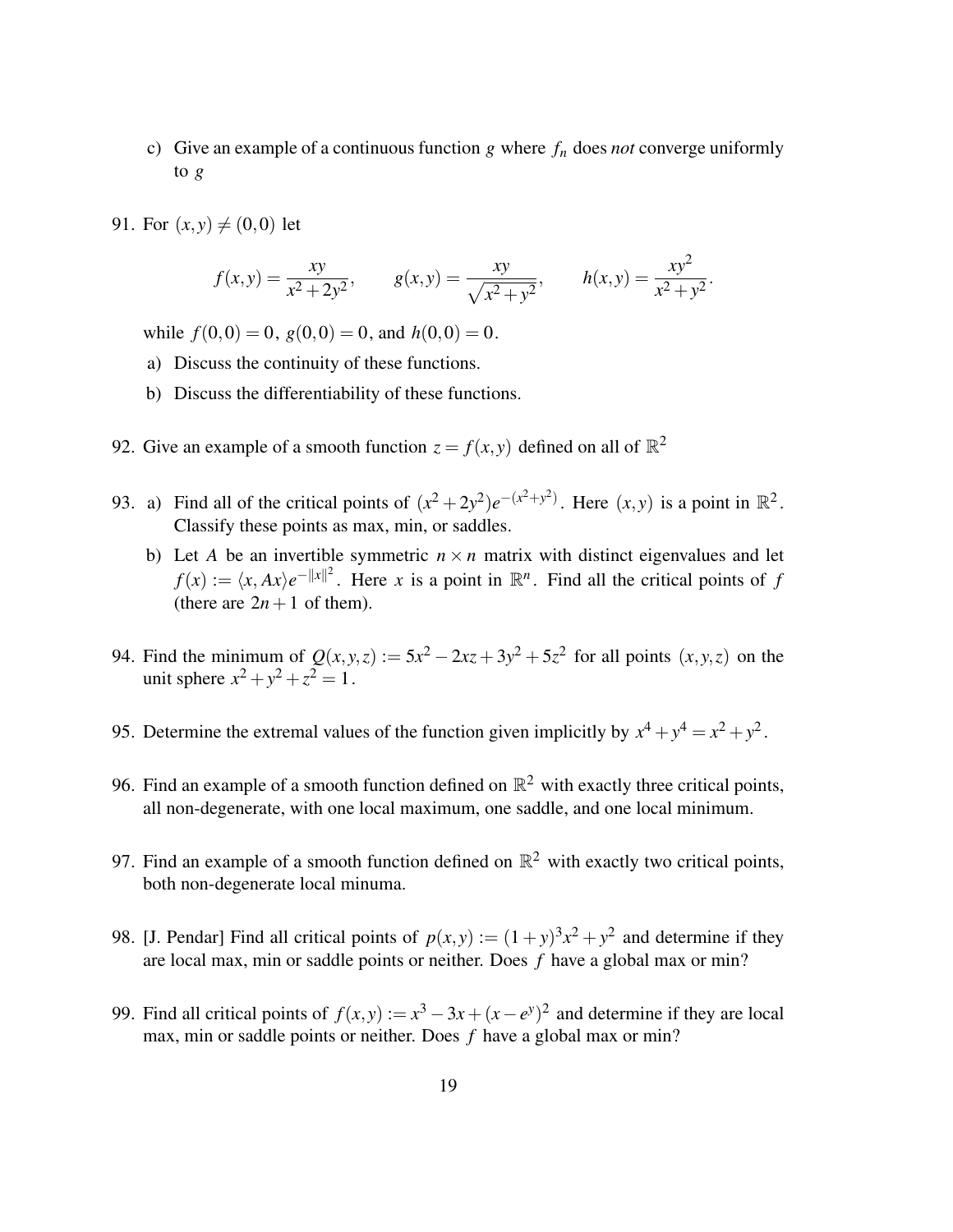- 100. Let  $\Sigma \subset \mathbb{R}^3$  be a surface (without self-intersections) defined by the points  $(x, y, z)$  that satisfy  $f(x, y, z) = 0$ , where f is a smooth function with grad  $f(x, y, z) \neq 0$  on  $\Sigma$ . If *P* is a point *not* on  $\Sigma$  and  $O \in \Sigma$  is a point that is closest to *P*, show that the line *PO* is perpendicular to  $\Sigma$ .
- 101. Let  $f(x, y)$  be a smooth function for all  $(x, y)$  in  $\mathbb{R}^2$  Assume that the origin is *not* on the surface  $z = f(x, y)$ .
	- a) Show there is at least one point *P* on this surface that minimizes the distance to the origin.
	- b) Show that the straight line between the origin and *P* is perpendicular to the tangent plane to the surface at *P*.
- 102. Given any closed set Q in the plane, show there is a continuous function  $f \ge 0$  with the property that  $f = 0$  only on *Q*. [In fact, there is a smooth function with this same property, although it is more difficult to construct].
- 103. Let  $h: (x, y, z) \mapsto (x, y, -z)$  be the reflection across the plane  $Q := \{z = 0\}$  in  $\mathbb{R}^3$ and let  $S^2 \in \mathbb{R}^3$  be the unit sphere. Assume that the map  $f : S^2 \to S^2$  commutes with  $h,$  so  $f \circ h = h \circ f$ .
	- a) Show that *f* maps the plane *Q* into itself.
	- b) If *f* is one-to-one and  $f(x) = p \in Q$ , show that  $x \in Q$ .
	- c) Is the above assertion still true if *f* is not one-to-one? Proof or counterexample.
- 104. Let  $\gamma(t) := (x(t), y(t))$  map  $[0, 1] \to \mathbb{R}^2$  define a smooth curve  $\Gamma \subset \mathbb{R}^2$  that does not intersect itself. Assume  $\gamma'(t) \neq 0$  for  $t \in [0, 1]$ . Use  $\gamma$  to find a diffeomorphism  $F: \mathbb{R}^2 \to \mathbb{R}^2$  that maps  $\Gamma$  to the interval  $(s, 0) \subset \mathbb{R}^2$ , where  $s \in [0, 2]$ .
- 105. Let  $f : \mathbb{R}^2 \to \mathbb{R}$  be a smooth function with the property that  $|\nabla f(x)| = 1$  for all  $x =$  $(x_1, x_2)$  in  $\mathbb{R}^2$ . Prove that the integral curves of *f*, that is, the solutions of  $\frac{dx}{dt} = \nabla f(x)$ , are straight lines.
- 106. a) If  $u(x_1, x_2,...,x_n)$  is a given smooth function, let  $u'' := \left(\frac{\partial^2 u}{\partial x_i \partial x_i}\right)^2$ ∂*xi*∂*x j* be its second derivative (Hessian) matrix. Find all solutions of  $det(u'') = 1$  in the special case where  $u = u(r)$  depends only on  $r = \sqrt{x_1^2 + \cdots + x_n^2}$ , the distance to the origin.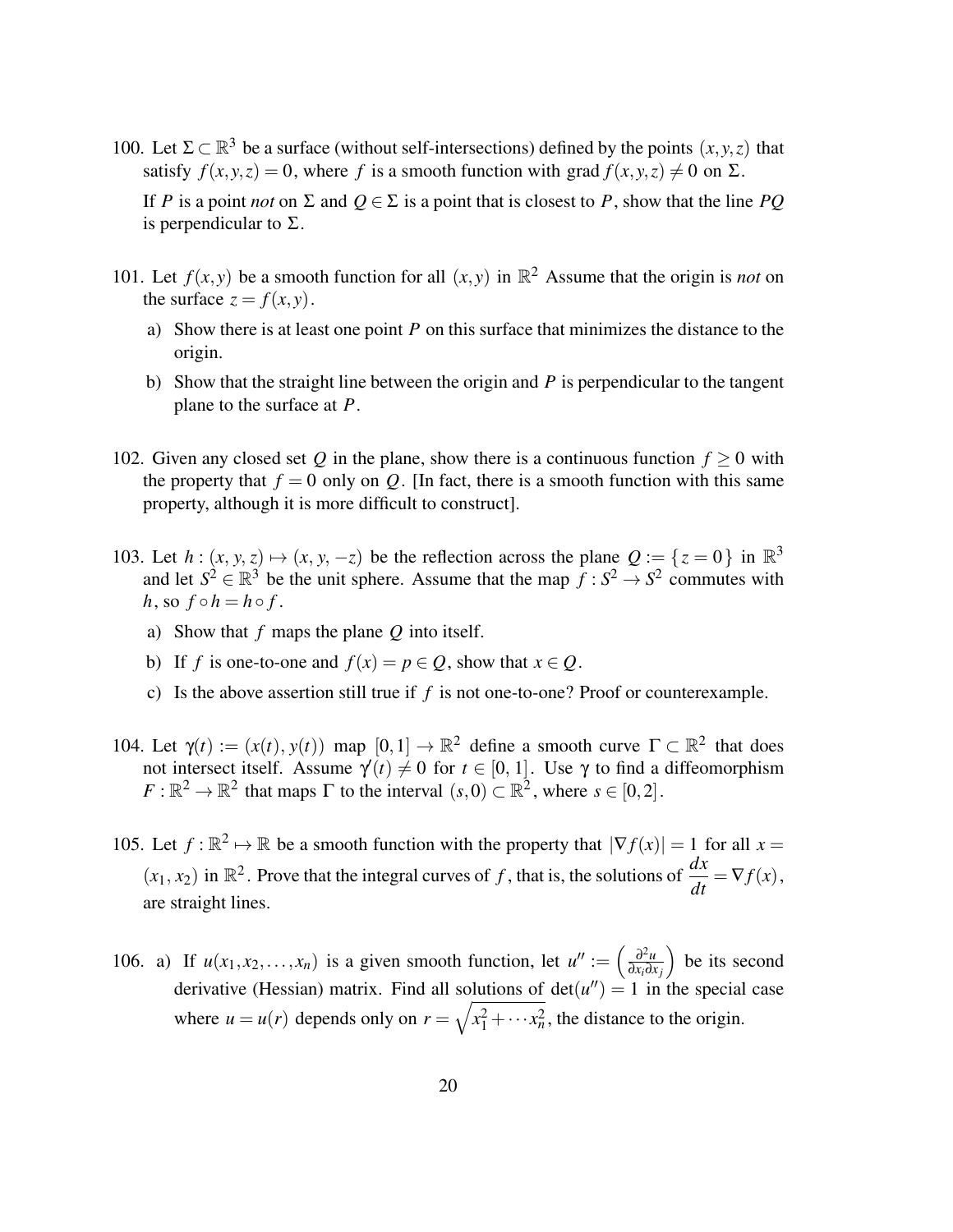- b) Let  $x = (x_1, x_2, \ldots, x_n)$  and A be a square matrix with det $A = 1$ . If  $u(x)$  satisfies  $det(u'') = 1$  (see above), and  $v(x) := u(Ax)$ , show that  $det(v'') = 1$  also. [Remark: the differential operator  $det(u'')$  is interesting because its symmetry group is so large.]
- 107. a) If  $f(x_1, x_2) = h(2x_1 + x_2)$  for some differentiable function  $h(t)$ ,  $t \in \mathbb{R}$ , show that

$$
\frac{\partial f}{\partial x_1} - 2\frac{\partial f}{\partial x_2} = 0.
$$
 (6)

b) Let  $f(x) = f(x_1,...,n_n) \in C^2(\mathbb{R}^n)$ . Make a linear change of variables

$$
x_i = \sum_{j=1}^n s_{ij} y_j,
$$

where  $S = (s_{ij})$  is an invertible matrix of constants, so  $x = Sy$ . Write  $g(y) :=$  $f(Sy) = f(x)$ , that is,  $g(y)$  is  $f(x)$  in the new coordinates. Show that

$$
\frac{\partial g}{\partial y_k} = \sum_{j=1}^n \frac{\partial f}{\partial x_j} s_{jk}.
$$
 (7)

If we write  $f' = \left(\frac{\partial f}{\partial x}\right)$  $\frac{\partial f}{\partial x_1},\ldots,\frac{\partial f}{\partial x_n}$ ∂*xn* (as a *row* vector), (7) is just  $g'(y) = f'(x)S$  and should remind you of the one variable case  $\frac{dg}{dy}$ = *d f dx dx*  $\frac{dx}{dy}$ .

- c) [Converse to part (a)] If  $f(x_1, x_2)$  is a differentiable function that satisfies (6), find a linear change of variable  $y = Ax$  so that  $g(y) := f(Sy)$  satisfies  $g_{y_2} = 0$ . Use this to conclude that  $g(y) = \phi(y_1)$  for some function  $\phi$  depending only on  $y_1$ , and hence that  $f(x) = h(2x_1 + x_2)$  for some function *h*. If one also knows that  $f(0, x_2) = 5 - \sin(3x_2)$ , conclude that  $f(x) = 5 - \sin(3(2x_1 +$ *x*2).
- 108. [continuation] Let *f* and *g* be in part b of the previous problem.
	- a) Show that

$$
\frac{\partial^2 g}{\partial y_k \partial y_\ell} = \sum_{i,j=1}^n \frac{\partial^2 f}{\partial x_i \partial x_j} s_{ik} s_{j\ell}.
$$
 (8)

If we use the notation  $f''(x) = \left(\frac{\partial^2 f}{\partial x \partial y}\right)^2$ ∂*xi*∂*x j* (this is a symmetric matrix — why?), show that (8) has the simpler matrix form  $g'' = S^T f'' S$ , where  $S^T$  is the transpose of *S*.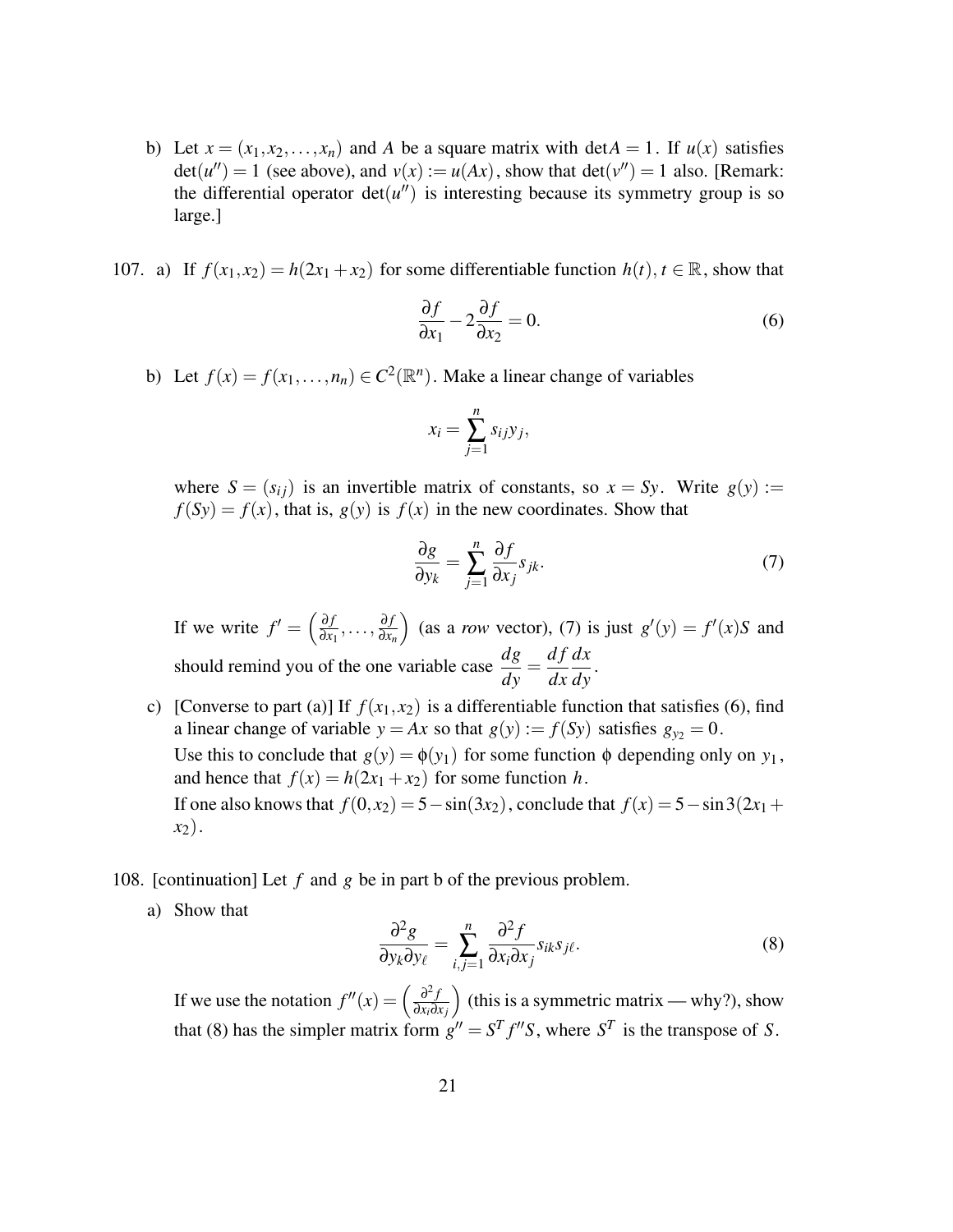- b) Use the previous part to show that by an appropriate linear change of variable we can always make  $g''(0)$  a diagonal matrix.
- 109. Let  $(a_{ij})$  be a positive definite matrix. If the smooth function  $u(x_1,...,x_n)$  has a local minimum at a point *P*, show that  $\sum_{1 \le i,j \le n}$  $a_{ij} \frac{\partial^2 u}{\partial x \partial y}$ ∂*xi*∂*x <sup>j</sup> x*=*P*  $\geq 0$  [Using Problem 108, first do the special case where *P* is the origin.]
- 110. Let  $(a_{ij})$  be a positive definite  $2 \times 2$  matrix of constants and let *L* be the linear differential operator

$$
Lu := \sum_{1 \le i,j \le 2} a_{ij} \frac{\partial^2 u}{\partial x_i \partial x_j}
$$

acting on smooth functions  $u(x_1, x_2)$ . Use Problem 108 to find a linear change of variable  $y = Cx$  so that in these new coordinates L has the simpler form

$$
Lu = \frac{\partial^2 u}{\partial y_1 \partial y_1} + \frac{\partial^2 u}{\partial y_2 \partial y_2}.
$$

Generalize this to where  $(a_{ij})$  is any invertible  $n \times n$  constant matrix.

- 111. Let  $w(x)$  and  $u(x, y)$  be given smooth functions.
	- a) If *w* satisfies  $w'' c(x)w = 0$ , where  $c(x) > 0$  is a given function, show that *w* cannot have a local positive maximum. Also show that *w* cannot have a local negative minimum.
	- b) If *u* satisfies  $4u_{xx} + 3u_{yy} 5u = 0$ , show that it cannot have a local positive maximum. Also show that *u* cannot have a local negative minimum.
	- c) Repeat the above for a solution of  $4u_{xx} 2u_{xy} + 3u_{yy} + 7u_x + u_y 5u = 0$ .
	- d) If a function  $u(x, y)$  satisfies the above equation in a bounded region  $\mathcal{D} \in \mathbb{R}^2$  and is zero on the boundary of the region, show that  $u(x, y)$  is zero throughout the region.
- 112. Let Ω ⊂  $\mathbb{R}^2$  be a connected open set and  $f : \Omega \to \mathbb{R}$  a differentiable function with the property that  $\frac{\partial f(x, y)}{\partial x}$ ∂*x*  $= 0$  throughout  $\Omega$ .
	- a) If  $\Omega$  is convex, prove that  $f(x, y) = h(y)$  for some function  $h(x)$ .
	- b) If  $\Omega = \{(x, y) : 1 < |x| < 2, y \ge 0\} \cup \{(x, y) : |x| < 2, y < 0\}$ , give an example of a function  $f \in \mathbb{C}^1(\Omega)$  that satisfies  $\frac{\partial f(x, y)}{\partial x}$ ∂*x* = 0 that does *not* have the form  $f(x, y) = h(y)$ .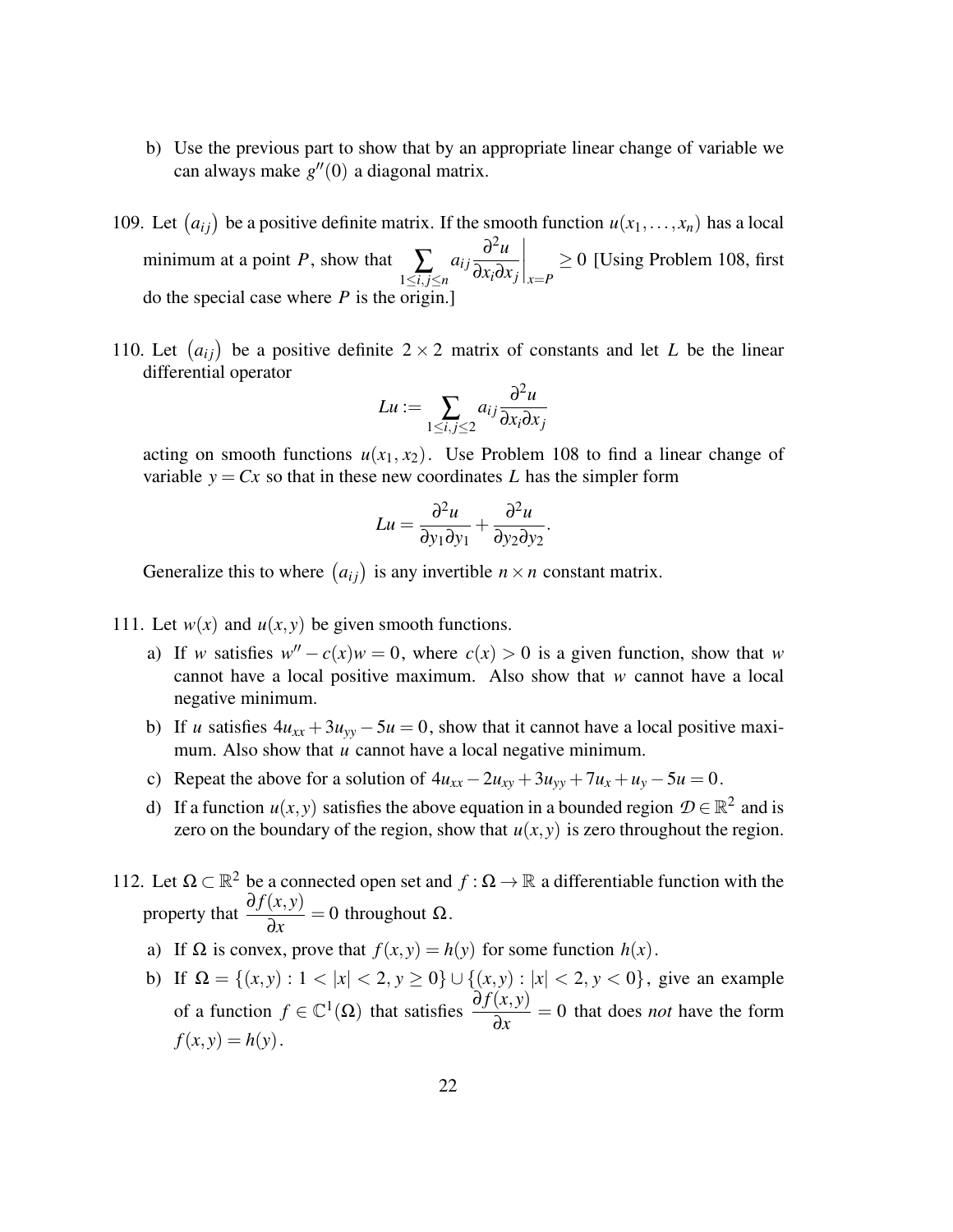113. For some connected open set  $\Omega \in \mathbb{R}^n$ , let  $f : \Omega \to \mathbb{R}$  be a real valued function with the property that there is a constant *L* such that for all  $x, y \in \Omega$ 

$$
|f(x) - f(y)| \le L|x - y|.
$$
 (9)

If this holds we say that the *f* is *Lipschitz continuous with Lipschitz constant L*.

- a) If *f* is Lipschitz continuous in  $\Omega$  with Lipschitz constant *L*, show that it is uniformly continuous.
- b) If *f* is differentiable in  $\Omega$  with  $|\nabla f| \leq M$  and  $\Omega$  is convex, show that *f* is Lipschitz with Lipschitz constant *M*.
- c) If in the previous part  $\Omega$  is not convex, f may not be Lipschitz continuous there. The following example illustrates this. Let  $\Omega$  be the set from Problem 112b. Define

$$
f(x,y) = \begin{cases} y & \text{if } 1 < x < 2, y \ge 1 \\ y^2(2-y) & \text{if } 1 < x < 2, 0 \le y \le 1 \\ 0 & \text{elsewhere in } \Omega. \end{cases}
$$

First note that  $f \in C^1(\Omega)$ . Next, if  $1 < a < 2$  and  $b > 0$ , with  $p = (a, b)$ ,  $q =$  $(-a,b)$  show there is no constant *L* so that  $|f(p) - f(q)| \le L|p-q|$  holds for all *b*.

114. For some connected  $\Omega \in \mathbb{R}$ , let  $f_k : \Omega \to \mathbb{R}$  be a sequence of real valued functions that are Lipschitz continuous with the *same* Lipschitz constant *L* [see Problem 113]. If the  $f_k$  converge pointwise in  $\Omega$  to some f, show that f is also Lipschitz continuous with the *same* constant *L*.

If  $\Omega \in \mathbb{R}^2$ , does the same conclusion hold? Explain.

- 115. A smooth function  $f(x)$  is called *convex* if at any point the curve  $y = f(x)$  lies above its tangent line.
	- a) If  $f''(x) \ge 0$ , show that the curve is convex and conversely too.
	- b) Show that  $e^x \ge 1 + x$  for all (real) *x*.
	- c) Conversely, if  $a > 0$  has the property that  $a^x \ge x + 1$  for all real numbers *x*, show that  $a = e$ .
	- d) Let  $f(x)$  be a smooth convex function for all  $x \in \mathbb{R}$ . If it is bounded from above:  $f(x)$  < const, show that *f* must be a constant.
	- e) Prove the analogue of part a) for a smooth function  $f(x)$  of *n* variables  $x =$  $x_1, \ldots, x_n$ . Here you'll need Taylor series in several variables, and also that the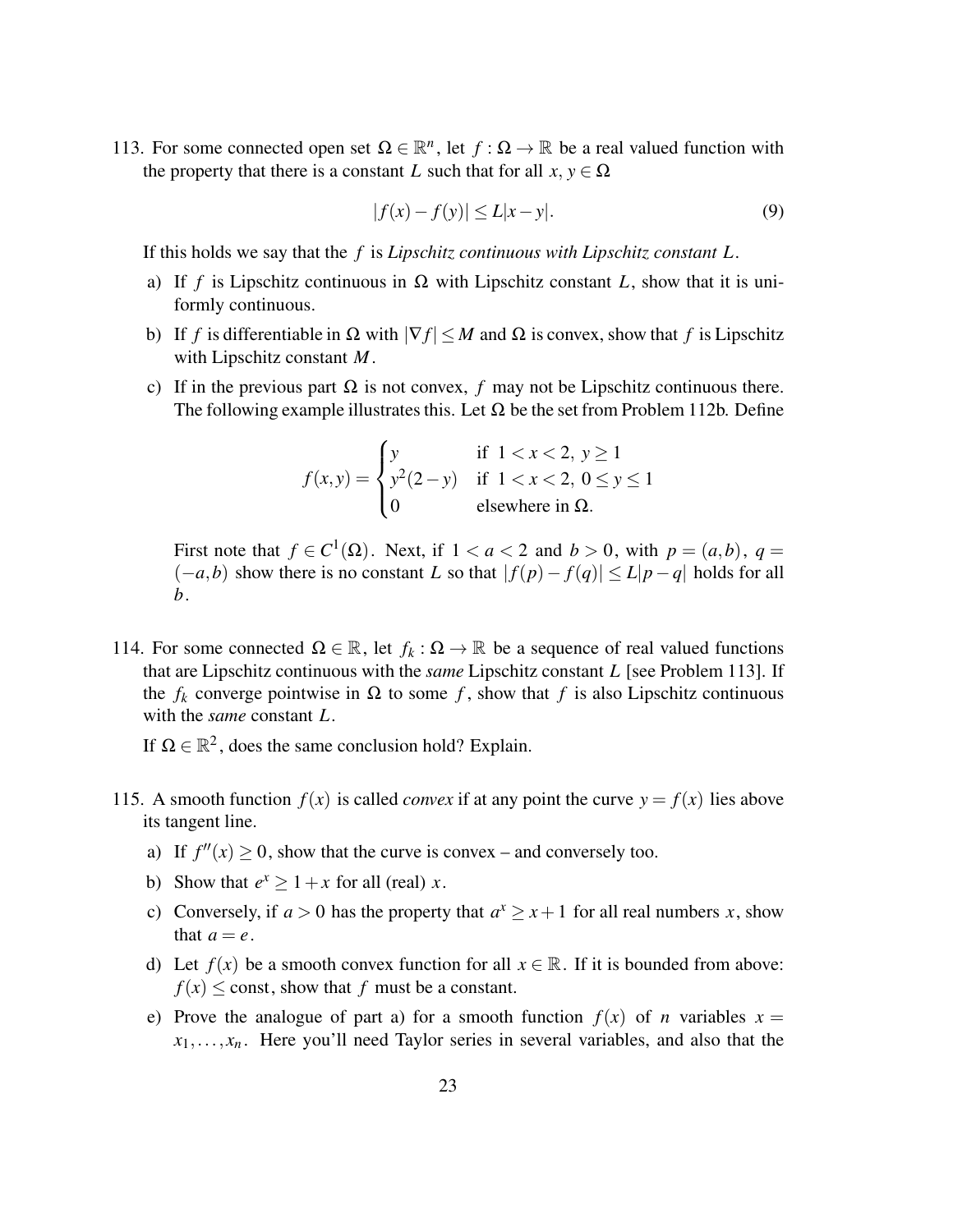appropriate generalization of  $f''(x) \geq 0$  is that the second derivative "Hessian" matrix  $\left(\frac{\partial^2 f(x)}{\partial x}\right)$ ∂*x<sup>i</sup>* ∂*x <sup>j</sup>*  $\setminus$ is *positive semi-definite* at every point *x*.

- f) Is the analog of part d) true for a function of several variables?
- 116. Let  $f(x)$  be a smooth function of  $x = (x_1, \ldots, x_n)$  and assume that the Hessian matrix  $f''(x)$  at every point is non-singular.
	- a) At a point *p*, let  $\varphi(t) := f(p + tv)$ ,  $t \in \mathbb{R}$ , be the restriction of *f* to the straight line  $x = p + tv$ . Show that the Hessian matrix  $f''(p)$  is positive definite if and only if  $\varphi''(0) > 0$  for all directions *v*. Is it enough if we only check the vectors *v* in an orthonormal basis?
	- b) Show that *f* is convex if an only if the restriction of *f* to every straight line is convex.
- 117. Say a smooth function  $f(x, y)$  defined near the origin on  $\mathbb{R}^2$  has an isolated critical point at the origin and assume that as you approach the origin along any straignt line *f* has a local minimum at the origin.
	- a) If this critical point is nondegenerate (that is, the second derivative matrix is not invertible there), show that the origin is a strict local minumum, so, near the origin  $f(x, y) > f(0, 0)$  for all  $(x, y) \neq (0, 0)$ .
	- b) Give an example of a quartic polynomial showing that if this critical point is degenerate there might be points arbitrarily near the origin where  $f(x, y) < f(0, 0)$ .
- 118. The following concerns global issues for critical points of functions of one and several variables. For most people these are not obvious.
	- a) There is no smooth function on  $\mathbb{R}^2$  with exactly two critical points, both nondegenerate local minima. Proof or counterexample.
	- b) Say the smooth function  $f(x)$ , defined for all real x has a strict local minimum at the origin and no other critical points. Is  $f(0)$  necessarily the global minimum? Why?
	- c) Say the smooth function  $g(x, y)$ , defined for all  $(x, y)$  in the plane, has a strict local minimum at the origin and no other critical points. Is  $g(0,0)$  necessarily the global minimum? Why? [*Caution.* For most people this is not obvious].
- 119. Let  $f : \mathbb{R}^2 \to \mathbb{R}^n$  be a smooth map.
	- a) If  $\|\nabla f(x)\| \le M$  everywhere, show that  $\|f(x) f(y)\| \le M\|x y\|$ .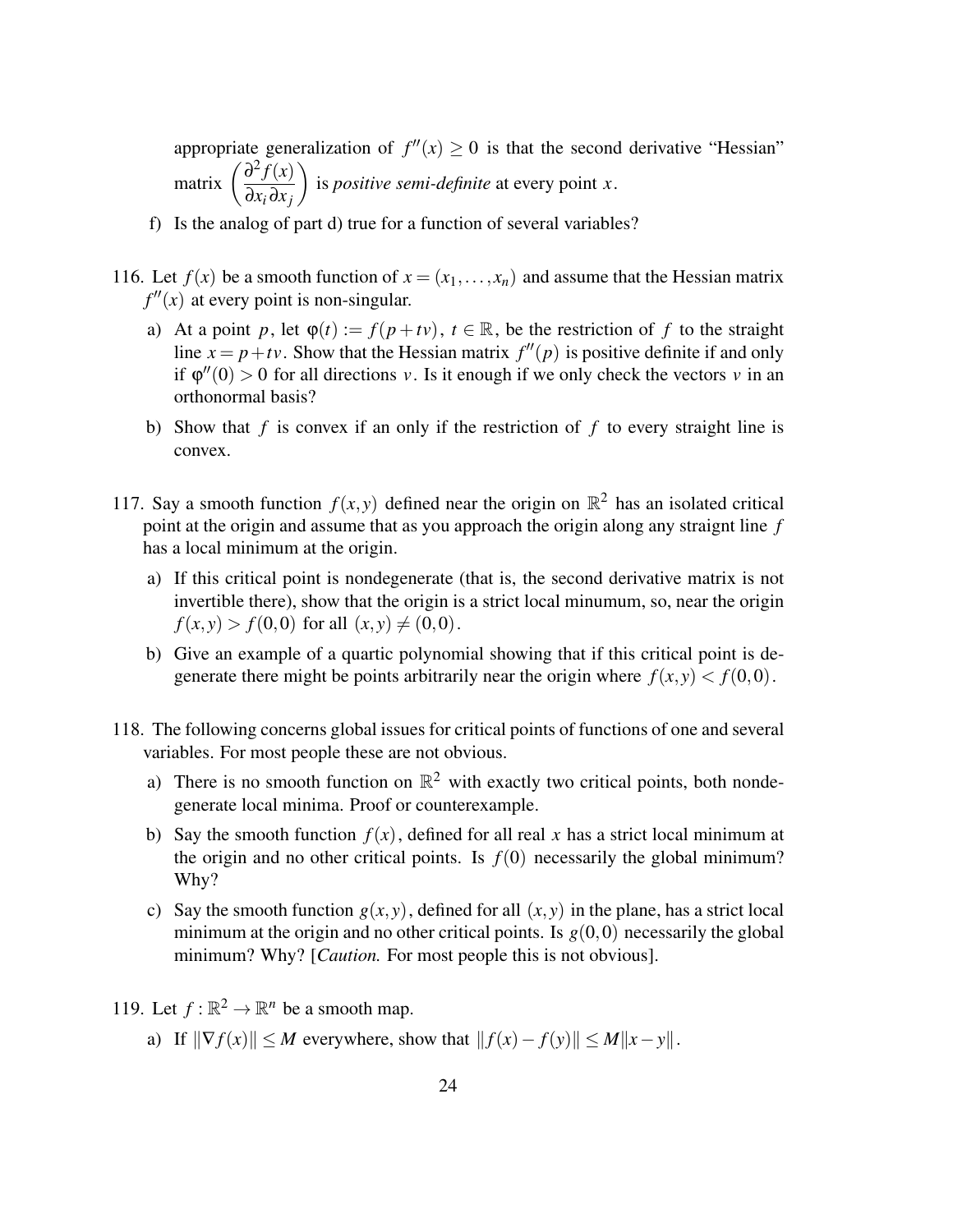- b) Let *A* be the annular region  $A := \{x \in \mathbb{R}^2 : 1 < ||x|| < 2\}$  and  $f : A \to \mathbb{R}^n$  a smooth map. If  $\|\nabla f(x)\| \leq M$  for all points in *A*, estimate  $\|f(x) - f(y)\|$  for *x* and *y* in *A*.
- 120. Let  $p(x) = a_n x^n + \cdots + a_0$ , where  $a_n \neq 0$  be a polynomial with real coefficients.
	- a) If  $x = c$  is a simple root of p, show that it depends smoothly on the coefficients.
	- b) Show by examples that at a multiple root this may not be true. In fact, the root may not even be a continuous function.
- 121. Let  $p(x) := (x-1)(x-2)\cdots(x-6) = x^6 21x^5 + \cdots$  and let  $p(x, \varepsilon)$  be the polynomial obtained by replacing  $-21x^5$  by  $-(21 + \varepsilon)x^5$ . Let  $x(\varepsilon)$  denote the perturbed value of root  $x = 4$ , so  $x(0) = 4$ . Compute the sensitivity of this root as one changes  $\mathbf{\varepsilon}$ , that is, compute  $dx(\mathbf{\varepsilon})/d\mathbf{\varepsilon})\big|_{\mathbf{\varepsilon}=0}$ .
- 122. The following equations define a map  $F : (x, y, z) \mapsto (u, v, w)$ :

$$
u(x, y, z) = x + xyz2
$$
  

$$
v(x, y, z) = xz2 + y
$$
  

$$
w(x, y, z) = 2x + cz + z3
$$

- a) For which value(s) of the constant *c* can the system of equations be solved for *x*, *y*, *z* as smooth functions of *u*, *v*, *w* near the point  $p = (1,1,0)$ ?
- b) Compute the derivative of the inverse at  $F(p)$ .
- 123. The following equations define a map  $F : (x, y, z) \mapsto (u, v, w)$ :

$$
u(x, y, z) = x + xyz2
$$
  

$$
v(x, y, z) = y + xy
$$
  

$$
w(x, y, z) = z + cx + 3z2
$$

Clearly  $F: (1,1,0) \mapsto (1,2,c)$ . Write  $p = (1,1,0)$  and  $q = (1,2,c)$ .

- a) Compute the derivative  $F'(p)$ .
- b) For which value(s) of the constant *c* can the system of equations: can be solved for *x*, *y*, *z* as smooth functions of *u*, *v*, *w* near  $(1,1,0)$ ? Justify your assertion(s).
- c) If *c* is one of these "good" values, let  $G: (u, v, w) \mapsto (x, y, z)$  be the map inverse to *F*. Compute the derivative  $G'(q)$  and use it to compute  $\partial y(u, v, w)/\partial v$  at q.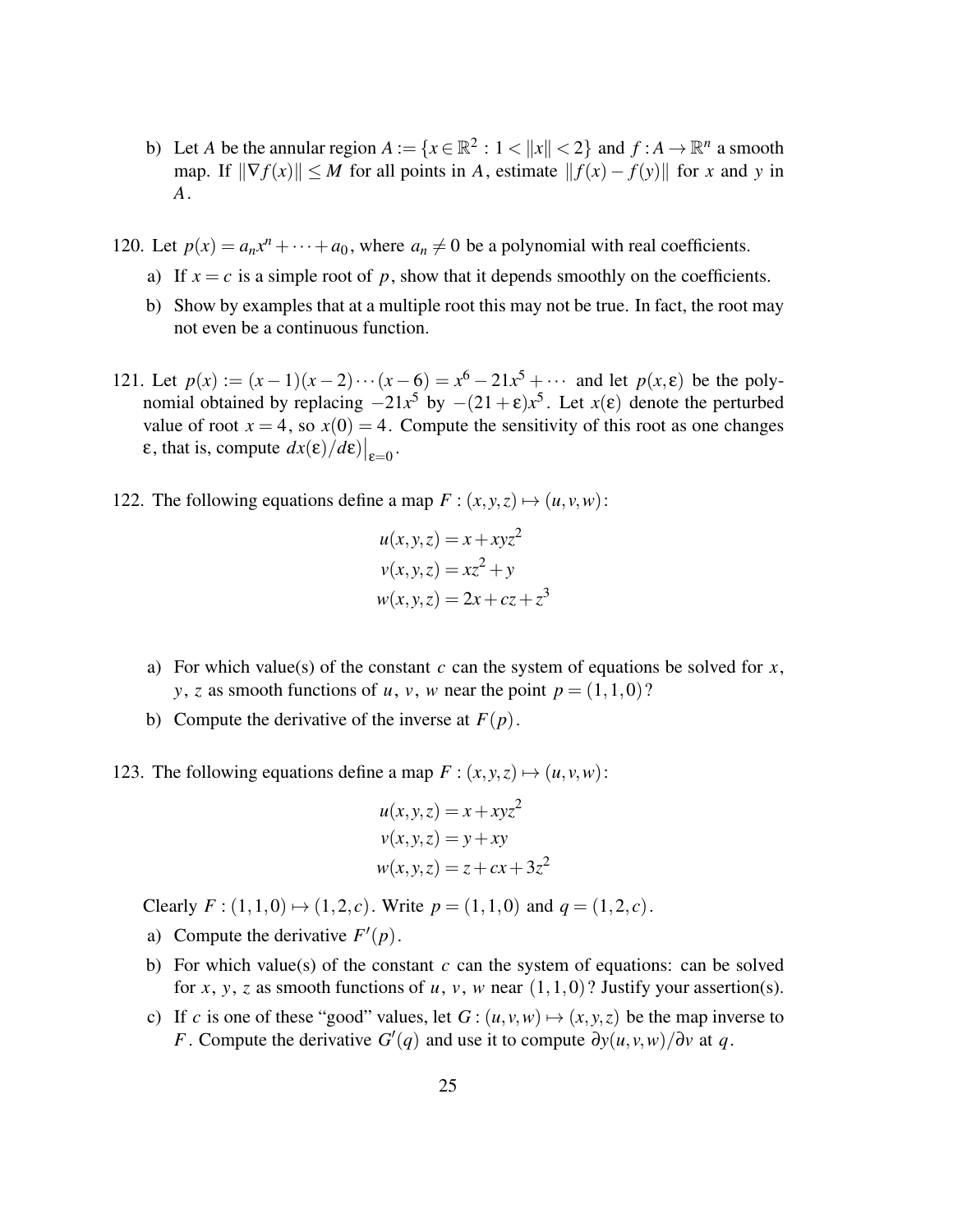- 124. Let  $y = f(x, u)$  and  $z = g(x, u)$  be smooth functions with, say,  $f(x_0, u_0) = y_0$  and  $g(x_0, u_0) = z_0$ .
	- a) Under what condition(s) can one eliminate *u* from these equations to express *z* as  $z = F(x, y)$  as a smooth function of *x* and *y* near  $x = x_0$ ,  $y = y_0$  ?
	- b) Assuming this, then compute ∂*z*/∂*x* and ∂*z*/∂*y* in terms of the derivatives of *f* and *g*. To make this computation more specific, assume that

$$
f_x(x_0, u_0) = 1
$$
,  $f_u(x_0, u_0) = -2$ ,  $g_x(x_0, u_0) = -3$ , and  $g_u(x_0, u_0) = 4$ .

- 125. If a square matrix *A* of real numbers is sufficiently close to the identity matrix, show that it has a real square root *B*, that is,  $B^2 = A$ .
- 126. Let  $f(x)$  be smooth near the origin. If  $f(0) > 0$ , show that near the origin there is a smooth function *g* such that  $f(x) = g^2(x)$ .
- 127. Let  $f(x)$  be smooth for  $x \in \mathbb{R}$  near the origin.
	- a) If  $f(0) = 0$ , show that near the origin there is a smooth function  $g(x)$  so that  $f(x) = xg(x)$ . [This is of course obvious if *f* has a convergent Taylor series.]
	- b) If  $f'(0) = 0$  but  $f''(0) > 0$ , show that near the origin there is a smooth function *g*(*x*) so that  $f(x) - f(0) = x^2 g(x)$  and a smooth function *h* so that  $f(x) = h^2(x)$ .
- 128. Generalize the previous problems to a smooth function  $f(x)$  where  $x = (x_1, x_2) \in$  $\mathbb{R}^2$ .
	- a) Here the assumption is that  $f(0) = 0$ .
	- b) Here assume that  $\nabla f(0) = 0$  but that the  $2 \times 2$  second derivative (or Hessian) matrix,

$$
f'':=\left(\frac{\partial^2 f}{\partial x_i \partial x_j}\right),\,
$$

is non-singular. The conclusion should imply that there are new (smooth) coordinates  $u = u(x_1, x_2)$  and  $v = v(x_1, x_2)$  so that near the origin  $f(x) - f(0) = \pm u^2 \pm v^2$ , where the  $\pm$  signs depend on the "signature" of Hess  $(f)$  at the origin. [The *signature* of a symmetric matrix is the number of positive and negative eigenvalues].

- c) Generalize this problem to functions  $f(x_1,...,x_n)$ .
- 129. Let  $f: \mathbb{R}^n \to \mathbb{R}^n$  be a smooth map with the property that  $F(0) = 0$  and  $f'(0) = I$ , where I is the identity map. Show there is an  $n \times n$  matrix  $A(x)$  whose entries depend smoothly on *x* so that  $f(x) = A(x)x$  for all *x* near the origin. Also show that  $A(0) = I$ .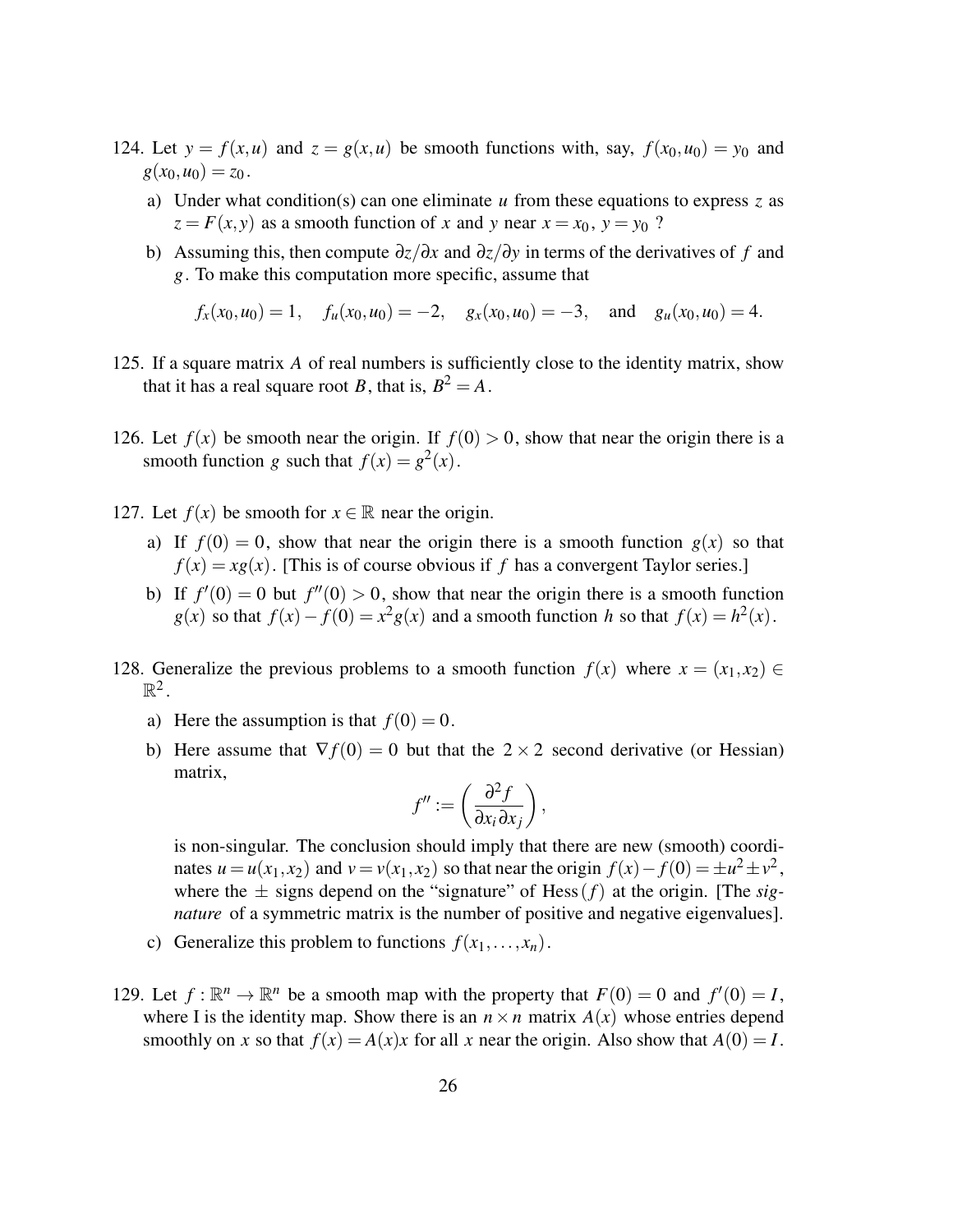130. [The Morse Lemma for a smooth function  $z = f(x, y)$  of two real variables.] Assume  $f(0,0) = 0$ ,  $f'(0,0) = 0$ ,  $f''(0,0)$  is positive definite

and show that near the origin there are new coordinates  $u = u(x, y)$ ,  $v = v(x, y)$  so that in these coordinates  $z = u^2 + v^2$ . [SUGGESTION: First do the special case where *f* already has the special form

$$
f(x,y) = x^2h_{11}(x,y) + 2xyh_{12}(x,y) + y^2h_{22}(x,y),
$$

for smooth functions  $h_{ij}(x, y)$  where  $h_{11}(0, 0) = 1$ ,  $h_{12}(0, 0) = 0$ , and  $h_{22}(0, 0) = 1$ .

131. a) Let  $G: \mathbb{R}^n \to \mathbb{R}^n$  be a smooth map with the property that its first partial derivatives are uniformly bounded for all points in  $\mathbb{R}^n$ . Show there is a constant *k* such that for all *x* and *y* in  $\mathbb{R}^n$ 

$$
||G(x) - G(y)|| \le k||x - y||. \tag{10}
$$

- b) Let  $G: \mathbb{R}^n \to \mathbb{R}^n$  be a smooth map with the property (10) for all points in  $\mathbb{R}^n$ . Let  $F(x) := x + cG(x)$ . If the real constant  $c > 0$  is chosen sufficiently small, show that *F* is a diffeomorphism of  $\mathbb{R}^n$ .
- 132. Let  $0 < a < b$  be real numbers. Define

$$
M = M(a, b) = \frac{1}{2\pi} \int_0^{2\pi} \sqrt{a^2 \cos^2 t + b^2 \sin^2 t} dt.
$$

Show that  $a \leq M \leq b$ . [REMARK: the length of the ellipse  $x = a \sin t$ ,  $y = b \cos t$  is 2π*M*.]

- 133. Show that the improper integral  $\int_{-\infty}^{\infty}$ 0  $\frac{\sin x}{\sqrt{2}}$  $\frac{dx}{dt}$  *dx* is convergent, but not absolutely convergent.
- 134. For which real numbers *s* do the following improper integrals converge? Why?

$$
I(s) = \int_0^\infty t^s |\sin t| \, dt \qquad \text{and} \qquad J(s) = \int_0^\infty t^s \sin t \, dt
$$

135. Let  $f: [0,1] \to \mathbb{R}$  be a continuous function.

a) Show that lim λ→∞  $\int_1^1$  $\int_0^t f(x) \sin(\lambda x) dx = 0.$ b) Compute lim λ→∞  $\int_1^1$  $\int_0^{\pi} |\sin(\lambda x)| dx$ .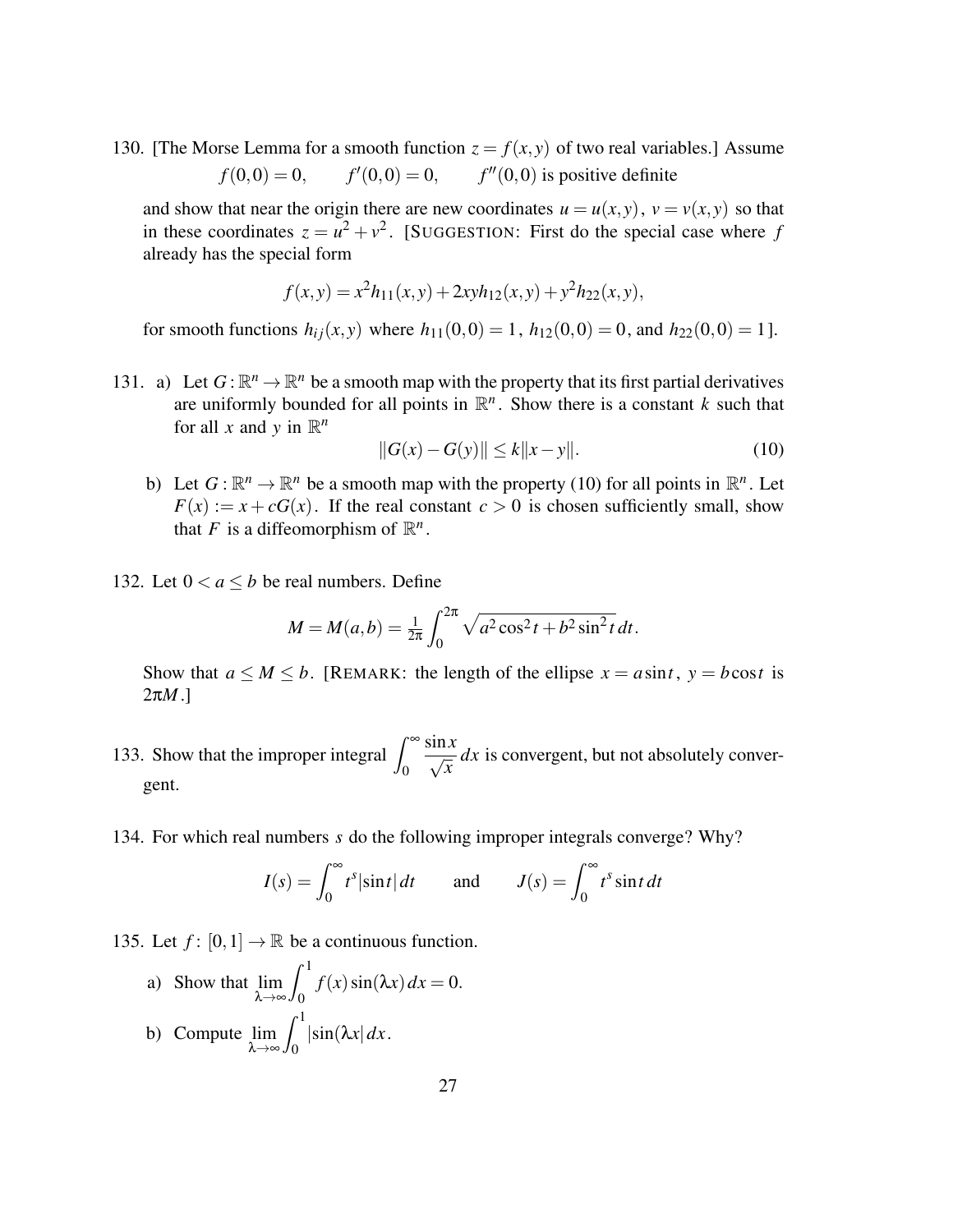c) (generalization) If  $\varphi: \mathbb{R} \to \mathbb{R}$  is continuous with period P, show that

$$
\lim_{\lambda \to \infty} \int_0^1 f(x) \varphi(\lambda x) dx = \overline{\varphi} \int_0^1 f(x) dx,
$$

where  $\overline{\varphi} := \frac{1}{p}$  $\frac{1}{P} \int_0^P \varphi(t) dt$  is the average of  $\varphi$  over one period.

136. Let  $f(t)$  be continuous for  $-\infty < t < \infty$ , assume that  $\int_{-\infty}^{\infty} |f(t)| dt < \infty$ , and define  $F(x) = \int_{-\infty}^{\infty} e^{ixt} f(t) dt$ .

Show that  $F(x)$  is continuous for all real *x*.

137. a) Describe the set of continuous functions  $\{f(x)\}\$ for  $x \in [-\pi, \pi]$ :

$$
\int_{-\pi}^{\pi} f(x) \sin kx dx = 0, \quad k = 1, 2, \dots
$$

b) Describe the set of continuous functions  $\{f(x)\}\$ for  $x \in [0, \pi]$ :

$$
\int_0^{\pi} f(x) \sin kx dx = 0, \quad k = 1, 2, \dots
$$

- 138. a) Let  $f(x) \in C([0,1])$ . If  $\int_0^1$ 0  $f(x)x^n dx = 0$  for all  $n = 0, 1, 2, \ldots$ , show that  $f$  must be identically zero.
	- b) Let  $f(x) \in C([0,1])$ . If  $\int_1^1$ 0 *f*(*x*)*x*<sup>2*k*</sup> *dx* = 0 for all *k* = 0,1,2,..., what can you conclude?
	- c) Let  $f(x) \in C([-1,1])$ . If  $\int_1^1$ −1  $f(x)x^n dx = 0$  for all  $n = 0, 1, 2, \ldots$ , what can you conclude?
	- d) Let  $f(x) \in C([-1,1])$ . If  $\int_1^1$ −1  $f(x)x^{2k} dx = 0$  for all  $k = 0, 1, 2, ...$ , what can you conclude?
- 139. Let  $f(x)$  be a continuous function for  $0 \le x \le 10$ . Compute

$$
\lim_{n\to\infty}\int_0^n f(\tfrac{t}{n})e^{-t}\,dt.
$$

140. Find a function  $f \in C(\mathbb{R})$  so that  $f(x) \ge 0$ , and  $\int_{-\infty}^{\infty} f(x) dx < 2$ , but  $f(x)$  is *not* bounded. [REMARK: This is in contrast to the infinite series result that if  $\sum a_k$  converges, then  $a_k \rightarrow 0$ .]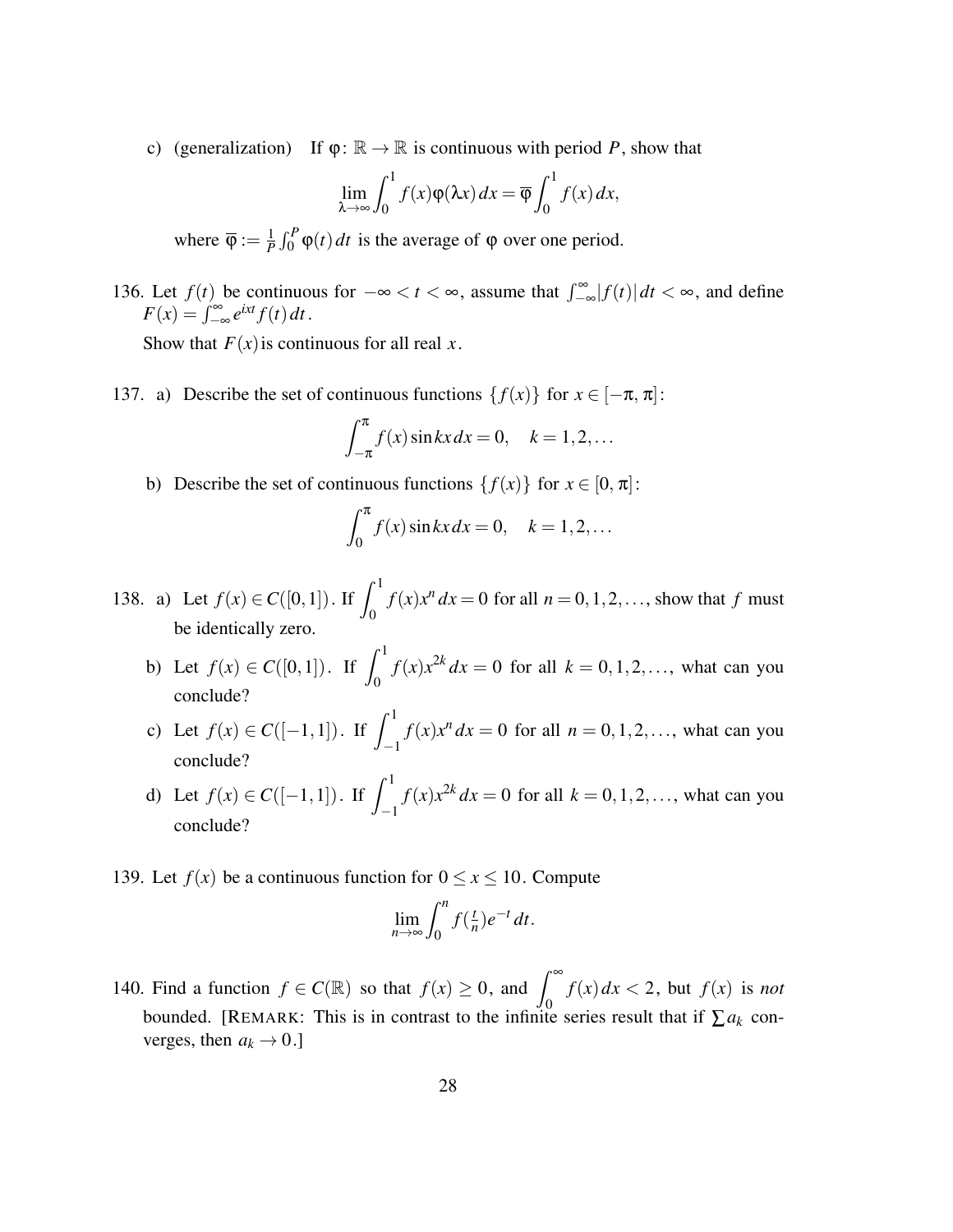141. Compute 
$$
\lim_{n \to \infty} n^k \int_0^1 \frac{x^{n-1}}{x+1} dx
$$
 for  $k = 0$  and  $k = 1$ .

142. Let  $f(x)$  be a continuous function for  $0 \le x \le 1$ . Evaluate  $\lim_{n \to \infty} n \int_0^1$ 0  $f(x)x^n dx$ . (Justify your assertions.)

- 143. Let  $f(x)$  be a continuous function for  $0 \le x \le 10$ . Find all real numbers *c* for which  $Q_c(f) := \lim_{n \to \infty} n^c \int_0^{10}$ 0  $f(x)e^{-nx} dx$ . exists. If the limit  $Q_c(f)$  exists, compute it.
- 144. Let  $f(x)$  be a real-valued continuous function defined for all  $x \ge 0$ . If  $\lim_{x\to\infty} f(x) =$ *c*, show that for any  $a > 0$  the sequence

$$
Q_n := \int_0^a f(x^n) dx
$$
,  $n = 1, 2, 3, ...$ 

converges.

- 145. Let  $f(x)$  be a uniformly continuous function in  $[0, \infty)$  and assume that  $\int_0^\infty$ *f*(*x*)*dx* exists. Is it true that  $\lim_{x \to \infty} f(x) = 0$ ? Justify your response.
- 146. Let  $f_n(x) = n^2 x^{n-1} (1-x)$ . Prove that  $\lim_{n \to \infty}$  $\int_1^1$  $\int_0^{\pi} f_n(x) dx \neq 0$  $\int_1^1$ 0  $\lim_{n\to\infty}$ *f<sub>n</sub>*(*x*)*dx*.
- 147. Let  $p(x)$  be a real polynomial of degree *n*. The following uses the inner product  $\langle f, g \rangle := \int_0^1 f(x)g(x) dx.$ 
	- a) If *p* is orthogonal to the constants, show that *p* has at least one real zero in the interval  $\{0 < x < 1\}$ .
	- b) If *p* is orthogonal to all polynomials of degree at most one, show that *p* has at least two distinct real zeros in the interval  $\{0 < x < 1\}$ .
	- c) If *p* is orthogonal to all polynomials of degree at most  $n 1$ , show that *p* has exactly *n* distinct real zeros in the interval  $\{0 < x < 1\}$ .
- 148. In number theory, the function Li $(x) := \int^x$ 2 *dt*  $\frac{du}{\log t}$  arises in estimating the number of primes less than *x*. Show that Li(*x*) is asymptotically equal to  $x/\log x$  for large *x*, that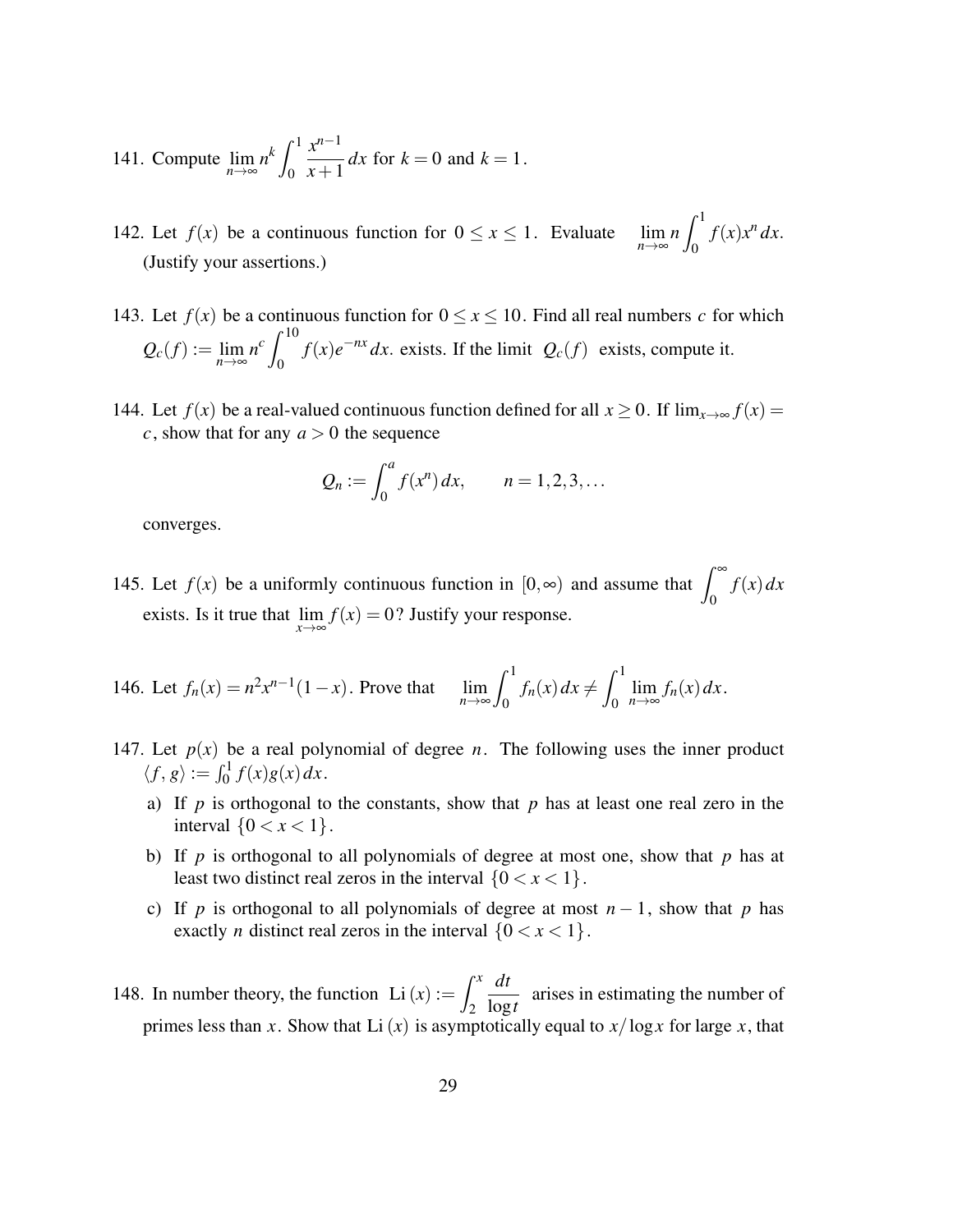is

$$
\lim_{x \to \infty} \frac{\text{Li}(x)}{\frac{x}{\log x}} = 1,
$$

149. If  $f(t)$  is a bounded piecewise continuous function, so  $|f(t)| \leq c$  for  $t \geq 0$ , define its *Laplace transform*  $F(x)$  for  $x > 0$ , as

$$
F(x) := \int_0^\infty e^{-xt} f(t) dt.
$$

Show that for  $x > 0$  the function  $F(x)$  is differentiable and the derivative is continuous.

- 150. a) Let  $S^2 = \{(x, y, z) \in \mathbb{R}^3 : x^2 + y^2 + z^2 = 1\}$  be the unit sphere in  $\mathbb{R}^3$ . Compute Z  $\int_{S^2} x^2 d\sigma$ , where  $d\sigma$  is the element of area on  $S^2$ .
	- b) Let  $S^n = \{(x_1, \ldots, x_{n+1}) \in \mathbb{R}^{n+1} : x_1^2 + \ldots + x_{n+1}^2 = 1\}$  be the unit sphere in  $\mathbb{R}^{n+1}$ .  $Compute$  $\int_{S^n} x_1^2 d\sigma$ , where  $d\sigma$  is the element of "area" on *S<sup>n</sup>*. [Your answer will involve  $\sigma_n := \text{Area of } S^n$ .
- 151. Let *x* be positive and consider  $\int_0^\infty e^{-xy} dy$ . State a theorem showing that differentiation under the integral sign is valid for  $x \geq c$ , where  $c > 0$ . Differentiate *n* times to deduce

$$
\int_0^\infty y^n e^{-xy} dy = \frac{n!}{x^{n+1}}, \quad \text{for} \quad x \ge c.
$$

[Note that if  $x = 1$  we get  $\Gamma(n+1) = n!$ .]

- 152. Repeat the previous problem for 0 *dy*  $\frac{dy}{x^2 + y^2}$  for  $x \ge c > 0$ .
	- a) Differentiate n-times to find

$$
\int_0^\infty \frac{dy}{x^2 + y^2} = \frac{\pi}{2} \left( \frac{1 \cdot 3 \cdot 5 \cdots (2n - 3)}{2 \cdot 4 \cdot 6 \cdots (2n - 2)} \right) \frac{1}{x^{2n - 1}}.
$$

- b) Let  $x =$  $\sqrt{n}$  and *prove* that as  $n \to \infty$  the integral on the left tends to  $\int_0^\infty e^{-y^2} dy$ , Let  $x = \sqrt{n}$  and *prove* that a<br>which is known to be  $\sqrt{\pi}/2$ .
- c) Use the above to prove:

$$
\lim_{n\to\infty}\left(\frac{1\cdot 3\cdot 5\cdots (2n-3)}{2\cdot 4\cdot 6\cdots (2n-2)}\right)\sqrt{n}=\frac{1}{\sqrt{\pi}}.
$$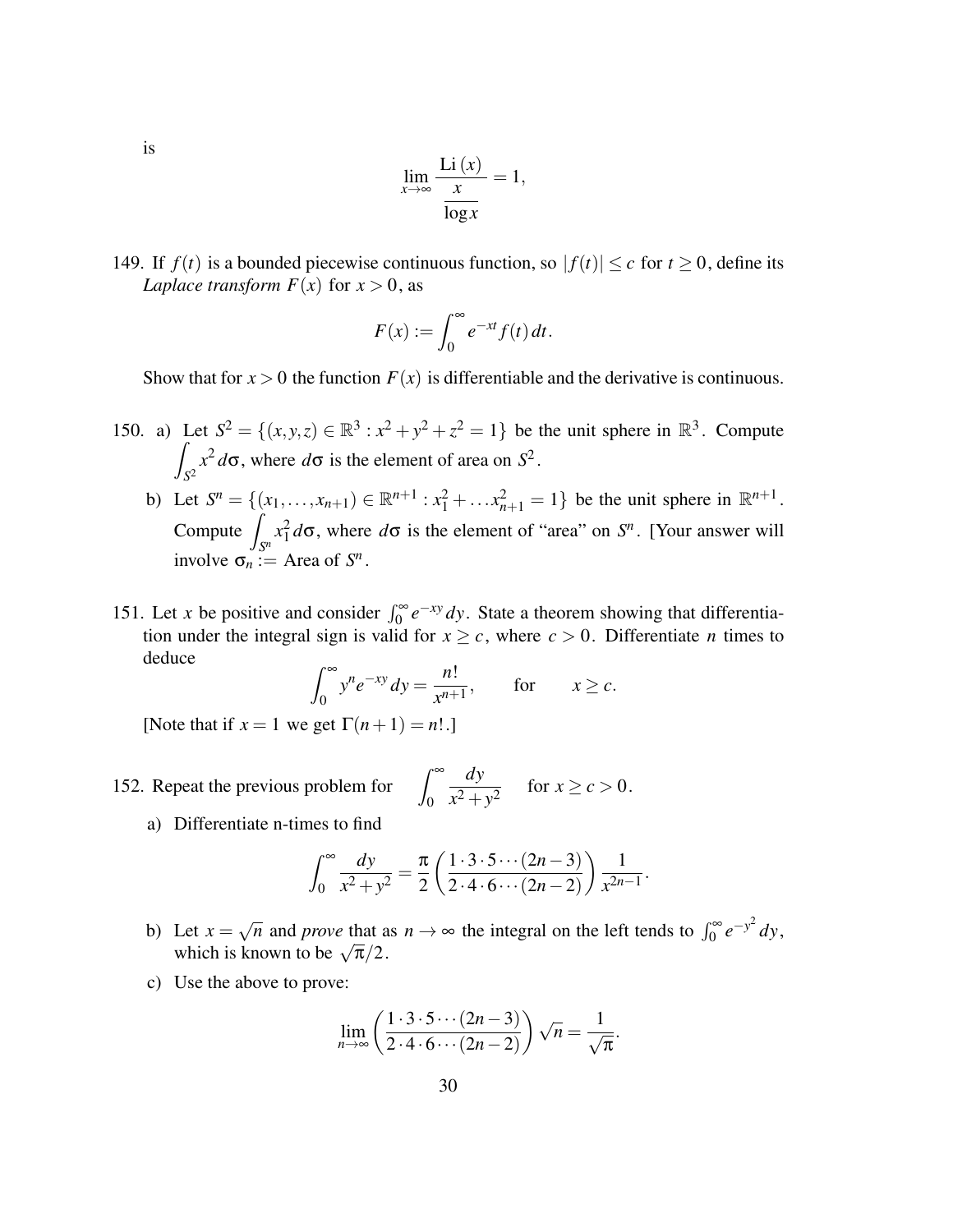- 153. a) Show that the integral  $F(x) := \int_0^\infty e^{-xt} \frac{\sin t}{t}$  $\frac{di}{dt}$  *dt* converges uniformly for  $x \ge 0$  and that  $G(x) := \int_0^\infty e^{-xt} \sin t \, dt$  converges uniformly if  $x \ge \varepsilon > 0$ .
	- b) State a theorem that allows you to conclude  $F'(x) = -G(x)$ .
	- c) Integrating *G* to deduce that  $F(x) = \arccos x$ . Then let  $x \downarrow 0$  to conclude that

$$
\int_0^\infty \frac{\sin t}{t} dt = \frac{\pi}{2}
$$

.

154. Compute  $F(\alpha) := \int_0^\infty e^{-\alpha x^2} \cos x dx$ , assuming  $\alpha > 0$ . [Hint: Find  $F'$  — and justify.]

155. Let  $\gamma: \mathbb{R} \to \mathbb{R}^3$  define a smooth curve. Show that  $\vert$  $\begin{array}{c} \begin{array}{c} \begin{array}{c} \end{array}\\ \begin{array}{c} \end{array} \end{array} \end{array}$  $\int_1^1$  $\int_0^1 \gamma(t) dt$  $\vert \leq$  $\int_1^1$  $\int_0^t \|\gamma(t)\| dt.$ 

- 156. Let  $f(x)$ ,  $a \le x \le b$  be a smooth function.
	- a) If  $f(c) = 0$  for some  $a \le c \le b$ , show that

$$
|f(x)| \leq \int_a^b |f'(t)| dt \leq \sqrt{b-a} \left[ \int_a^b |f'(t)|^2 dt \right]^{1/2}.
$$

and hence, using the uniform norm  $||f||_{\text{unif}} := \max_{a \le x \le b} |f(x)|$ ,

$$
||f||_{\text{unif}} \leq \int_{a}^{b} |f'(t)| dt \leq \sqrt{b-a} \left[ \int_{a}^{b} |f'(t)|^{2} dt \right]^{1/2}.
$$

- b) If  $\int_a^b f(t) dt = 0$  (this replaces the assumption  $f(c) = 0$ ), show that the above inequality still holds.
- c) Use the result of part b) to show that there are constants α and β so that for *any* smooth *f*

$$
||f||_{\text{unif}} \leq \alpha \int_{a}^{b} [|f'(t)| + |f(t)|] dt \leq \beta \left[ \int_{a}^{b} [|f'(t)|^{2} + |f(t)|^{2}] dt \right]^{1/2}
$$

.

157. Let  $f(x) \in C([a,b])$ . Show that

$$
\exp\left[\frac{1}{b-a}\int_{a}^{b}f(x)\,dx\right] \le \frac{1}{b-a}\int_{a}^{b}\exp[f(x)]\,dx
$$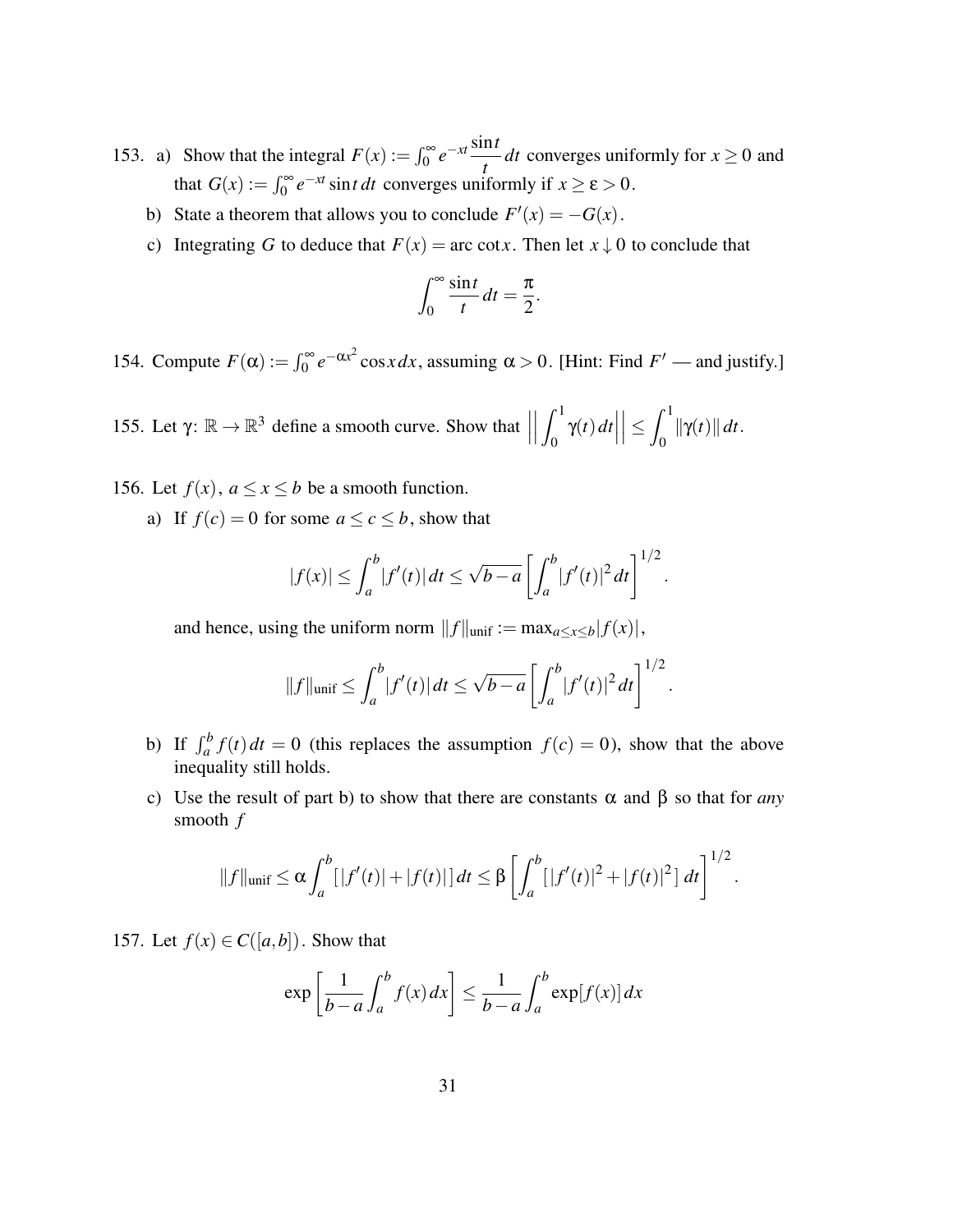Similarly, let  $\mathcal{D} \in \mathbb{R}^2$  be a bounded region whose boundary is smooth enough that the integral below all exist. Define the *average*,  $\bar{h}$ , of a continuous function *h* by  $\bar{h} = \frac{\bar{1}}{\Delta \text{rea}}$  $\frac{1}{\text{Area}(\mathcal{D})} \iint_{\mathcal{D}} h dA$ , where *dA* is the usual element of area. Show that

$$
\frac{1}{\operatorname{Area}(\mathcal{D})} \iint_{\mathcal{D}} e^h \, dA \ge e^{\bar{h}}
$$

158. Let α be an irrational real number and let *f*(θ) be a continuous 2π periodic function,  $0 \le \theta \le 2\pi$ . Prove that

$$
\lim_{N \to \infty} \frac{1}{N} \sum_{k=1}^{N} f(2\pi k \alpha) = \frac{1}{2\pi} \int_{-\pi}^{\pi} f(\theta) d\theta.
$$

[REMARK: This is a stronger version of problem 46 since it shows that the points  $2\pi k\alpha$ ,  $k = 1, 2, \dots$  are not only dense but are *equidistributed* around the circle. Here equidistributed means that in any two intervals, the limit of the ratios of the number of points in these intervals is proportional to the length of the interval.]

159. The *Gauss curvature* of a surface  $z = u(x, y)$  is

$$
K(x, y) = \frac{u_{xx}u_{yy} - u_{xy}^2}{(1 + |\nabla u|^2)^2}.
$$

If *K*(*x*, *y*) ≥ *c* > 0 for (*x*, *y*) in a connected region Ω, show that *c* Area(Ω) ≤ π. Thus for instance, if  $K \equiv 1$  then Area( $\Omega$ )  $\leq \pi$ , as happens for a hemisphere of radius 1. [SUGGESTION: Integrate *K* over  $\Omega$  and make the change of variable  $(p_1, p_2)$  =  $(u_x, u_y) = \nabla u.$ 

160. a) Let *A* be a symmetric matrix with eigenvalue  $\lambda$  and corresponding eigenvector  $v, Av = \lambda v$ . Show that h*v*, *Av*i

$$
\lambda = \frac{\langle v, Av \rangle}{\|v\|^2}.
$$

b) If *A* is positive definite with positive definite square root *P*, so  $A = P^2$ , show that

$$
\lambda = \frac{\|Pv\|^2}{\|v\|^2}.
$$

c) A standard ingredient in many problems involves the eigenvalues  $\lambda$  and corresponding eigenfunctions *u* of the Laplacian  $\Delta = \nabla^2$ ,

$$
-\Delta u = \lambda u \quad \text{in} \quad \mathcal{D} \qquad \text{with} \qquad u = 0 \quad \text{on} \quad \mathcal{B},
$$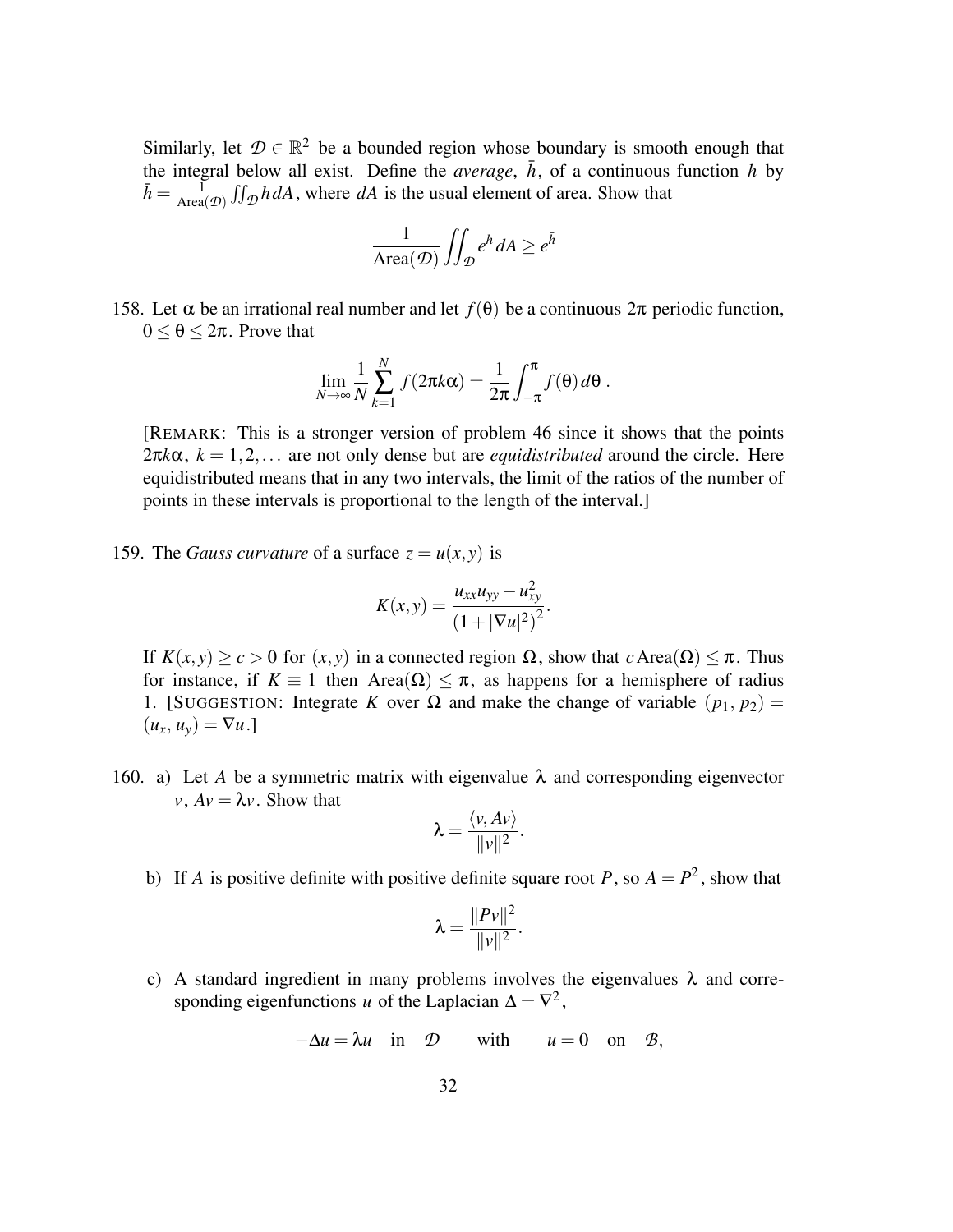Here  $\mathcal{D}$  in  $\mathbb{R}^2$  is a bounded region with boundary  $\mathcal{B}$ . As usual, to be useful one wants numbers  $\lambda$  so that there is a solution *u* other than the trivial solution  $u \equiv 0$ . Show that

$$
\lambda = \frac{\iint_{\mathcal{D}} |\nabla u|^2 dA}{\iint_{\mathcal{D}} u^2 dA}.
$$

[SUGGESTION: Use the divergence theorem]. In particular, deduce that  $\lambda > 0$ .

- 161. a) For  $k \ge 0$ , let  $J_k =$  $\int^{\infty}$ 0  $t^k e^{-t^2} dt$ . Show that *J<sub>k</sub>* = *k* −1  $\frac{1}{2}J_{k-2}$ . Using the values of  $J_0 =$ √  $\overline{\pi}/2$  and  $J_1 = ?$ , find a formula for  $J_k$ ,  $k = 2, 3, \ldots$ .
	- b) Let  $d\sigma_{n-1}$  denote the element of "area" on the unit sphere  $S^{n-1}$  (the points  $x \in \mathbb{R}^n$ where  $||x|| = 1$ ) and  $\Omega_{n-1}$  the area of the whole sphere (so  $\Omega_2 = 4\pi$ ). Using spherical coordinates in  $\mathbb{R}^n$ , justify the following computation:

$$
\iint_{\mathbb{R}^n} e^{-\|x\|^2} dx = \iint_{S^{n-1}} \left( \int_0^\infty e^{-r^2} r^{n-1} dr \right) d\sigma_{n-1} = \Omega_{n-1} \int_0^\infty e^{-r^2} r^{n-1} dr
$$

c) Since we also know that  $\int$ *Rn*  $e^{-\|x\|^2} dx = \pi^{n/2}$ , use the computation of the integral  $J_k$  in part a), give an explicit formula for  $\Omega_n$ ,  $n = 2, 3, 4, 5$ .

162. a) Compute

$$
\iint_{\mathbb{R}^2} \frac{dx \, dy}{(1+4x^2+9y^2)^2}, \, \iint_{\mathbb{R}^2} \frac{dx \, dy}{(1+x^2+2xy+5y^2)^2}, \, \iint_{\mathbb{R}^2} \frac{dx \, dy}{(1+5x^2-4xy+5y^2)^2}
$$

.

- b) Compute  $\iint_{\mathbb{R}^2}$ *dx*<sup>1</sup> *dx*<sup>2</sup>  $\frac{ax_1ax_2}{[1+\langle x, Cx \rangle]^2}$ , where *C* is a positive definite (symmetric)  $2 \times 2$ matrix, and  $x = (x_1, x_2) \in \mathbb{R}^2$ .
- c) Let  $h(t)$  be a given function and say you know that  $\int_0^\infty h(t) dt = \alpha$ . If *C* be a positive definite  $2 \times 2$  matrix. Show that

$$
\iint_{\mathbb{R}^2} h(\langle x, Cx \rangle) dA = \frac{\pi \alpha}{\sqrt{\det C}}.
$$

d) Compute  $\iint_{\mathbb{R}^2} e^{-(5x^2-4xy+5y^2)} dx dy$ .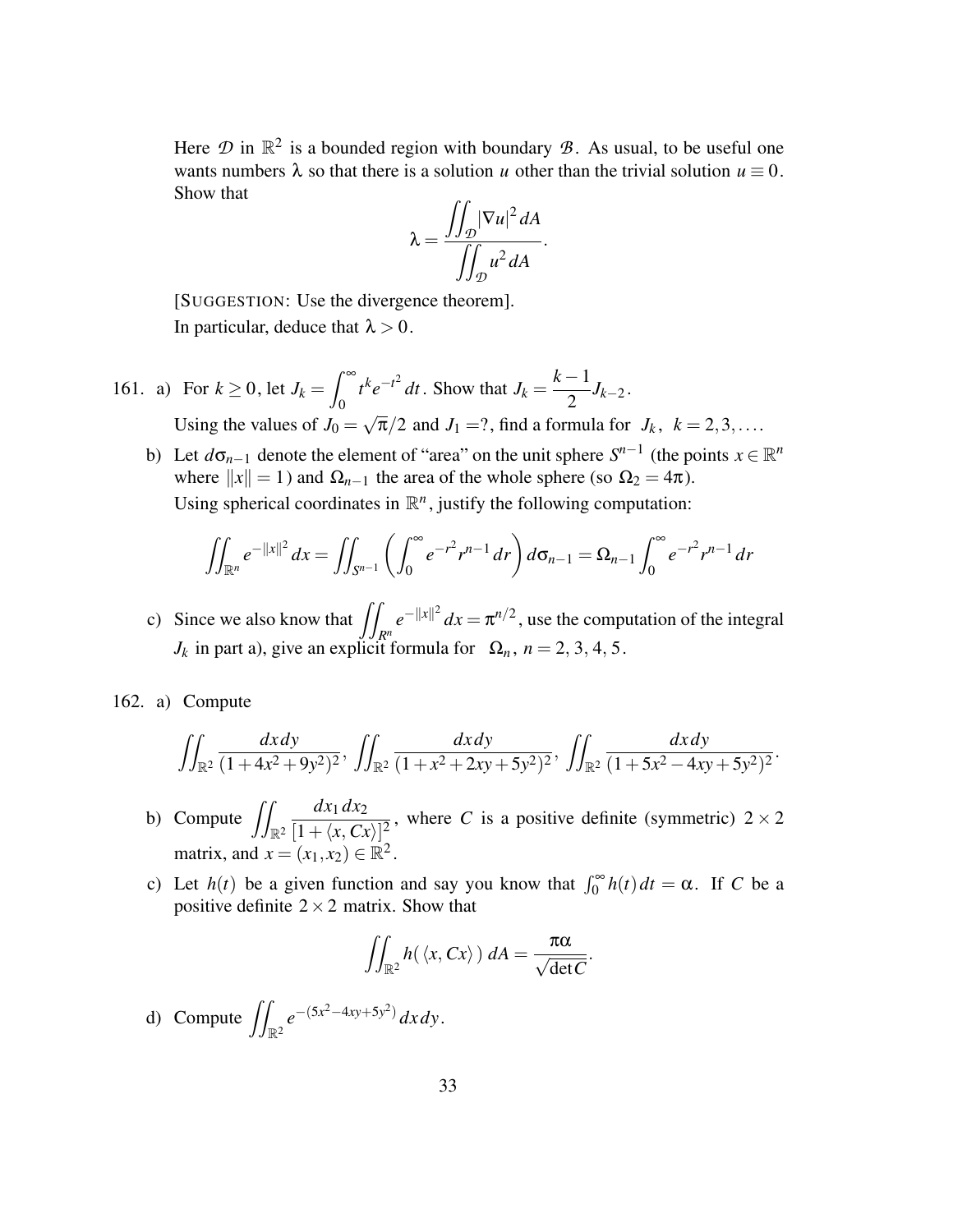- e) Compute  $\iint_{\mathbb{R}^2} e^{-(5x^2-4xy+5y^2-2x+3)} dx dy$ .
- f) Generalize part c) to obtain a formula for

$$
\iint_{\mathbb{R}^n} h(\langle x, Cx \rangle) dV,
$$

where now *C* be a positive definite  $n \times n$  matrix. The answer will involve some integral involving *h* and also the "area" of the unit sphere  $S^{n-1}$  in  $\mathbb{R}^n$ .

163. Let *A* be an  $n \times n$  positive definite matrix,  $b \in \mathbb{R}^n$  a given vector, and  $c \in \mathbb{R}$  a scalar. Define the quadratic polynomial  $Q(x)$  as

$$
Q(x) = \langle x, Ax \rangle + 2\langle b, x \rangle + c.
$$

a) [COMPLETING THE SQUARE]. Show that by an appropriate choice of the vector *w*, after the change of variable  $x = y - w$  (a translation) you can eliminate the linear term in  $O(x)$  to obtain

$$
Q = \langle y, Ay \rangle + c - \langle b, A^{-1}b \rangle.
$$

[SUGGESTION: First do the case  $n = 1$ .]

b) Use this to generalize the previous problem to obtain the formula

$$
\iint_{\mathbb{R}^n} e^{-\left[\langle x, Ax \rangle + \langle b, x \rangle + c\right]} dx = \frac{\pi^{n/2}}{\sqrt{\det A}} e^{\langle b, A^{-1}b \rangle - c}.
$$

- 164. Let *S* be any symmetric matrix and *A* a positive definite matrix.
	- a) Show that

$$
\iint_{R^n} \langle x, Sx \rangle e^{-\|x\|^2} dx = \frac{1}{2} \pi^{n/2} \text{trace}(S).
$$

b) Show that

$$
\iint_{R^n} \langle x, Sx \rangle e^{-\langle x, Ax \rangle} dx = \frac{\pi^{n/2} \text{trace}(S A^{-1})}{2 \sqrt{\text{det} A}}.
$$

- 165. Let *f* be a Lebesgue integrable function on [0, 1] and assume that  $0 \le \int_A f d\mu \le m(A)$ for all measurable  $A \subset [0,1]$ . Show that  $0 \le f \le 1$  almost everywhere.
- 166. Let *f* be a Riemann integrable function and define  $F(x) := \int_a^x f(t) dt$ . Show that *F* is differentiable almost everywhere and  $F' = f$  almost everywhere. (This is also true for Lebesgue integrable functions but much harder to prove).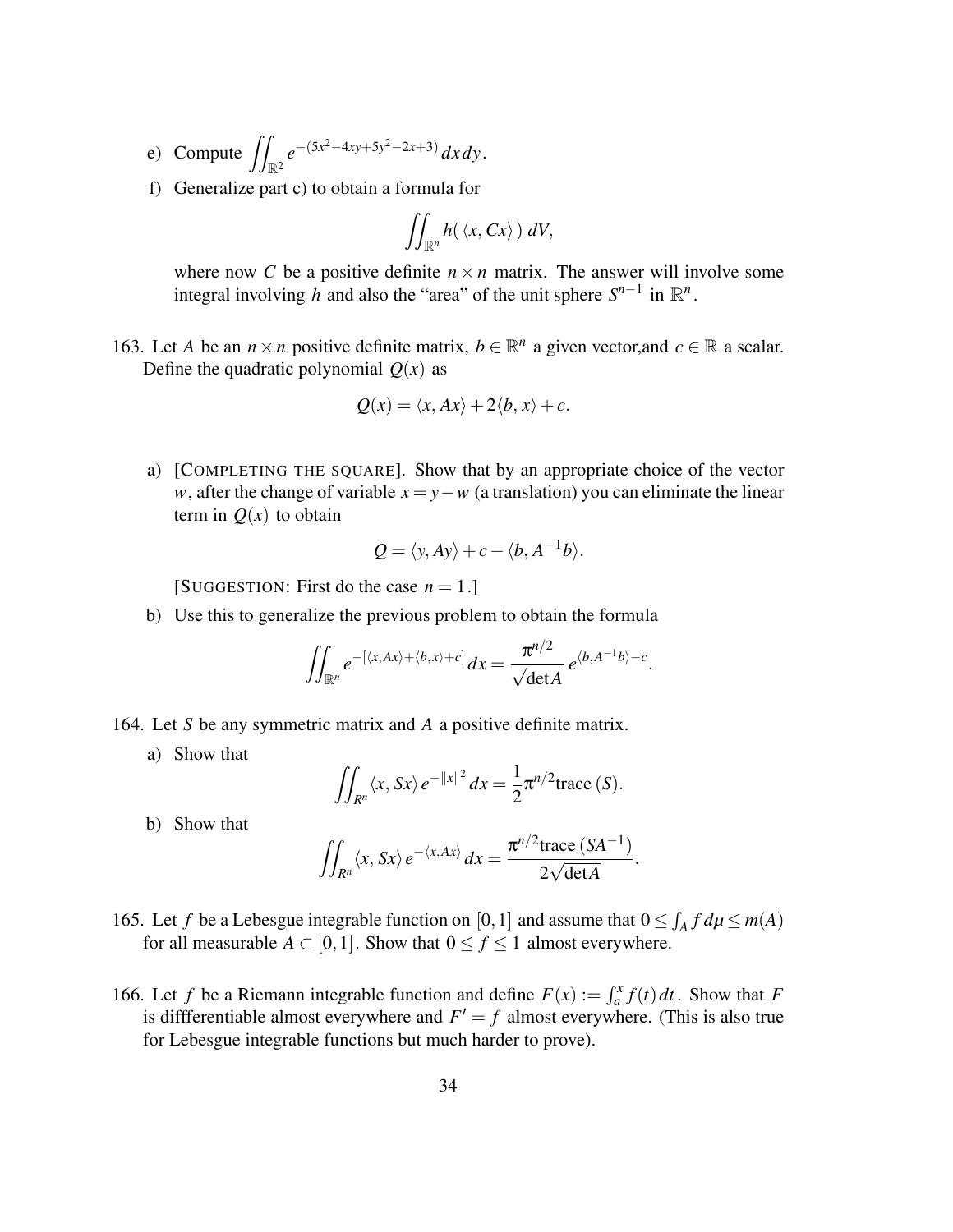- 167. a) Make sense of the following: "Let  $\mathcal{D}_t \subset \mathbb{R}^2$  be a family of bounded regions in the plane with smooth boundaries. These regions depend smoothly on a real parameter *t* ."
	- b) As a test of the effectiveness of your definition, use it to compute the derivative of

$$
J(t) := \iint_{\mathcal{D}_t} f(x, y) \, dx \, dy,
$$

at  $t = 0$  where  $f(x, y)$  is a given smooth function and  $\mathcal{D}_t$  is the family of ellipsoids  $x^2 + (1+3t)y^2 = 1$ .

- 168. a) Let  $f: I \to \mathbb{R}$  be a non-decreasing function, where  $I = [a, b]$  is a bounded interval. Prove that the set of points where f is discontinuous is either finite or countable.
	- b) In this assertion still valid if *I* is replaced by a non-compact interval? [Proof or counterexample.]
- 169. Let  $C$  denote the set of all continuous real-valued functions on the interval  $[0,1]$ . Show that  $C$  is a vector space and that it is infinite dimensional.
- 170. Let  $B := \{ f \in C([0,1]) : f(x) > 0 \text{ for all } x \in [0,1] \}$ . Show that *B* is an open subset of  $C([0,1])$ . What is the closure of B?
- 171. Let *X* and *Y* be metric spaces with the metrics  $d_X$  and  $d_Y$ , respectively, and let  $W = X \times Y$  be the Cartesian product space of all pairs of points  $(x, y)$ , where  $x \in X$ and  $y \in Y$  The simplest example is where  $X = Y = \mathbb{R}$  so  $W = \mathbb{R}^2$ . If  $p = (x_1, y_1)$  and  $q = (x_2, y_2)$ , define the following metric on *W*:

$$
d(p,q) = d_X(x_1,x_2) + d_Y(y_1,y_2)
$$

- a) Show that  $d(p,q)$  has all the properties of a metric, so *W* is a metric space.
- b) If both *X* and *Y* are bounded, show that *W* is bounded.
- c) If both *X* and *Y* are compact, show that *W* is compact.
- d) If both *X* and *Y* are complete, show that *W* is complete.
- e) If both *X* and *Y* are connected, show that *W* is connected.
- f) Say we define a different metric on *W* :

$$
d_2(p,q) = \sqrt{d_X(x_1,x_2)^2 + d_Y(y_1,y_2)^2}.
$$

Show that this is also a metric and that this metric is *equivalent* to the previous one.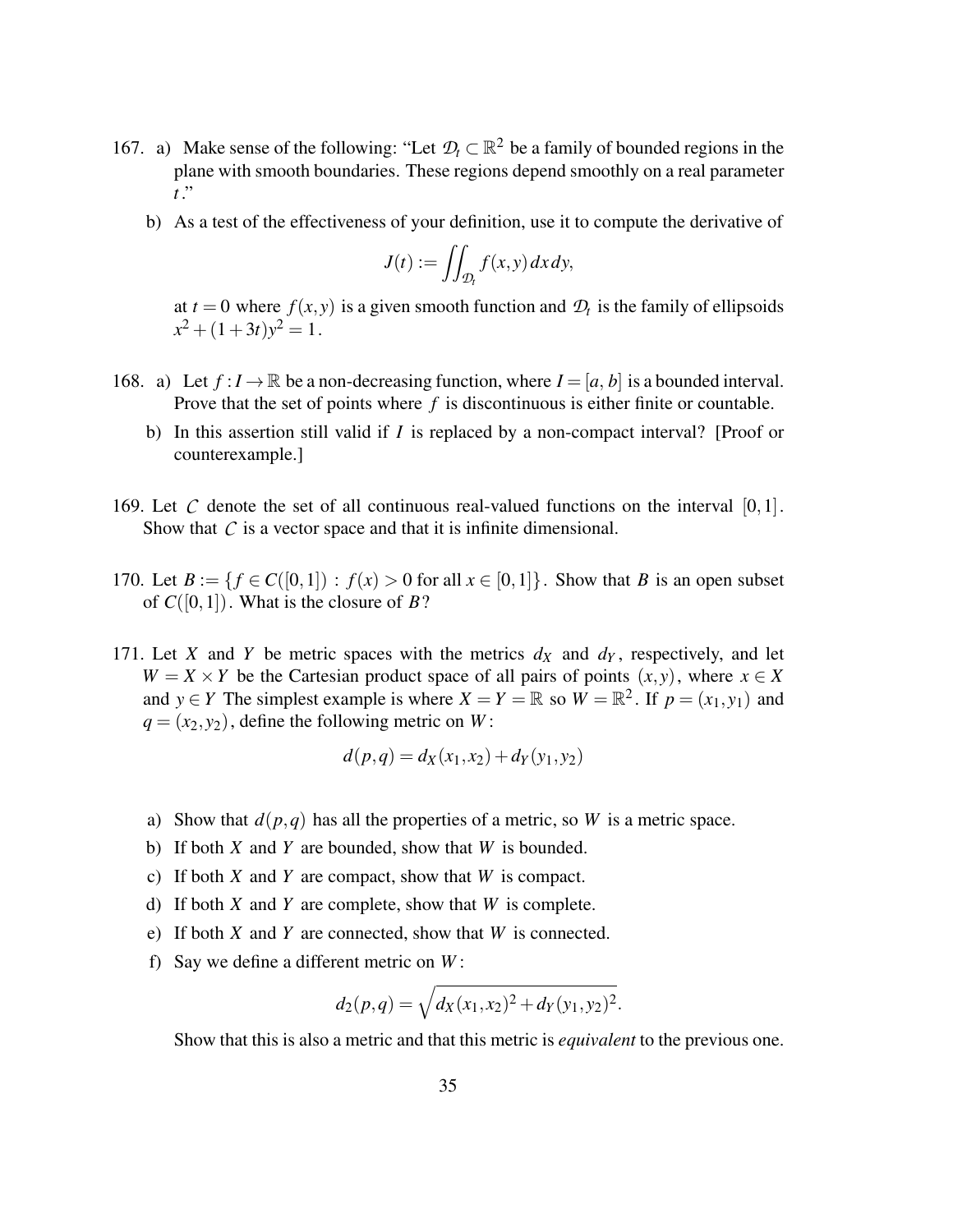172. Let *Q* be the interior of the unit square  $\{(x, y) \in \mathbb{R}^2 \mid 0 \le x \le 1, 0 \le y \le 1\}$  from which the following vertical line segments have been deleted:

$$
\{x = 1/2^{2j-1}, 0 \le y \le 1 - 1/2^{2j-1}\}, \qquad \{x = 1/2^{2j}, 1/2^{2j} \le y \le 1\}, \quad j = 1, 2, \dots
$$

(draw a sketch). Clearly *Q* is bounded and simply connected. Show that it has the property that given any  $L \in \mathbb{R}$  there are points in *Q* such that any curve in *Q* between them has length greater than *L*. Thus the diameter of *L* is infinite. [The points on the line segment  $x = 0$ ,  $0 \le y \le 1$  are called *inaccessible boundary points*.]

- 173. Show that every connected metric space with at least two points is uncountable.
- 174. Show that in a connected metric space  $(X, d)$  the only non-empty set which is both open and closed set is all of *X* .
- 175. a) Let  $(V, |\cdot|)$  be a vector space with a norm. Show that the norm comes from an inner product  $\langle , \rangle$ , (that is,  $|x|^2 = \langle x, x \rangle$ ) if and only if the norm satisfies the *paralleogram law*:

$$
|x+y|^2 + |x-y|^2 = 2|x|^2 + 2|y|^2
$$

- b) Show that the *p*-norm on  $C^0([0,1])$  defined by  $|f|_p = [f_0^1|f|^p]^{1/p}$ ,  $p \ge 1$  comes from an inner product if and only if  $p = 2$ . [For simplicity, assume the vector space is over the reals].
- c) Show that  $|\cdot|$  as defined in (b) is not a norm when  $p < 1$ .
- 176. Let *T* be a complete metric space with metric ρ and *S* any set. Denote by *B* the set of all functions from *S* to *T* with the (possibly infinite) metric

$$
\sigma(f,g) = \sup_{x \in S} \rho(f(x), g(x)).
$$

Show that *B* with this metric is complete.

- 177. (continuation) Let *S* be a metric space with metric *d* and *T* be a complete metric space with metric ρ. Denote by *C* the space of all continuous functions from *S* to *T* with the same (possible infinite) metric  $\sigma$  as in the previous problem. Show that  $C$ with this metric is complete.
- 178. In a metric space *M* let  $d(x, y)$  denote the distance. A sequence  $x_j$  is called a *fast Cauchy sequence* if  $\sum_{i} d(x_{j+1}, x_i) < \infty$ .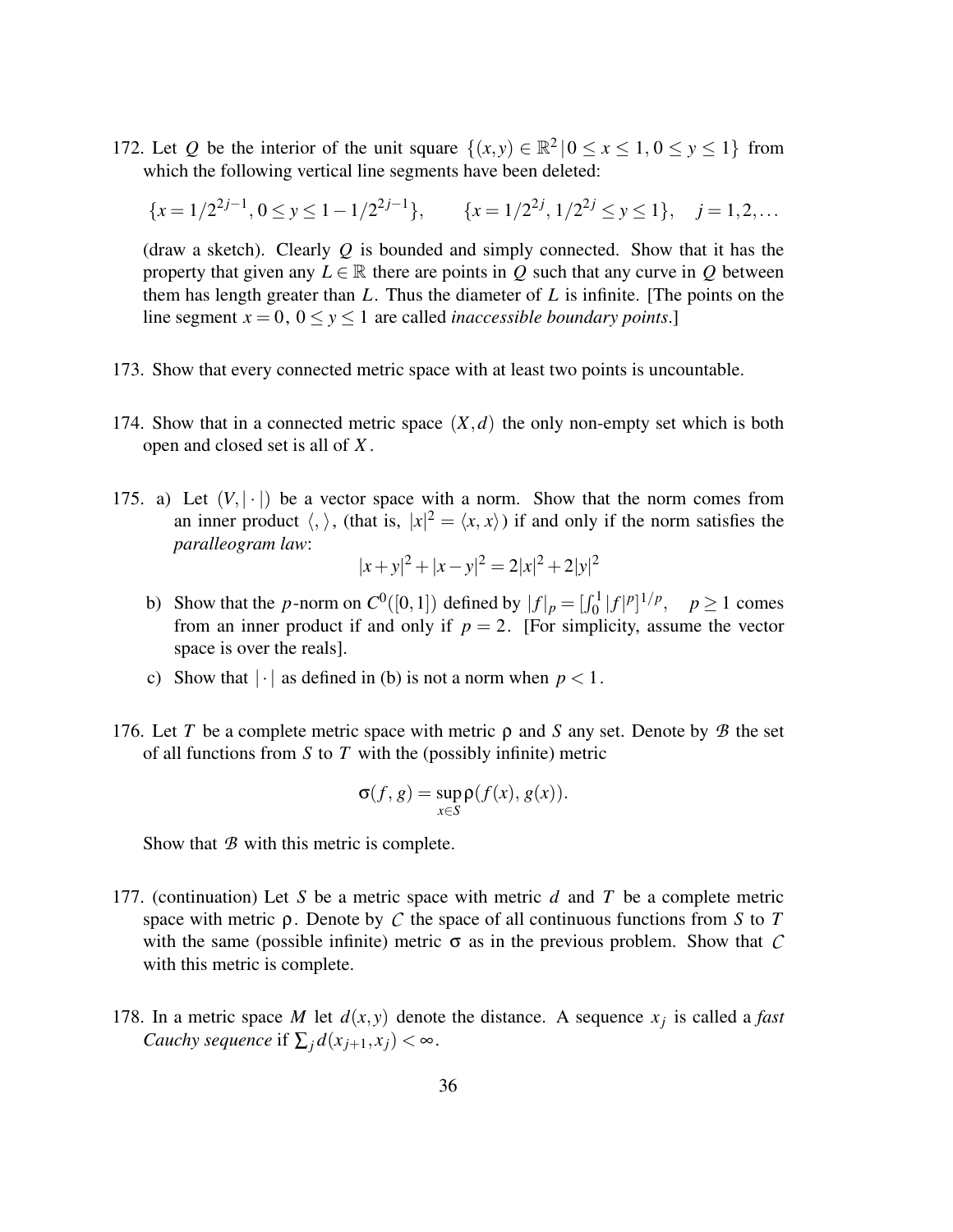- a) In  $\mathbb R$  give an example of a fast Cauchy sequence and also of a Cauchy sequence that is *not* fast.
- b) Show that every fast Cauchy sequence is indeed a Cauchy sequence.
- c) If there is a constant  $0 < c < 1$  such that for all *i*

$$
d(x_{i+1},x_i) < cd(x_i,x_{i-1})
$$

show that  $x_j$  is a fast Cauchy sequence.

- d) Let  $f : \mathbb{R} \to \mathbb{R}$  be a  $C^1$  function. Given any real  $x_0$  define  $x_j$  recursively by the rule  $x_{i+1} = f(x_i)$ . If the first derivative of f is uniformly bounded,, so for all x we have  $|f'(x)| < c$  for some constant  $0 < c < 1$ , show that  $x_j$  is a fast Cauchy sequence.
- e) Show that every Cauchy sequence has a fast Cauchy subsequence.
- 179. Let  $\{X_i\}$  be a sequence of vectors in a normed linear space V. We say the infinite series  $\sum_{j=1}^{N} X_j$  *converges* if the sequence of vectors  $S_N = \sum_{j=1}^{N} X_j$  converges (to some point of *V*), while we say it *converges absolutely* if the series of real numbers  $\sum ||X_i||$ converges.
	- a) If *V* is complete and  $\sum X_i$  converges absolutely, show that it converges. Also, give an example showing that the assumption "*V* is complete" is needed.
	- b) Give an example showing that a series may converge but not absolutely.
	- c) If *every* absolutely convergent series in *V* converges, show that *V* is complete.
- 180. If  $x = (x_1, ..., x_n) \in \mathbb{R}^n$  and  $1 \le p < \infty$ , define  $||x||_p := \left[\sum_{j=1}^n |x_j|^p\right]^{1/p}$  and  $||x||_{\infty} :=$  $\max_{1 \leq j \leq n} |x_j|$ .
	- a) If  $n = 2$ , sketch the unit balls  $||x||_p = 1$  for  $p = 1, 2, 4$  and  $\infty$ .
	- b) Show that  $\lim_{p\to\infty} ||x||_p = ||x||_{\infty}$ .
- 181. For any two sets  $S, T \subset \mathbb{R}^n$ , define

$$
dist(S, T) = inf{dist(x, y) | x \in S, y \in T}
$$

- a) If *S* is compact, *T* is closed and  $S \cap T = \emptyset$ , prove that dist(*S*, *T*) > 0.
- b) Does (a) remain true if *S* and *T* are any two disjoint closed subsets of  $\mathbb{R}^n$ ?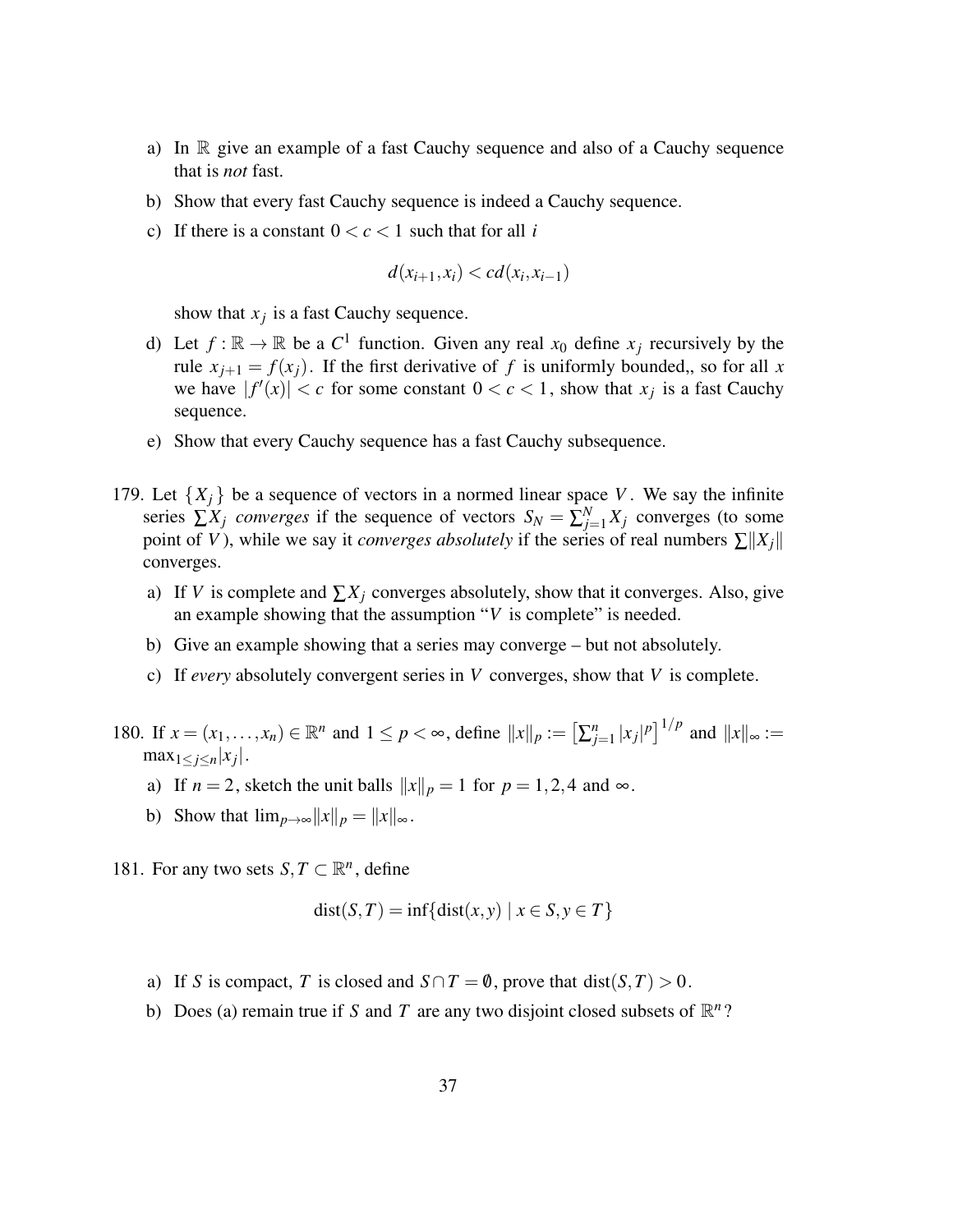- 182. Prove that a set  $K \subset \mathbb{R}^n$  is compact if and only if for each continuous function  $f$ :  $K \to \mathbb{R}$ , the set  $f(K)$  is bounded.
- 183. Let  $(X,d)$  be a complete metric space and  $A \subset X$  a dense subset. If  $f : A \to \mathbb{R}$  is a uniformly continuous function, show that *f* has a unique continuous extension to all of *X* .
- 184. Let  $S \subset \mathbb{R}^n$  be an open set. Show that *S* can be covered by a *countable* number of open balls.
- 185. Let  $C \subset \mathbb{R}^n$  be *any* closed set.
	- a) Show there is a continuous function *f* that is zero on *C* and  $f(x) > 0$  for all  $x \notin C$ .
	- b) Show there is a smooth  $(C^{\infty})$  function *f* that is zero on *C* and  $f(x) > 0$  for all  $x \notin C$ . [SUGGESTION: Take a countable number of open balls  $B_j$  that cover  $\mathbb{R}^n - C$ and let  $\varphi_j(x) > 0$  for  $x \in B_j$ , with  $\varphi_j(x) = 0$  outside of  $B_j$ . Then define  $f(x) =$  $\sum_j (c_j f_j(x))$ , where  $c_j > 0$  is a decreasing sequence of numbers chosen so that  $f(x)$ is smooth.]
- 186. [E. Borel] Let  $a_0, a_1, \ldots$  be *any* sequence of real numbers. Show there is a smooth function  $f(x)$  with the property that  $a_n$  is its  $n^{\text{th}}$  Taylor coefficient:  $a_n = \frac{1}{n}$  $\frac{1}{n!}f^{(n)}(x)|_{x=0}$ .
- 187. Assume that  $f : \mathbb{R} \to \mathbb{R}$  is a continuously differentiable function, and that

$$
|f(x) - f(y)| \ge |x - y| \quad \text{for all } x, y \in \mathbb{R}.
$$

- a) Prove that there is a function  $g : \mathbb{R} \to \mathbb{R}$  such that the compositions  $f \circ g$  and  $g \circ f$ are both equal to the identity map.
- b) Prove that the above function *g* is continuously differentiable.
- 188. For each of the following, either give an example or prove that no such example exists.
	- a) A closed subset  $S \subset \mathbb{R}$  that contains  $\mathbb{Q}$ , such that  $S \neq \mathbb{R}$ .
	- b) An open subset  $S \subset \mathbb{R}$  that contains  $\mathbb{Q}$ , such that  $S \neq \mathbb{R}$ .
	- c) A connected subset  $S \subset \mathbb{R}$  that contains  $\mathbb{Q}$ , such that  $S \neq \mathbb{R}$ .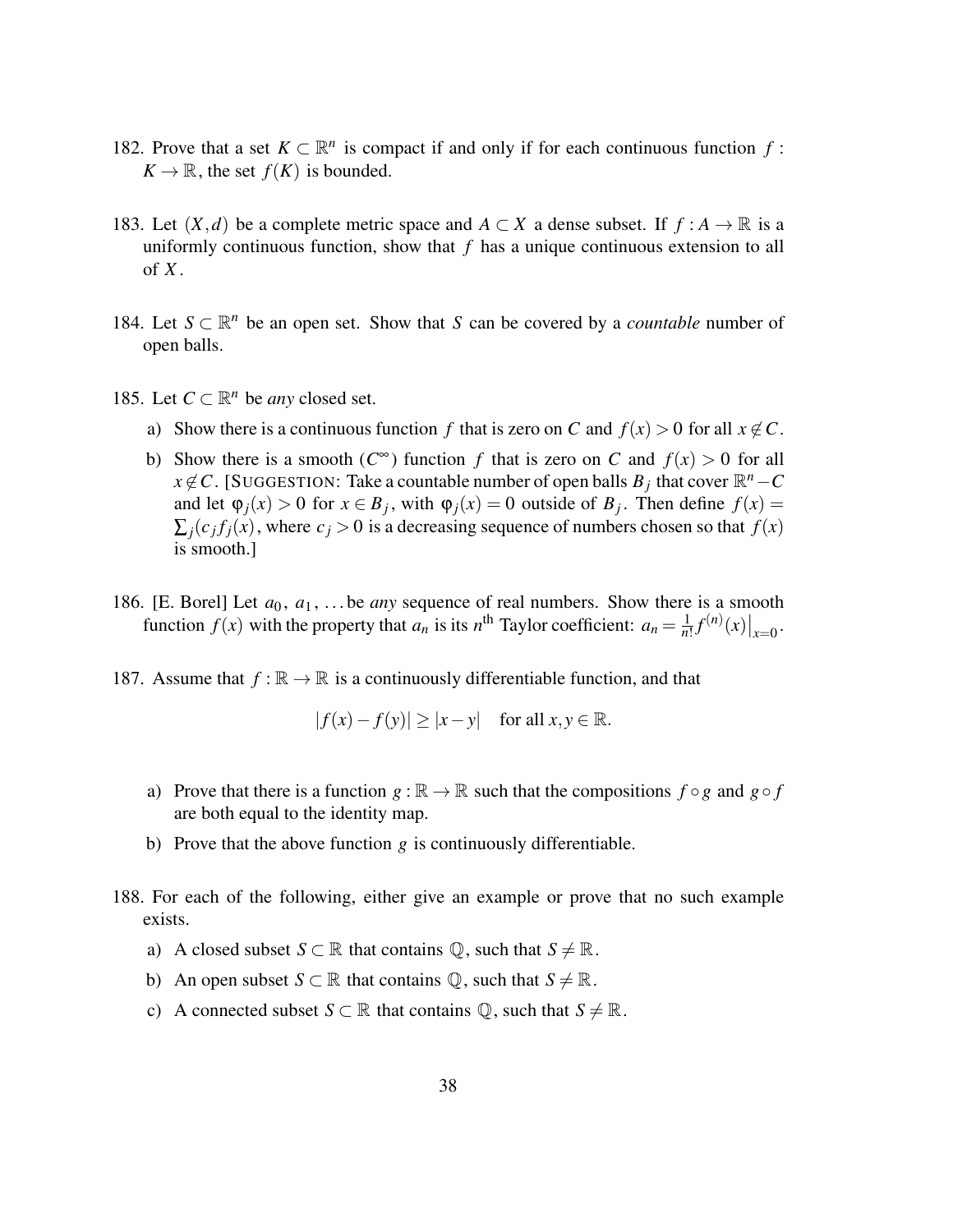189. Let  $I \subset \mathbb{R}$  be an open interval, and let  $f : I \to \mathbb{R}$  be a twice differentiable function. Suppose that  $a, b, c \in I$  are distinct, and that the three points

$$
(a, f(a)), (b, f(b)), (c, f(c)) \in \mathbb{R}^2
$$

lie on a line. Prove that  $f''(x) = 0$  for some  $x \in I$ .

190. For each continuous function  $f(x, y)$  on the *x*, *y*-plane, and each path *C* from  $(0, 1)$ to  $(\pi, 1)$ , consider the contour integral

$$
\int_C y\sin^2(x) dx + f(x, y) dy.
$$

- a) Find a choice of the function  $f(x, y)$  such that the value of the above integral is independent of the choice of the path *C* from  $(0,1)$  to  $(\pi,1)$ .
- b) For your choice of *f* , evaluate the above integral for any choice of path *C* as above.
- 191. a) Show that in some open neighborhood of the origin in the  $(x, y)$ -plane  $\mathbb{R}^2$ , there is a differentiable function  $z = f(x, y)$  satisfying

$$
z^5 - z = x^2 + y^2.
$$

- b) On a sufficiently small neighborhood of the origin, how many such implicit functions *f* are there?
- c) For each such implicit function *f* , determine whether the origin is a critical point.
- 192. If  $x_1 < x_2 < x_3$ , let  $(x_0, y_0)$ ,  $(x_1, y_1)$ , and  $(x_2, y_2)$  be three points in the plane.
	- a) Let  $p(x) = Ax^2 + Bx + C$  be the (unique) quadratic polynomial that passes through these three points. If  $y_1 < y_0$  and  $y_1 < y_2$ , show that  $A > 0$  (this is clear geometrically). Prove this analytically.c
	- b) If  $y = f(x)$  is any smooth curve passing through these same three points, show there is a point  $c \in (x_0, x_2)$  where  $f''(c) = 2A > 0$ .
- 193. a) Show that there is no real polynomial  $p(x)$  so that  $\cos x = p(x)$  for all real *x*.
	- b) Better yet, if  $J := \{x \in \mathbb{R} : a < x < b\}$  is any open interval show there is no real polynomial  $p(x)$  so that  $\cos x = p(x)$  in *J*.